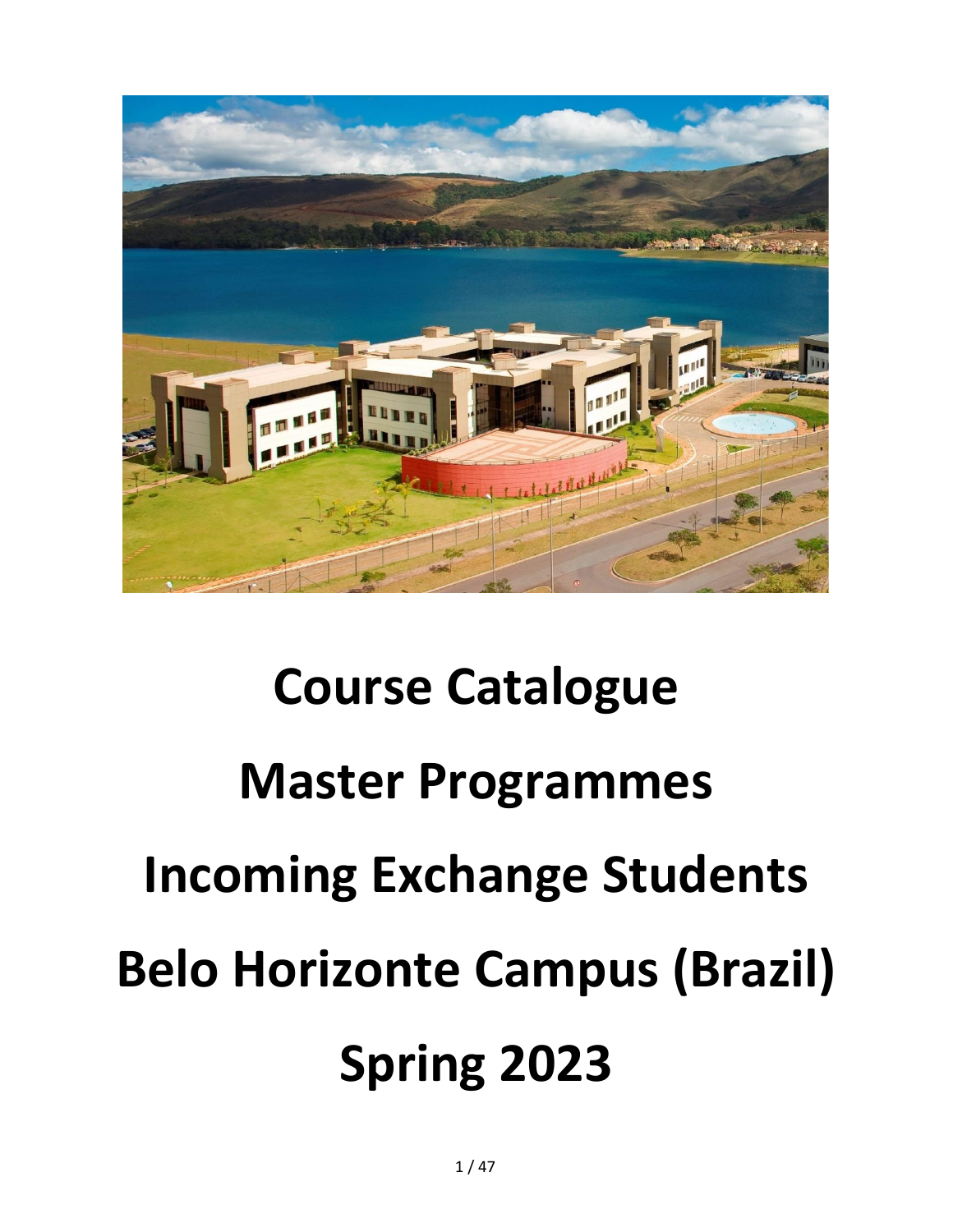Dear Exchange Students,

Welcome to SKEMA Business School !

Here are a few key instructions on how to consult properly the **Belo Horizonte Course Catalogue Spring 2023.**

Please read these instructions carefully:

- 1) Students are required to choose **one program** and follow the courses within that one program. It is not possible to mix and match courses from different programs due to frequent scheduling clashes.
- 2) **Pay attention to the pre-requisites!** We have highlighted the pre-requisites for courses **in red**. It is the student's responsibility to ensure he/she has the required academic background to follow the courses successfully.
- 3) **Special Note for Project and Program Management & Business Development Program!** Certain courses within this program have **extra fees**. These fees will apply because students are able to obtain various professional certifications once passing the course. The fees requested are directly linked in order to enroll the student in the professional certificate examination. Details on the fees are clearly indicated in the course catalogue. Students choosing this program will be required to pay the required fees before receiving their acceptance letter. The SKEMA International Office will contact students with the payment procedure once the nomination period is complete around mid-November.
- 4) **Special Note for Corporate Financial Management:** This specialization is only open to students with the required pre-requisites for each course. Be sure to consult the catalogue carefully and all of the pre-requisites highlighted in red.
- 5) Courses within the catalogue are subject to slight changes.
- 6) There is a maximum number of seats available per specialization program.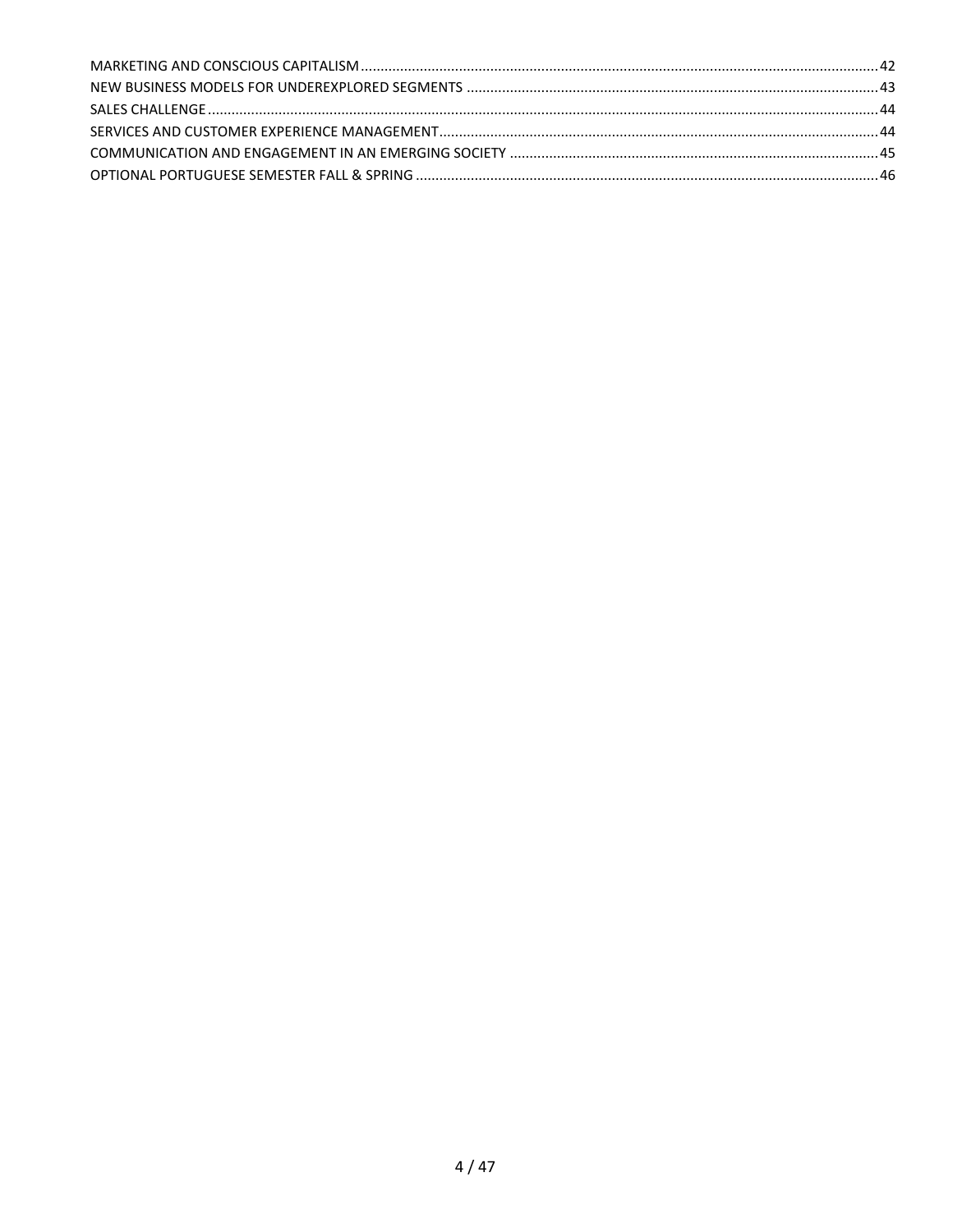## <span id="page-4-1"></span><span id="page-4-0"></span>**CAREER MANAGEMENT (SPRING)**

| <b>Course Code</b>        | PGE.FINM1.CRCOR.1004                                                         |
|---------------------------|------------------------------------------------------------------------------|
| <b>ECTS Credits</b>       | 1                                                                            |
| <b>Course Leader</b>      | <b>BEAUGRAND Audrey</b>                                                      |
| Synchronous               | 6                                                                            |
| <b>Department</b>         | Career Center - Employability                                                |
| Program                   | M1 GBE Belo Horizonte                                                        |
| <b>Prerequisites</b>      | no                                                                           |
| <b>Course Description</b> | 3 worshops of 1h30 each:                                                     |
|                           | 1. Storytelling & Pitch                                                      |
|                           | 2. Preparation for recruitment interviews                                    |
|                           | 3. The ALUMNI network: how to approach the network?                          |
|                           | + evaluation                                                                 |
|                           | + Career Tuesdays                                                            |
|                           | + Career fairs/ recruitment days                                             |
| <b>Course Open to</b>     | Belo /Spring;#Paris /Spring;#Raleigh /Spring;#Sophia /Spring;#Suzhou /Spring |
| <b>Exchange</b>           |                                                                              |
| <b>Semester</b>           | spring                                                                       |
| Campus                    | Belo Horizonte, Paris, Raleigh, Sophia, Suzhou                               |
| <b>Evaluation</b>         |                                                                              |
| <b>Final Examination</b>  | 100                                                                          |
| $(\%)$                    |                                                                              |
| Continuous                | $\mathbf 0$                                                                  |
| Assessment (%)            |                                                                              |
| <b>Academic reference</b> |                                                                              |
| <b>Websites</b>           |                                                                              |

#### <span id="page-4-2"></span>**BRAZIL INTERCULTURAL**

| <b>Course Code</b>        | PGE.FINM1.ECCOR.0913                           |
|---------------------------|------------------------------------------------|
| <b>ECTS Credits</b>       | 2                                              |
| <b>Course Leader</b>      | <b>POULINGUE Genevieve</b>                     |
| Synchronous               | 12                                             |
| <b>Department</b>         | Dept. Stratégy, Entrepreneurship and Economics |
| Program                   | M1 GBE Belo Horizonte                          |
| <b>Prerequisites</b>      | $\overline{\phantom{a}}$                       |
| <b>Course Description</b> | $\overline{\phantom{a}}$                       |
| <b>Course Open to</b>     |                                                |
| <b>Exchange</b>           |                                                |
| <b>Semester</b>           | spring                                         |
| <b>Campus</b>             | <b>Belo Horizonte</b>                          |
| <b>Evaluation</b>         |                                                |
| <b>Final Examination</b>  | 100                                            |
| (%)                       |                                                |
| Continuous                | $\Omega$                                       |
| Assessment (%)            |                                                |
| <b>Academic reference</b> |                                                |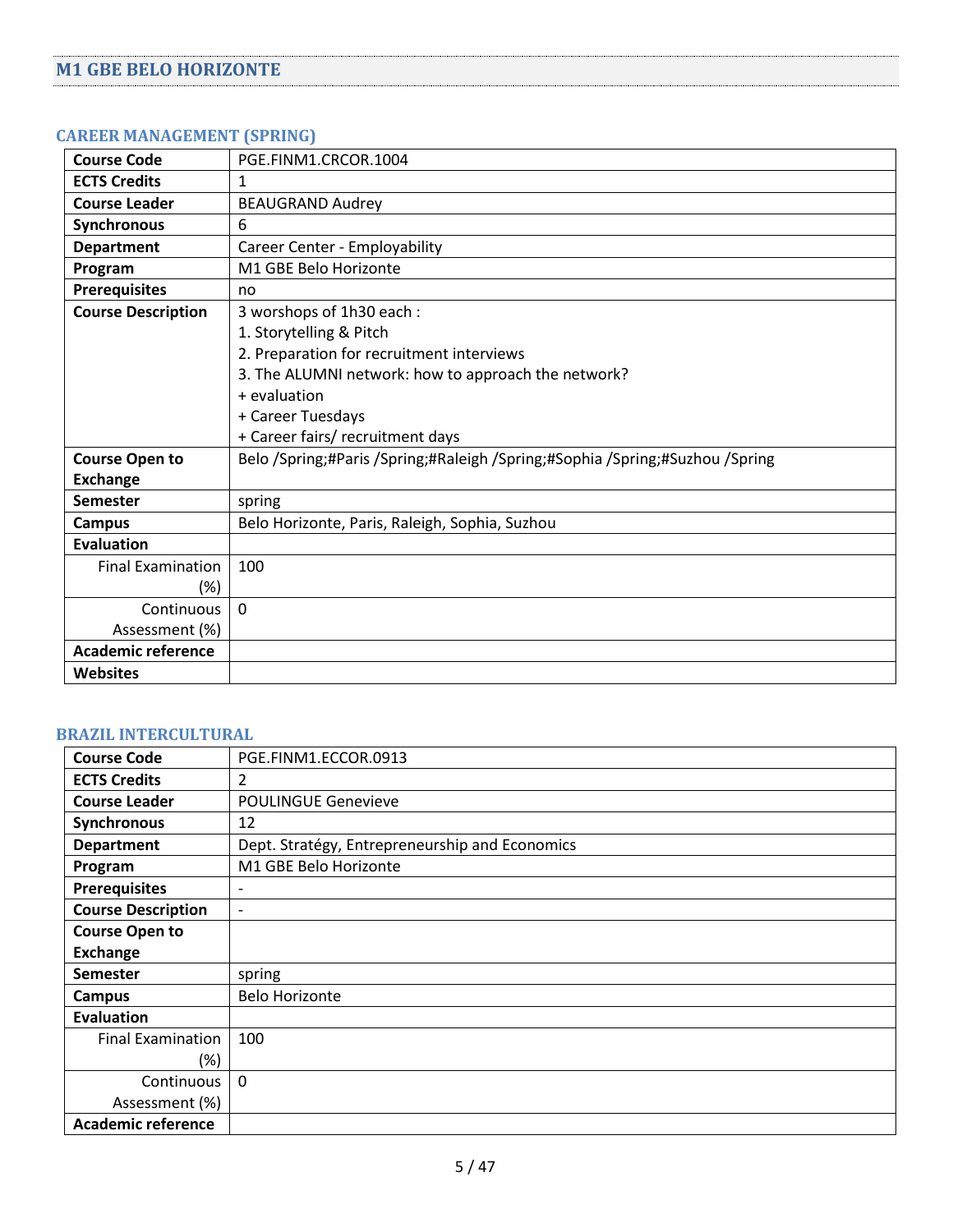#### <span id="page-5-0"></span>**CHANGE & CRISIS MANAGEMENT**

| <b>Course Code</b>                           | PGE.FINM1.HRCOR.0331                                                                                                                                                                                                                                                                                                                                                                                                                                                                                                                                                                                                                                                                                                                              |
|----------------------------------------------|---------------------------------------------------------------------------------------------------------------------------------------------------------------------------------------------------------------------------------------------------------------------------------------------------------------------------------------------------------------------------------------------------------------------------------------------------------------------------------------------------------------------------------------------------------------------------------------------------------------------------------------------------------------------------------------------------------------------------------------------------|
| <b>ECTS Credits</b>                          | 3                                                                                                                                                                                                                                                                                                                                                                                                                                                                                                                                                                                                                                                                                                                                                 |
| <b>Course Leader</b>                         | <b>EZZEROUALI Amine</b>                                                                                                                                                                                                                                                                                                                                                                                                                                                                                                                                                                                                                                                                                                                           |
| Synchronous                                  | 18                                                                                                                                                                                                                                                                                                                                                                                                                                                                                                                                                                                                                                                                                                                                                |
| <b>Department</b>                            | Dept. Management, Law and Organization                                                                                                                                                                                                                                                                                                                                                                                                                                                                                                                                                                                                                                                                                                            |
| Program                                      | M1 GBE Belo Horizonte                                                                                                                                                                                                                                                                                                                                                                                                                                                                                                                                                                                                                                                                                                                             |
| <b>Prerequisites</b>                         | <b>Management 1 (PGE M1)</b>                                                                                                                                                                                                                                                                                                                                                                                                                                                                                                                                                                                                                                                                                                                      |
| <b>Course Description</b>                    | This course introduces two related topics, managing change and managing crisis, with one<br>overall aim: to discuss change and crisis in relation to the complexities of organisational life.<br>Failure to change may lead to crises, as change and transformation initiatives are far from<br>being easy tasks, they are rather difficult, complex and challenging. Crises may also lead to<br>changes and transformations, as one of the aims of crisis management is not only to manage<br>a crisis successfully, but most importantly to keep it from reoccurring, and that is through<br>organisational learning. The most successful organisations are those who commit to change<br>and who learn from their mistakes when facing crises. |
| <b>Course Open to</b>                        | Belo /Spring;#Suzhou /Spring                                                                                                                                                                                                                                                                                                                                                                                                                                                                                                                                                                                                                                                                                                                      |
| <b>Exchange</b>                              |                                                                                                                                                                                                                                                                                                                                                                                                                                                                                                                                                                                                                                                                                                                                                   |
| <b>Semester</b>                              | spring                                                                                                                                                                                                                                                                                                                                                                                                                                                                                                                                                                                                                                                                                                                                            |
| <b>Campus</b>                                | Belo Horizonte, Paris, Sophia, Suzhou                                                                                                                                                                                                                                                                                                                                                                                                                                                                                                                                                                                                                                                                                                             |
| <b>Evaluation</b>                            |                                                                                                                                                                                                                                                                                                                                                                                                                                                                                                                                                                                                                                                                                                                                                   |
| <b>Final Examination</b><br>(%)              | $\Omega$                                                                                                                                                                                                                                                                                                                                                                                                                                                                                                                                                                                                                                                                                                                                          |
| Continuous<br>Assessment (%)                 | 100                                                                                                                                                                                                                                                                                                                                                                                                                                                                                                                                                                                                                                                                                                                                               |
| <b>Academic reference</b><br><b>Websites</b> | Burnes (2017), Managing Change, Pearson Education Limited.<br>Senior and Swailes (2016), Organisational Change, Pearson Education Limited.<br>Crandall, Parnell and Spillan (2014), Crisis Management Leading in the New Strategy<br>Landscape, Sage Publication.                                                                                                                                                                                                                                                                                                                                                                                                                                                                                 |
|                                              |                                                                                                                                                                                                                                                                                                                                                                                                                                                                                                                                                                                                                                                                                                                                                   |

#### <span id="page-5-1"></span>**CORPORATE SOCIAL RESPONSIBILITY**

| <b>Course Code</b>        | PGE.FINM1.HRCOR.0345                                                                   |
|---------------------------|----------------------------------------------------------------------------------------|
| <b>ECTS Credits</b>       |                                                                                        |
| <b>Course Leader</b>      | <b>BARRAQUIER Anne</b>                                                                 |
| Synchronous               | 12                                                                                     |
| <b>Department</b>         | Dept. Stratégy, Entrepreneurship and Economics                                         |
| Program                   | M1 GBE Belo Horizonte                                                                  |
| <b>Prerequisites</b>      | Students should master fundamental knowledge on strategic management and financial     |
|                           | markets.                                                                               |
| <b>Course Description</b> | the course is intended to provide the necessary knowledge to understand how a firm can |
|                           | become socially responsible and integrate sustainability practices.                    |
| <b>Course Open to</b>     |                                                                                        |
| <b>Exchange</b>           |                                                                                        |
| <b>Semester</b>           | spring                                                                                 |
| Campus                    | Belo Horizonte, Paris, Sophia, Suzhou                                                  |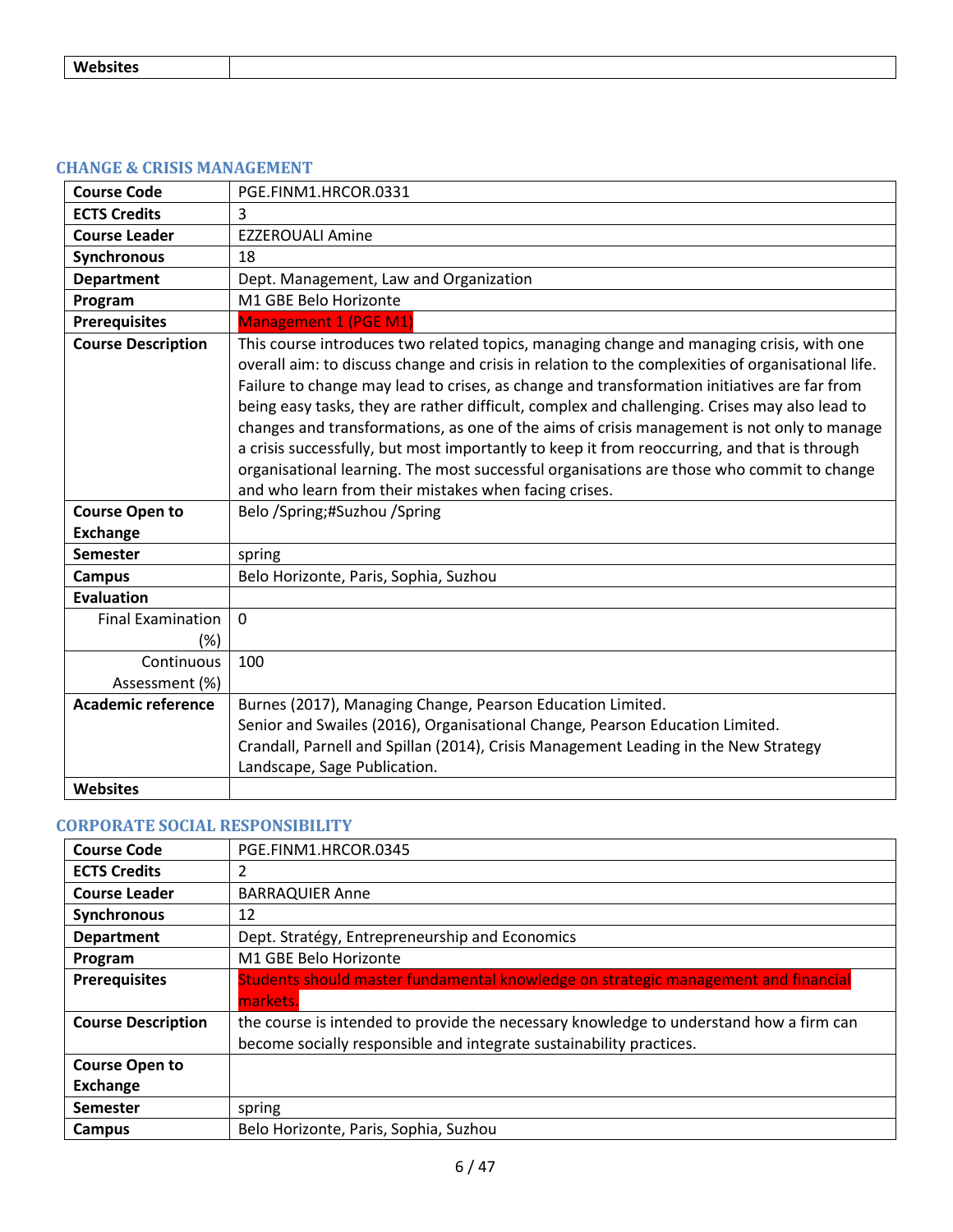| Evaluation                        |                |
|-----------------------------------|----------------|
| Final Examination $\vert 0 \vert$ |                |
| (%)                               |                |
| Continuous                        | 100            |
| Assessment (%)                    |                |
| <b>Academic reference</b>         | Provided on K2 |
| Websites                          | Provided on K2 |

## <span id="page-6-0"></span>**DESIGN THINKING**

| <b>Course Code</b>        | PGE.FINM1.STCOR.0814                                                                                                                                                                                                                                                                                                                                                    |
|---------------------------|-------------------------------------------------------------------------------------------------------------------------------------------------------------------------------------------------------------------------------------------------------------------------------------------------------------------------------------------------------------------------|
| <b>ECTS Credits</b>       | 3                                                                                                                                                                                                                                                                                                                                                                       |
| <b>Course Leader</b>      | <b>MELILLO Francesca</b>                                                                                                                                                                                                                                                                                                                                                |
| Synchronous               | 18                                                                                                                                                                                                                                                                                                                                                                      |
| <b>Department</b>         | Dept. Management of projects, Information Systems and Supply Chains                                                                                                                                                                                                                                                                                                     |
| Program                   | M1 GBE Belo Horizonte                                                                                                                                                                                                                                                                                                                                                   |
| <b>Prerequisites</b>      | -none                                                                                                                                                                                                                                                                                                                                                                   |
| <b>Course Description</b> | A multi campus workshop based course to highlight why Design Thinking is so relevant for<br>business today. The Design thinking process is an iterative process which means you<br>constantly revise you thinking, changing your vision and ideas according to feedback<br>received. A powerful creative tool that can drive a brand, business or an individual forward |
|                           | positively with innovative solutions                                                                                                                                                                                                                                                                                                                                    |
| <b>Course Open to</b>     | Belo /Spring;#Paris /Spring;#Raleigh /Spring;#Sophia /Spring;#Suzhou /Spring                                                                                                                                                                                                                                                                                            |
| <b>Exchange</b>           |                                                                                                                                                                                                                                                                                                                                                                         |
| <b>Semester</b>           | spring                                                                                                                                                                                                                                                                                                                                                                  |
| <b>Campus</b>             | Belo Horizonte, Paris, Raleigh, Sophia, Suzhou                                                                                                                                                                                                                                                                                                                          |
| <b>Evaluation</b>         |                                                                                                                                                                                                                                                                                                                                                                         |
| <b>Final Examination</b>  | 50                                                                                                                                                                                                                                                                                                                                                                      |
| (%)                       |                                                                                                                                                                                                                                                                                                                                                                         |
| Continuous                | 50                                                                                                                                                                                                                                                                                                                                                                      |
| Assessment (%)            |                                                                                                                                                                                                                                                                                                                                                                         |
| <b>Academic reference</b> |                                                                                                                                                                                                                                                                                                                                                                         |
| <b>Websites</b>           | The deep dive (IDEO) (22min)                                                                                                                                                                                                                                                                                                                                            |
|                           | https://www.youtube.com/watch?v=2Dtrkrz0yoU                                                                                                                                                                                                                                                                                                                             |
|                           | Lucky Iron Fish (3min43)                                                                                                                                                                                                                                                                                                                                                |
|                           | https://www.youtube.com/watch?v=iY0D-PIcgB4                                                                                                                                                                                                                                                                                                                             |
|                           | d.school Paris and the aging simulator (1min25)                                                                                                                                                                                                                                                                                                                         |
|                           | https://www.youtube.com/watch?v=jD5XwdgAq s                                                                                                                                                                                                                                                                                                                             |
|                           | How it works: Design Thinking (5min51)                                                                                                                                                                                                                                                                                                                                  |
|                           | https://www.youtube.com/watch?v=pXtN4y3O35M                                                                                                                                                                                                                                                                                                                             |
|                           | Design Thinking - Tim Brown, CEO and President of IDEO (26min42)                                                                                                                                                                                                                                                                                                        |
|                           | https://www.youtube.com/watch?v=U-hzefHdAMk                                                                                                                                                                                                                                                                                                                             |

### <span id="page-6-1"></span>**DIGITAL TRANSFORMATION & STRATEGY**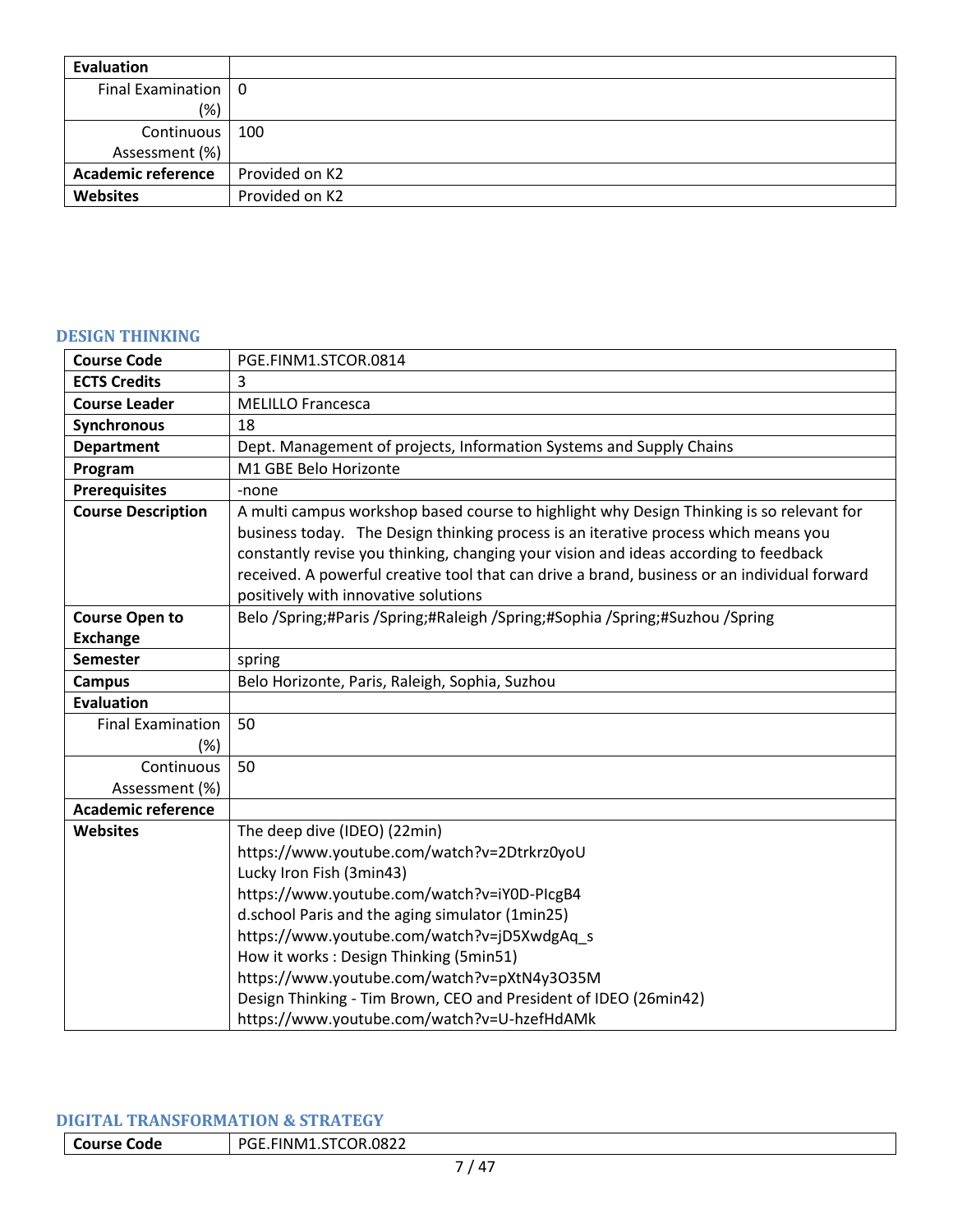| <b>ECTS Credits</b>       | 3                                                                                                                                                                                                                                                                                                                                                                                    |
|---------------------------|--------------------------------------------------------------------------------------------------------------------------------------------------------------------------------------------------------------------------------------------------------------------------------------------------------------------------------------------------------------------------------------|
| <b>Course Leader</b>      | <b>BOUKEF Nabila</b>                                                                                                                                                                                                                                                                                                                                                                 |
| Synchronous               | 18                                                                                                                                                                                                                                                                                                                                                                                   |
| <b>Department</b>         | Dept. Management of projects, Information Systems and Supply Chains                                                                                                                                                                                                                                                                                                                  |
| Program                   | M1 GBE Belo Horizonte                                                                                                                                                                                                                                                                                                                                                                |
| <b>Prerequisites</b>      | Students need to have basic knowledge about Information systems. This course is built on                                                                                                                                                                                                                                                                                             |
|                           | the knowledge students acquired from the information systems course.                                                                                                                                                                                                                                                                                                                 |
| <b>Course Description</b> | This course aims to endow students with practical knowledge in order to better understand<br>and analyze the opportunities and challenges companies face when they go through a digital<br>transformation.<br>During this course, students will work on case studies and practical examples of companies in<br>order to solve digital related problems and bring creative solutions. |
| <b>Course Open to</b>     | Belo /Spring;#Suzhou /Spring                                                                                                                                                                                                                                                                                                                                                         |
| <b>Exchange</b>           |                                                                                                                                                                                                                                                                                                                                                                                      |
| <b>Semester</b>           | spring                                                                                                                                                                                                                                                                                                                                                                               |
| Campus                    | Belo Horizonte, Lille, Paris, Sophia, Suzhou                                                                                                                                                                                                                                                                                                                                         |
| <b>Evaluation</b>         |                                                                                                                                                                                                                                                                                                                                                                                      |
| <b>Final Examination</b>  | 60                                                                                                                                                                                                                                                                                                                                                                                   |
| (%)                       |                                                                                                                                                                                                                                                                                                                                                                                      |
| Continuous                | 40                                                                                                                                                                                                                                                                                                                                                                                   |
| Assessment (%)            |                                                                                                                                                                                                                                                                                                                                                                                      |
| <b>Academic reference</b> |                                                                                                                                                                                                                                                                                                                                                                                      |
| <b>Websites</b>           |                                                                                                                                                                                                                                                                                                                                                                                      |

## <span id="page-7-0"></span>**INTERNATIONAL FINANCE**

| <b>Course Code</b>        | PGE.FINM1.FICOR.0514                                                                        |
|---------------------------|---------------------------------------------------------------------------------------------|
| <b>ECTS Credits</b>       | 4                                                                                           |
| <b>Course Leader</b>      | <b>GROSLAMBERT Bertrand</b>                                                                 |
| Synchronous               | 24                                                                                          |
| <b>Department</b>         | Dept. Accounting and Finance                                                                |
| Program                   | M1 GBE Belo Horizonte                                                                       |
| <b>Prerequisites</b>      | -none                                                                                       |
| <b>Course Description</b> | -This course provides an overview of the nature and operation of global capital markets and |
|                           | traded financial instruments. Students are exposed to the organisation of the international |
|                           | financial system and the markets for stocks, bonds, commodities and foreign exchange        |
| <b>Course Open to</b>     | Belo /Spring;#Paris /Spring;#Raleigh /Spring;#Sophia /Spring;#Suzhou /Spring                |
| <b>Exchange</b>           |                                                                                             |
| <b>Semester</b>           | spring                                                                                      |
| Campus                    | Belo Horizonte, Lille, Paris, Raleigh, Sophia, Stellenbosch-Le Cap, Suzhou                  |
| <b>Evaluation</b>         |                                                                                             |
| <b>Final Examination</b>  | 60                                                                                          |
| (%)                       |                                                                                             |
| Continuous                | 40                                                                                          |
| Assessment (%)            |                                                                                             |
| <b>Academic reference</b> | Principles of Corporate Finance, 12/e.Brealey, Myers and Allen. McGraw-Hill ed.             |
| <b>Websites</b>           |                                                                                             |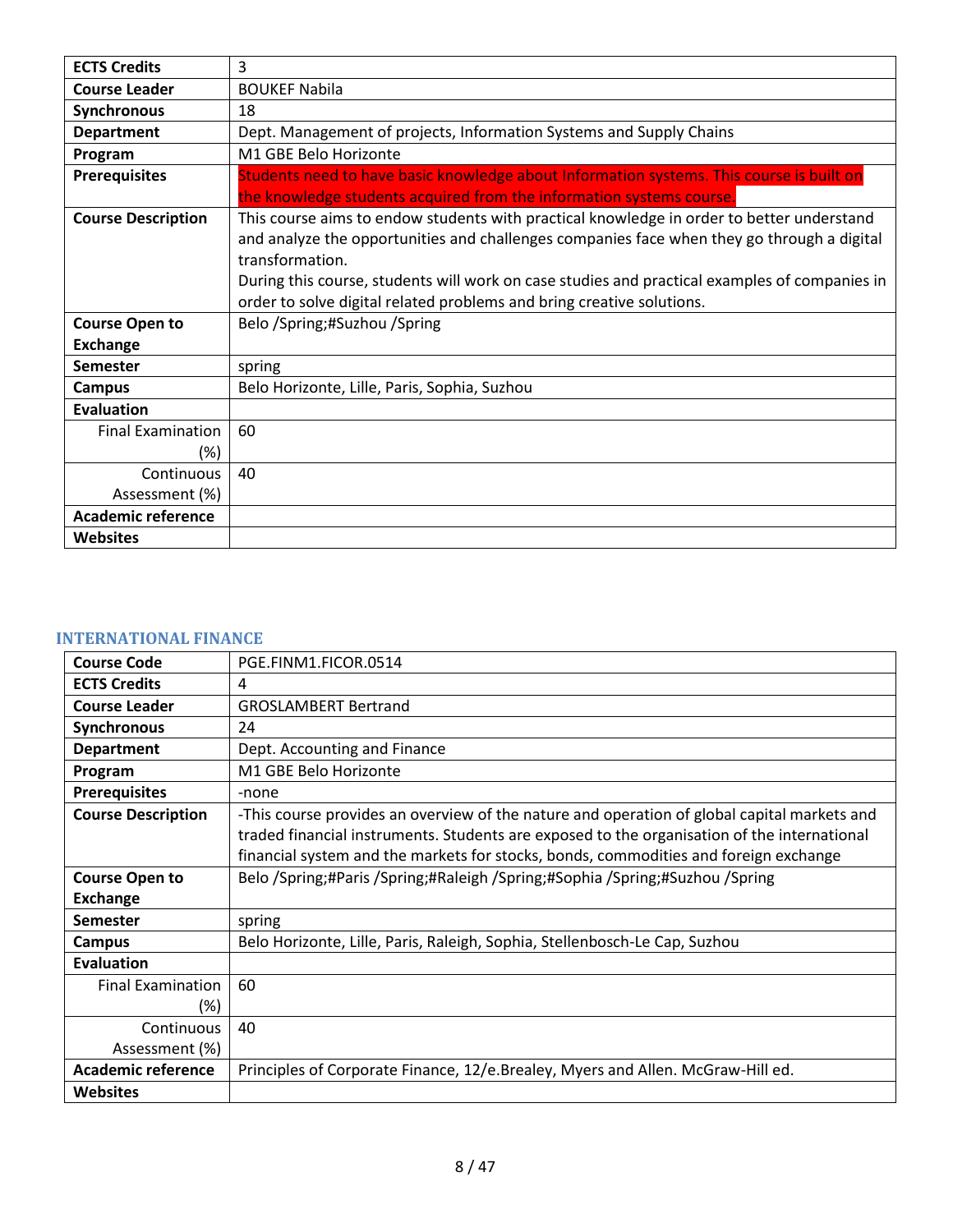# <span id="page-8-0"></span>**INTERNATIONAL MARKETING**

| <b>Course Code</b>                       | PGE.FINM1.MKCOR.0413                                                                                                                                                                                                                                                                                                                                                                                                                                                                                                                                                                                                  |
|------------------------------------------|-----------------------------------------------------------------------------------------------------------------------------------------------------------------------------------------------------------------------------------------------------------------------------------------------------------------------------------------------------------------------------------------------------------------------------------------------------------------------------------------------------------------------------------------------------------------------------------------------------------------------|
| <b>ECTS Credits</b>                      | 3                                                                                                                                                                                                                                                                                                                                                                                                                                                                                                                                                                                                                     |
| <b>Course Leader</b>                     | <b>CASTILHOS Rodrigo</b>                                                                                                                                                                                                                                                                                                                                                                                                                                                                                                                                                                                              |
| <b>Synchronous</b>                       | 24                                                                                                                                                                                                                                                                                                                                                                                                                                                                                                                                                                                                                    |
| <b>Department</b>                        | Dept. Marketing                                                                                                                                                                                                                                                                                                                                                                                                                                                                                                                                                                                                       |
| Program                                  | M1 GBE Belo Horizonte                                                                                                                                                                                                                                                                                                                                                                                                                                                                                                                                                                                                 |
| <b>Prerequisites</b>                     | none                                                                                                                                                                                                                                                                                                                                                                                                                                                                                                                                                                                                                  |
| <b>Course Description</b>                | Todays highly globalized economy imposes several challenges for firms. Cultural, economic,<br>competitive, regulatory, and infrastructural particularities of regions and countries<br>fundamentally affect the ways in which companies conceive and implement their<br>international presence worldwide. This course provides state-of-art foundations and tools to<br>(1) critically analyze the globalized marketplace and international consumers, (2) identify<br>country-specific opportunities for doing business, and (3) devise marketing strategies for<br>successfully competing in international markets. |
| <b>Course Open to</b><br><b>Exchange</b> | Belo /Spring;#Paris /Spring;#Raleigh /Spring;#Sophia /Spring;#Suzhou /Spring                                                                                                                                                                                                                                                                                                                                                                                                                                                                                                                                          |
| <b>Semester</b>                          | spring                                                                                                                                                                                                                                                                                                                                                                                                                                                                                                                                                                                                                |
| <b>Campus</b>                            | Belo Horizonte, Lille, Paris, Raleigh, Sophia, Suzhou                                                                                                                                                                                                                                                                                                                                                                                                                                                                                                                                                                 |
| <b>Evaluation</b>                        |                                                                                                                                                                                                                                                                                                                                                                                                                                                                                                                                                                                                                       |
| <b>Final Examination</b>                 | 40                                                                                                                                                                                                                                                                                                                                                                                                                                                                                                                                                                                                                    |
| (%)                                      |                                                                                                                                                                                                                                                                                                                                                                                                                                                                                                                                                                                                                       |
| Continuous                               | 60                                                                                                                                                                                                                                                                                                                                                                                                                                                                                                                                                                                                                    |
| Assessment (%)                           |                                                                                                                                                                                                                                                                                                                                                                                                                                                                                                                                                                                                                       |
| Academic reference                       |                                                                                                                                                                                                                                                                                                                                                                                                                                                                                                                                                                                                                       |
| <b>Websites</b>                          |                                                                                                                                                                                                                                                                                                                                                                                                                                                                                                                                                                                                                       |

# <span id="page-8-1"></span>**INTERNATIONAL NEGOTIATION**

| <b>Course Code</b>        | PGE.FINM1.MKCOR.0407                                                                                                                                                                                                                                                                                                                                                                                                                                                                                                                                                                                                                                                                                                                                                                                                                                                                                                                                                                                                                                              |
|---------------------------|-------------------------------------------------------------------------------------------------------------------------------------------------------------------------------------------------------------------------------------------------------------------------------------------------------------------------------------------------------------------------------------------------------------------------------------------------------------------------------------------------------------------------------------------------------------------------------------------------------------------------------------------------------------------------------------------------------------------------------------------------------------------------------------------------------------------------------------------------------------------------------------------------------------------------------------------------------------------------------------------------------------------------------------------------------------------|
| <b>ECTS Credits</b>       | 3                                                                                                                                                                                                                                                                                                                                                                                                                                                                                                                                                                                                                                                                                                                                                                                                                                                                                                                                                                                                                                                                 |
| <b>Course Leader</b>      | <b>SPIER Peter</b>                                                                                                                                                                                                                                                                                                                                                                                                                                                                                                                                                                                                                                                                                                                                                                                                                                                                                                                                                                                                                                                |
| Synchronous               | 18                                                                                                                                                                                                                                                                                                                                                                                                                                                                                                                                                                                                                                                                                                                                                                                                                                                                                                                                                                                                                                                                |
| <b>Department</b>         | Dept. Marketing                                                                                                                                                                                                                                                                                                                                                                                                                                                                                                                                                                                                                                                                                                                                                                                                                                                                                                                                                                                                                                                   |
| Program                   | M1 GBE Belo Horizonte                                                                                                                                                                                                                                                                                                                                                                                                                                                                                                                                                                                                                                                                                                                                                                                                                                                                                                                                                                                                                                             |
| <b>Prerequisites</b>      | None                                                                                                                                                                                                                                                                                                                                                                                                                                                                                                                                                                                                                                                                                                                                                                                                                                                                                                                                                                                                                                                              |
| <b>Course Description</b> | 'Par ma foi ! il y a plus de quarante ans que je dis de la prose sans que j'en susse rien' (My<br>faith!I have been speaking prose for forty years without knowing it), observes Molière's<br>'Bourgeois gentilhomme'. The same could be said of negotiation. We all do it, whether we<br>realize it or not, and a great deal can be gained from learning to do it better. This skill will be<br>paramount for careers in sales, key account management, purchasing, business<br>development but it is also key in teamwork, conflict management, relationship building and<br>a myriad other situations involving interaction between two or more parties. The list of<br>different negotiation situations we might encounter is endless and varied: buying a souvenir,<br>a car, an appartment; deciding on a holiday destination or a new sofa with your partner;<br>asking your neighbour to turn down the stereo or look after your cat; negotiating a new deal<br>with a supplier or a client; setting up an agreement with a new distributor or agent As a |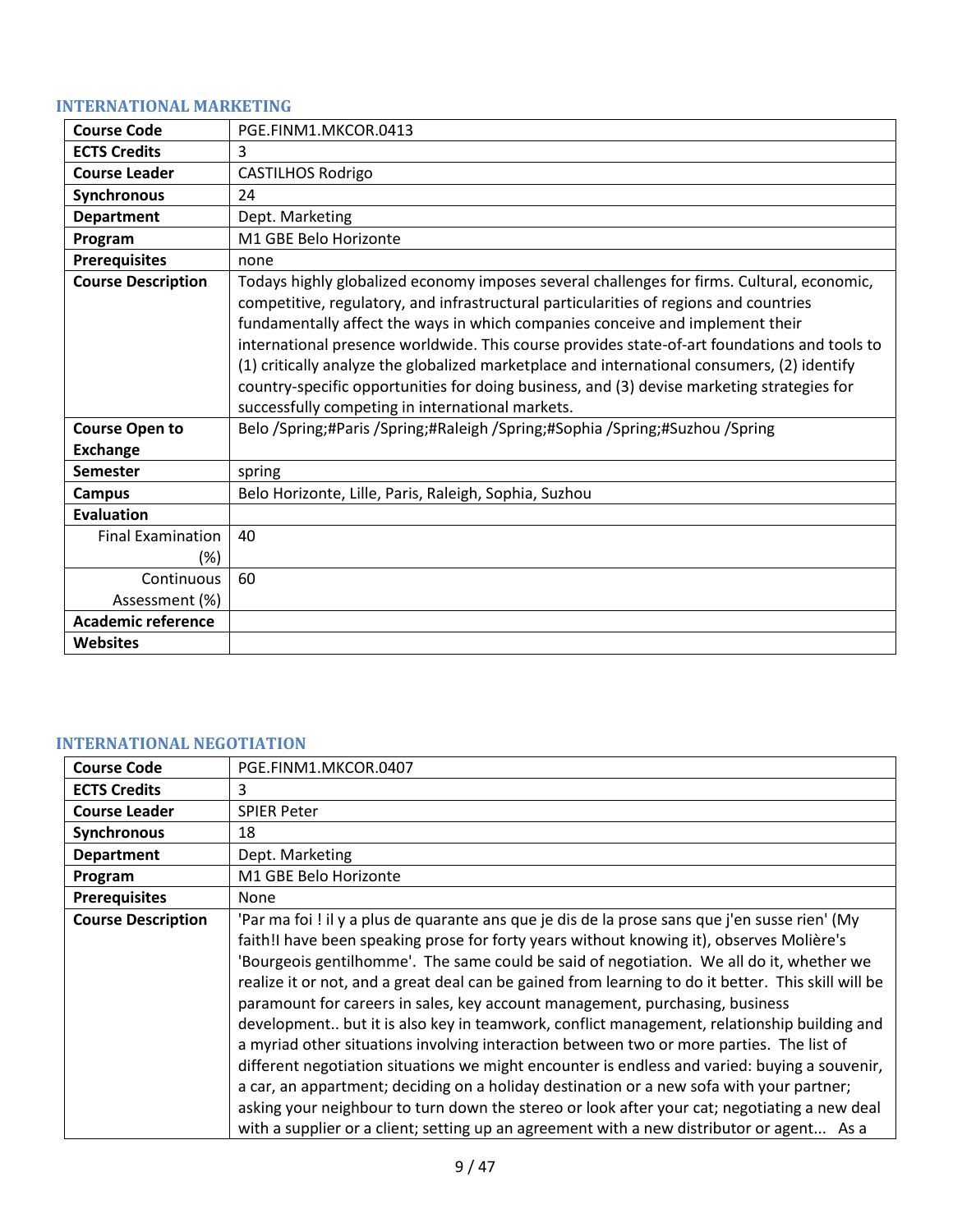|                           | means of reaching agreement and navigating differences, it is an essential tool for living and<br>working abroad, or working with international partners or clients. Good negotiation skills<br>presuppose an ability to interact constructively with others; cultural differences add one |
|---------------------------|--------------------------------------------------------------------------------------------------------------------------------------------------------------------------------------------------------------------------------------------------------------------------------------------|
|                           | more dimension to this, and it is useful to reflect on how these differences impact the                                                                                                                                                                                                    |
|                           | negotiation process. This course will take up and build on frameworks and concepts                                                                                                                                                                                                         |
|                           | encountered in the multicultural management course and explore how they play out in a                                                                                                                                                                                                      |
|                           | negotiation situation. To do so, we must first develop our knowledge and understanding of<br>the nature and dynamics of negotiation itself. The course will involve a balanced approach,                                                                                                   |
|                           | with some theory, practical negotiation exercises and case studies. On international                                                                                                                                                                                                       |
|                           | campuses, there will naturally be some degree of emphasis on learning to negotiate within                                                                                                                                                                                                  |
|                           | the local culture.                                                                                                                                                                                                                                                                         |
| <b>Course Open to</b>     | Belo /Spring;#Suzhou /Spring                                                                                                                                                                                                                                                               |
| <b>Exchange</b>           |                                                                                                                                                                                                                                                                                            |
| <b>Semester</b>           | spring                                                                                                                                                                                                                                                                                     |
| <b>Campus</b>             | Belo Horizonte, Paris, Raleigh, Sophia, Suzhou                                                                                                                                                                                                                                             |
| <b>Evaluation</b>         |                                                                                                                                                                                                                                                                                            |
| <b>Final Examination</b>  | 80                                                                                                                                                                                                                                                                                         |
| $(\%)$                    |                                                                                                                                                                                                                                                                                            |
| Continuous                | 20                                                                                                                                                                                                                                                                                         |
| Assessment (%)            |                                                                                                                                                                                                                                                                                            |
| <b>Academic reference</b> | Below are some suggestions of books to read on the subject of negotiation. The list is not                                                                                                                                                                                                 |
|                           | exclusive and you should feel free to consider other titles. You will also see suggested titles<br>on the PPT slides used during the course                                                                                                                                                |
|                           | Roger Fisher, William Ury, Bruce Patton, Getting to yes: negotiating agreement without                                                                                                                                                                                                     |
|                           | giving in, ISBN: 0-14-015735-2. This is an absolute classic, published in an edition that                                                                                                                                                                                                  |
|                           | shouldnt break the bank. Less thorough, perhaps, than the Essentials (see below) in its                                                                                                                                                                                                    |
|                           | coverage of the topic, and more inclined to argue in favour of an integrative approach to                                                                                                                                                                                                  |
|                           | negotiation than to present itself as an academic text, it is certainly an influential work.                                                                                                                                                                                               |
|                           | Roy Lewicki et al., Essentials of negotiation (3rd edition, McGraw Hill 2003), ISBN                                                                                                                                                                                                        |
|                           | 0071232540. A standard text for negotiation courses that covers the theoretical topics                                                                                                                                                                                                     |
|                           | thoroughly and in a very readable fashion. There are two other books by the same authors:                                                                                                                                                                                                  |
|                           | Negotiation (ISBN 0 07 112315 6) which is the full version from which the Essentials is taken,                                                                                                                                                                                             |
|                           | and Negotiation: readings, exercises and cases (ISBN 0 07 112316 4) which contains what                                                                                                                                                                                                    |
|                           | the titles suggests. This whole series is very good indeed and will provide one of the fullest                                                                                                                                                                                             |
|                           | introductions to the subject.<br>Maude, B. (2014). International business negotiation: principles and practice. Palgrave                                                                                                                                                                   |
|                           | Macmillan.                                                                                                                                                                                                                                                                                 |
|                           | Shell, R. (1999). Bargaining for advantage. New York: Viking Books. An excellent,                                                                                                                                                                                                          |
|                           | comprehensive and readable book.                                                                                                                                                                                                                                                           |
|                           | Thompson, L. (1998). The mind and heart of the negotiator. Upper Saddle River, NJ: Prentice                                                                                                                                                                                                |
|                           | Hall. Another very good book. Unfortunately a little bit expensive.                                                                                                                                                                                                                        |
|                           | Lax, D., & Sebenius, J (1986). The manager as negotiator: bargaining for cooperation and                                                                                                                                                                                                   |
|                           | competitive gain. New York: Free Press. A solid, level-headed and readable book.                                                                                                                                                                                                           |
|                           | Ury, W. (1991). Getting past no: negotiating with difficult people. New York: Bantam Books.                                                                                                                                                                                                |
|                           | A book from the Getting to yes team that will prove useful when the going gets tough.                                                                                                                                                                                                      |
|                           | Camp, J. (2002). Start with NO. The negotiating tools that pros dont want you to know. New                                                                                                                                                                                                 |
|                           | York: Crown Business. As the title suggests, the author takes a different stance to that of<br>most integrative approaches and has a hardball tactics approach that is interesting. A good                                                                                                 |
|                           | companion work to the Getting to yes books.                                                                                                                                                                                                                                                |
| <b>Websites</b>           | Useful links will be provided on the Knowledge learning platform                                                                                                                                                                                                                           |
|                           |                                                                                                                                                                                                                                                                                            |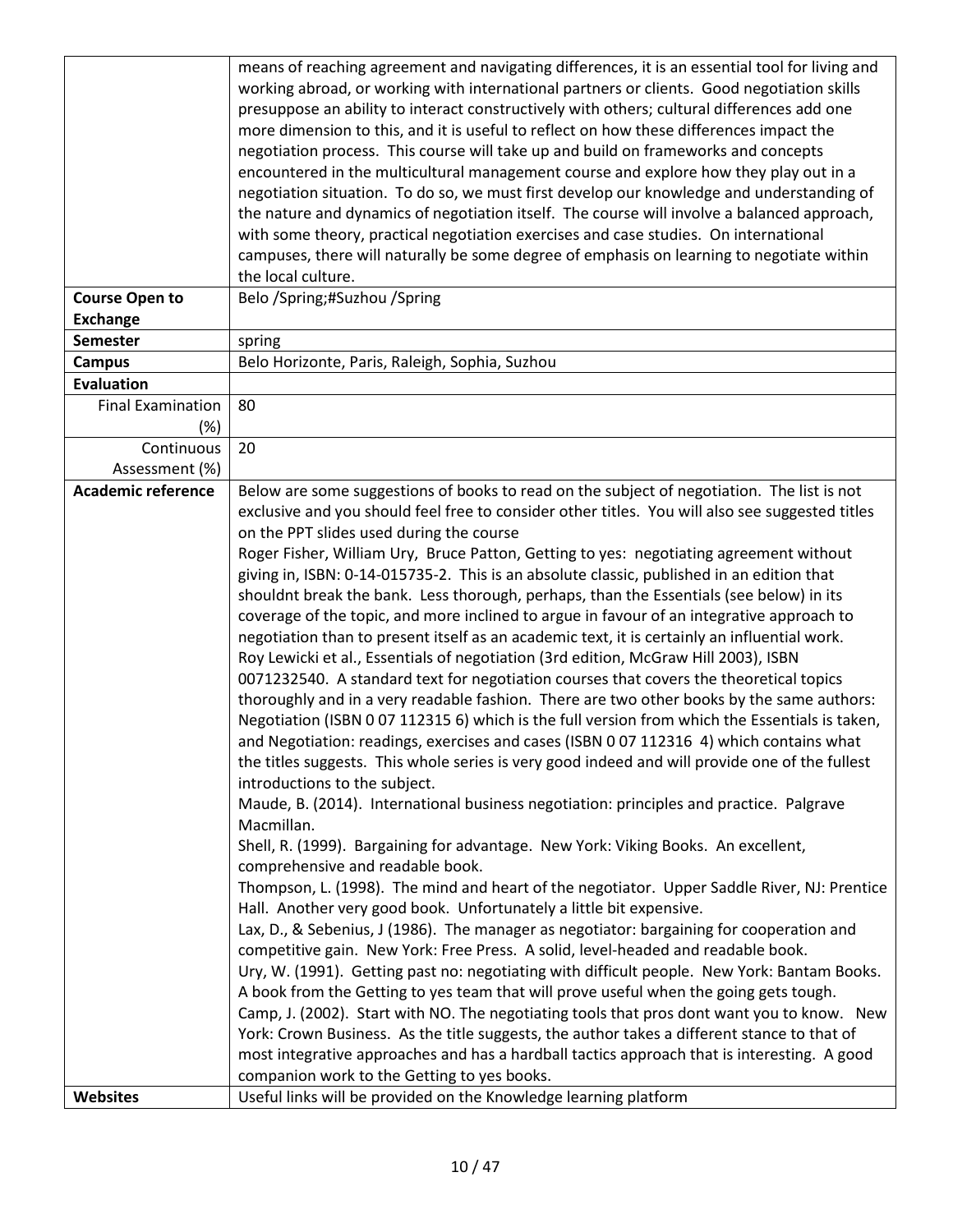# <span id="page-10-0"></span>**MANAGEMENT OF INFORMATION SYSTEMS IN THE DIGITAL AGE**

| <b>Course Code</b>              | PGE.FINM1.ISCOR.0703                                                                                                                                                                                                                                                                                                                                                                                                                                                                                                                                                                                                                                                                                                                                                                                                                                                                                                                                                                                                                                                                                                                                                                                                                                                                                                                                                                                                                                                                                                                                                                                                                                                                                                                   |
|---------------------------------|----------------------------------------------------------------------------------------------------------------------------------------------------------------------------------------------------------------------------------------------------------------------------------------------------------------------------------------------------------------------------------------------------------------------------------------------------------------------------------------------------------------------------------------------------------------------------------------------------------------------------------------------------------------------------------------------------------------------------------------------------------------------------------------------------------------------------------------------------------------------------------------------------------------------------------------------------------------------------------------------------------------------------------------------------------------------------------------------------------------------------------------------------------------------------------------------------------------------------------------------------------------------------------------------------------------------------------------------------------------------------------------------------------------------------------------------------------------------------------------------------------------------------------------------------------------------------------------------------------------------------------------------------------------------------------------------------------------------------------------|
| <b>ECTS Credits</b>             | 4                                                                                                                                                                                                                                                                                                                                                                                                                                                                                                                                                                                                                                                                                                                                                                                                                                                                                                                                                                                                                                                                                                                                                                                                                                                                                                                                                                                                                                                                                                                                                                                                                                                                                                                                      |
| <b>Course Leader</b>            | <b>BOUKEF Nabila</b>                                                                                                                                                                                                                                                                                                                                                                                                                                                                                                                                                                                                                                                                                                                                                                                                                                                                                                                                                                                                                                                                                                                                                                                                                                                                                                                                                                                                                                                                                                                                                                                                                                                                                                                   |
| <b>Synchronous</b>              | 24                                                                                                                                                                                                                                                                                                                                                                                                                                                                                                                                                                                                                                                                                                                                                                                                                                                                                                                                                                                                                                                                                                                                                                                                                                                                                                                                                                                                                                                                                                                                                                                                                                                                                                                                     |
| <b>Department</b>               | Dept. Management of projects, Information Systems and Supply Chains                                                                                                                                                                                                                                                                                                                                                                                                                                                                                                                                                                                                                                                                                                                                                                                                                                                                                                                                                                                                                                                                                                                                                                                                                                                                                                                                                                                                                                                                                                                                                                                                                                                                    |
| Program                         | M1 GBE Belo Horizonte                                                                                                                                                                                                                                                                                                                                                                                                                                                                                                                                                                                                                                                                                                                                                                                                                                                                                                                                                                                                                                                                                                                                                                                                                                                                                                                                                                                                                                                                                                                                                                                                                                                                                                                  |
| <b>Prerequisites</b>            | You need to have basic knowledge about management and economics, including                                                                                                                                                                                                                                                                                                                                                                                                                                                                                                                                                                                                                                                                                                                                                                                                                                                                                                                                                                                                                                                                                                                                                                                                                                                                                                                                                                                                                                                                                                                                                                                                                                                             |
|                                 | understanding the general structure and functioning of organizations.                                                                                                                                                                                                                                                                                                                                                                                                                                                                                                                                                                                                                                                                                                                                                                                                                                                                                                                                                                                                                                                                                                                                                                                                                                                                                                                                                                                                                                                                                                                                                                                                                                                                  |
| <b>Course Description</b>       | Advances in information technology (IT) have transformed business models, organizational<br>structures and processes, and the methods for sustaining innovation and firm performance.<br>IT has impacted business activities such as product design, production, purchasing,<br>marketing, customer and supplier relationships, and human resource management, and has<br>contributed significantly to productivity growth. Most firms have realized that IT-based<br>innovation is a strategic imperative. The Internet and associated technological innovations<br>have helped in restructuring the global economy into a networked economy characterized by<br>unprecedented levels of electronically-mediated communication, collaboration, and<br>commerce.<br>With information technologies becoming an important force that shapes entire industries<br>and creates value in firms, it is important that you as future business leaders understand the<br>potential role of IT in creating value and competitive advantage. The objective of this course<br>is to help you develop the critical thinking to assess how IT and systems shape business<br>strategy, innovation, and operations in firms, with the key goal of helping you be better<br>prepared to analyse and evaluate business challenges for maximizing the impact of IT on<br>products, processes and services in different settings. This course will help you develop<br>sophisticated understanding of the links between IT, business strategy and business process.<br>You will also gain an appreciation of the organizational and management practices that<br>complement IT investments and that are needed to extracting the appropriate return on IT |
|                                 | investments.                                                                                                                                                                                                                                                                                                                                                                                                                                                                                                                                                                                                                                                                                                                                                                                                                                                                                                                                                                                                                                                                                                                                                                                                                                                                                                                                                                                                                                                                                                                                                                                                                                                                                                                           |
| <b>Course Open to</b>           | Belo /Spring;#Paris /Spring;#Raleigh /Spring;#Sophia /Spring;#Suzhou /Spring                                                                                                                                                                                                                                                                                                                                                                                                                                                                                                                                                                                                                                                                                                                                                                                                                                                                                                                                                                                                                                                                                                                                                                                                                                                                                                                                                                                                                                                                                                                                                                                                                                                           |
| <b>Exchange</b>                 |                                                                                                                                                                                                                                                                                                                                                                                                                                                                                                                                                                                                                                                                                                                                                                                                                                                                                                                                                                                                                                                                                                                                                                                                                                                                                                                                                                                                                                                                                                                                                                                                                                                                                                                                        |
| <b>Semester</b>                 | spring                                                                                                                                                                                                                                                                                                                                                                                                                                                                                                                                                                                                                                                                                                                                                                                                                                                                                                                                                                                                                                                                                                                                                                                                                                                                                                                                                                                                                                                                                                                                                                                                                                                                                                                                 |
| <b>Campus</b>                   | Belo Horizonte, Paris, Raleigh, Sophia, Stellenbosch-Le Cap, Suzhou                                                                                                                                                                                                                                                                                                                                                                                                                                                                                                                                                                                                                                                                                                                                                                                                                                                                                                                                                                                                                                                                                                                                                                                                                                                                                                                                                                                                                                                                                                                                                                                                                                                                    |
| <b>Evaluation</b>               |                                                                                                                                                                                                                                                                                                                                                                                                                                                                                                                                                                                                                                                                                                                                                                                                                                                                                                                                                                                                                                                                                                                                                                                                                                                                                                                                                                                                                                                                                                                                                                                                                                                                                                                                        |
| <b>Final Examination</b><br>(%) | 40                                                                                                                                                                                                                                                                                                                                                                                                                                                                                                                                                                                                                                                                                                                                                                                                                                                                                                                                                                                                                                                                                                                                                                                                                                                                                                                                                                                                                                                                                                                                                                                                                                                                                                                                     |
| Continuous                      | 60                                                                                                                                                                                                                                                                                                                                                                                                                                                                                                                                                                                                                                                                                                                                                                                                                                                                                                                                                                                                                                                                                                                                                                                                                                                                                                                                                                                                                                                                                                                                                                                                                                                                                                                                     |
| Assessment (%)                  |                                                                                                                                                                                                                                                                                                                                                                                                                                                                                                                                                                                                                                                                                                                                                                                                                                                                                                                                                                                                                                                                                                                                                                                                                                                                                                                                                                                                                                                                                                                                                                                                                                                                                                                                        |
| <b>Academic reference</b>       | Required readings will be provided to you.                                                                                                                                                                                                                                                                                                                                                                                                                                                                                                                                                                                                                                                                                                                                                                                                                                                                                                                                                                                                                                                                                                                                                                                                                                                                                                                                                                                                                                                                                                                                                                                                                                                                                             |
| <b>Websites</b>                 | We will use K2 as the course website.                                                                                                                                                                                                                                                                                                                                                                                                                                                                                                                                                                                                                                                                                                                                                                                                                                                                                                                                                                                                                                                                                                                                                                                                                                                                                                                                                                                                                                                                                                                                                                                                                                                                                                  |

#### <span id="page-10-1"></span>**STRATEGY**

| <b>Course Code</b>  | PGE.FINM1.STCOR.0801 |
|---------------------|----------------------|
| <b>ECTS Credits</b> | 4                    |
| Course Leader       | <b>CIRILLO Bruno</b> |
| Synchronous         | 30                   |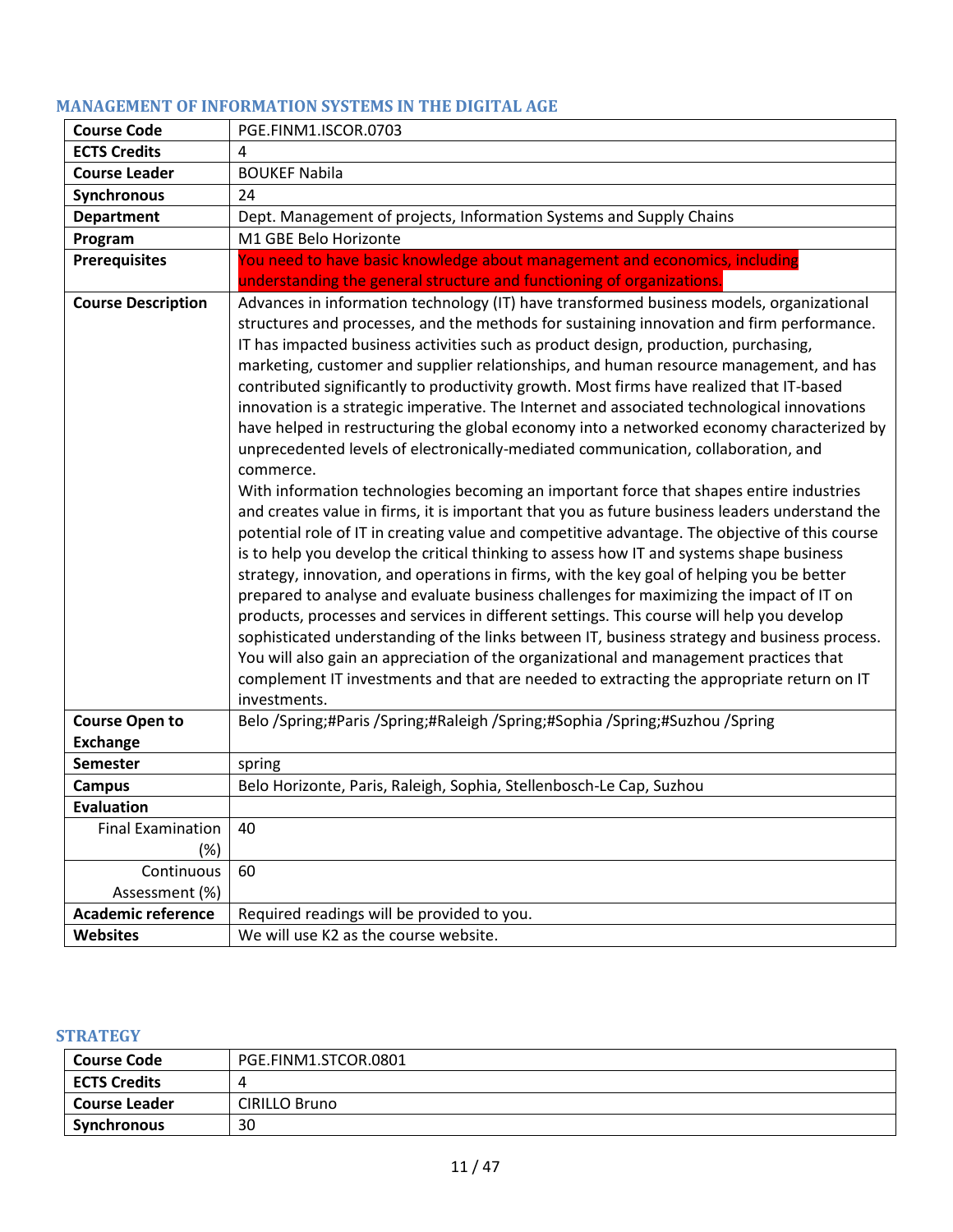| <b>Department</b>         | Dept. Stratégy, Entrepreneurship and Economics                                                                                                                                                                                                                                                                                                                                                                                                                                                                                                                                                                                                                                                         |
|---------------------------|--------------------------------------------------------------------------------------------------------------------------------------------------------------------------------------------------------------------------------------------------------------------------------------------------------------------------------------------------------------------------------------------------------------------------------------------------------------------------------------------------------------------------------------------------------------------------------------------------------------------------------------------------------------------------------------------------------|
| Program                   | M1 GBE Belo Horizonte                                                                                                                                                                                                                                                                                                                                                                                                                                                                                                                                                                                                                                                                                  |
| <b>Prerequisites</b>      | None                                                                                                                                                                                                                                                                                                                                                                                                                                                                                                                                                                                                                                                                                                   |
| <b>Course Description</b> | This strategy course introduces the fundamental concepts, analytical tools, and strategic<br>options at the basis of strategic analysis and action. We will use a combination of lectures,<br>case studies and a team project to explore and apply theoretical frameworks and<br>methodologies in different industry and company situations. For instance, we will explore<br>methods for assessing the strength of competition and the relative bargaining power, for<br>anticipating competitors actions, for analyzing cost and value structures and their relevance<br>to competition, and for assessing potential changes in the scope of the firm (diversification<br>and vertical integration). |
| <b>Course Open to</b>     | Belo /Spring;#Paris /Spring;#Raleigh /Spring;#Sophia /Spring;#Suzhou /Spring                                                                                                                                                                                                                                                                                                                                                                                                                                                                                                                                                                                                                           |
| <b>Exchange</b>           |                                                                                                                                                                                                                                                                                                                                                                                                                                                                                                                                                                                                                                                                                                        |
| <b>Semester</b>           | spring                                                                                                                                                                                                                                                                                                                                                                                                                                                                                                                                                                                                                                                                                                 |
| Campus                    | Belo Horizonte, Lille, Paris, Raleigh, Sophia, Stellenbosch-Le Cap, Suzhou                                                                                                                                                                                                                                                                                                                                                                                                                                                                                                                                                                                                                             |
| <b>Evaluation</b>         |                                                                                                                                                                                                                                                                                                                                                                                                                                                                                                                                                                                                                                                                                                        |
| <b>Final Examination</b>  | 50                                                                                                                                                                                                                                                                                                                                                                                                                                                                                                                                                                                                                                                                                                     |
| (%)                       |                                                                                                                                                                                                                                                                                                                                                                                                                                                                                                                                                                                                                                                                                                        |
| Continuous                | 50                                                                                                                                                                                                                                                                                                                                                                                                                                                                                                                                                                                                                                                                                                     |
| Assessment (%)            |                                                                                                                                                                                                                                                                                                                                                                                                                                                                                                                                                                                                                                                                                                        |
| <b>Academic reference</b> | Grant, R. M. (2016). Contemporary strategy analysis and cases: text and cases, 9th Edition.                                                                                                                                                                                                                                                                                                                                                                                                                                                                                                                                                                                                            |
|                           | John Wiley & Sons.                                                                                                                                                                                                                                                                                                                                                                                                                                                                                                                                                                                                                                                                                     |
| <b>Websites</b>           |                                                                                                                                                                                                                                                                                                                                                                                                                                                                                                                                                                                                                                                                                                        |

## <span id="page-11-0"></span>**BUSINESS INTELLIGENCE WITH DATA MINING**

| <b>Course Code</b>   | PGE.FINM1.ISCOR.0707                                                                                                                                                                                                                                                                                                                                                                                                                                                                                                                                                                                                                                                                                                                                                                                                                                                                                                                                                                                                                                                                                                                                                                                                                                                                                                                                                                                                                                                                                                                                                                                     |
|----------------------|----------------------------------------------------------------------------------------------------------------------------------------------------------------------------------------------------------------------------------------------------------------------------------------------------------------------------------------------------------------------------------------------------------------------------------------------------------------------------------------------------------------------------------------------------------------------------------------------------------------------------------------------------------------------------------------------------------------------------------------------------------------------------------------------------------------------------------------------------------------------------------------------------------------------------------------------------------------------------------------------------------------------------------------------------------------------------------------------------------------------------------------------------------------------------------------------------------------------------------------------------------------------------------------------------------------------------------------------------------------------------------------------------------------------------------------------------------------------------------------------------------------------------------------------------------------------------------------------------------|
| <b>ECTS Credits</b>  | $\overline{2}$                                                                                                                                                                                                                                                                                                                                                                                                                                                                                                                                                                                                                                                                                                                                                                                                                                                                                                                                                                                                                                                                                                                                                                                                                                                                                                                                                                                                                                                                                                                                                                                           |
| <b>Course Leader</b> | <b>OKOLI Chitu</b>                                                                                                                                                                                                                                                                                                                                                                                                                                                                                                                                                                                                                                                                                                                                                                                                                                                                                                                                                                                                                                                                                                                                                                                                                                                                                                                                                                                                                                                                                                                                                                                       |
| <b>Synchronous</b>   | 15                                                                                                                                                                                                                                                                                                                                                                                                                                                                                                                                                                                                                                                                                                                                                                                                                                                                                                                                                                                                                                                                                                                                                                                                                                                                                                                                                                                                                                                                                                                                                                                                       |
| <b>Department</b>    | Dept. Management of projects, Information Systems and Supply Chains                                                                                                                                                                                                                                                                                                                                                                                                                                                                                                                                                                                                                                                                                                                                                                                                                                                                                                                                                                                                                                                                                                                                                                                                                                                                                                                                                                                                                                                                                                                                      |
| Program              | M1 GBE Belo Horizonte                                                                                                                                                                                                                                                                                                                                                                                                                                                                                                                                                                                                                                                                                                                                                                                                                                                                                                                                                                                                                                                                                                                                                                                                                                                                                                                                                                                                                                                                                                                                                                                    |
| <b>Prerequisites</b> | <b>GENERAL BUSINESS EDUCATION:</b> This course takes a no-code approach to data mining using<br>the RapidMiner advanced data analytics platform (available for free). The course is designed<br>for general business students, so there are no mathematics or computer programming<br>prerequisites. However, you must have some general business education, otherwise it will be<br>hard to understand the business intelligence aspects of the course.<br>A LOT OF HARD WORK: This course will give you a lot of valuable and practical learning so<br>that you will be able to not just talk about business intelligence, but actually apply it for real.<br>After completing this course, you will be able to do real data mining for your master's thesis;<br>for your internship; and for your full-time job. (You will be able to put that on your CV.) But<br>to accomplish that in a short course requires a lot of work. Thus, the course might involve<br>much more reading and homework exercises than what you are used to. Past students have<br>said that this course requires even more work than regular core courses, but that they learn<br>a lot, even if they had no prior experience. If you are not able or willing to invest the time<br>necessary to really understand business intelligence and to do the numerous practical data<br>mining exercises, then this course is not for you.<br>ASYNCHRONOUS ONLINE COURSE. The course content is delivered through high-quality<br>online video lessons, exercises and readings. This is not a synchronous online course; that is, |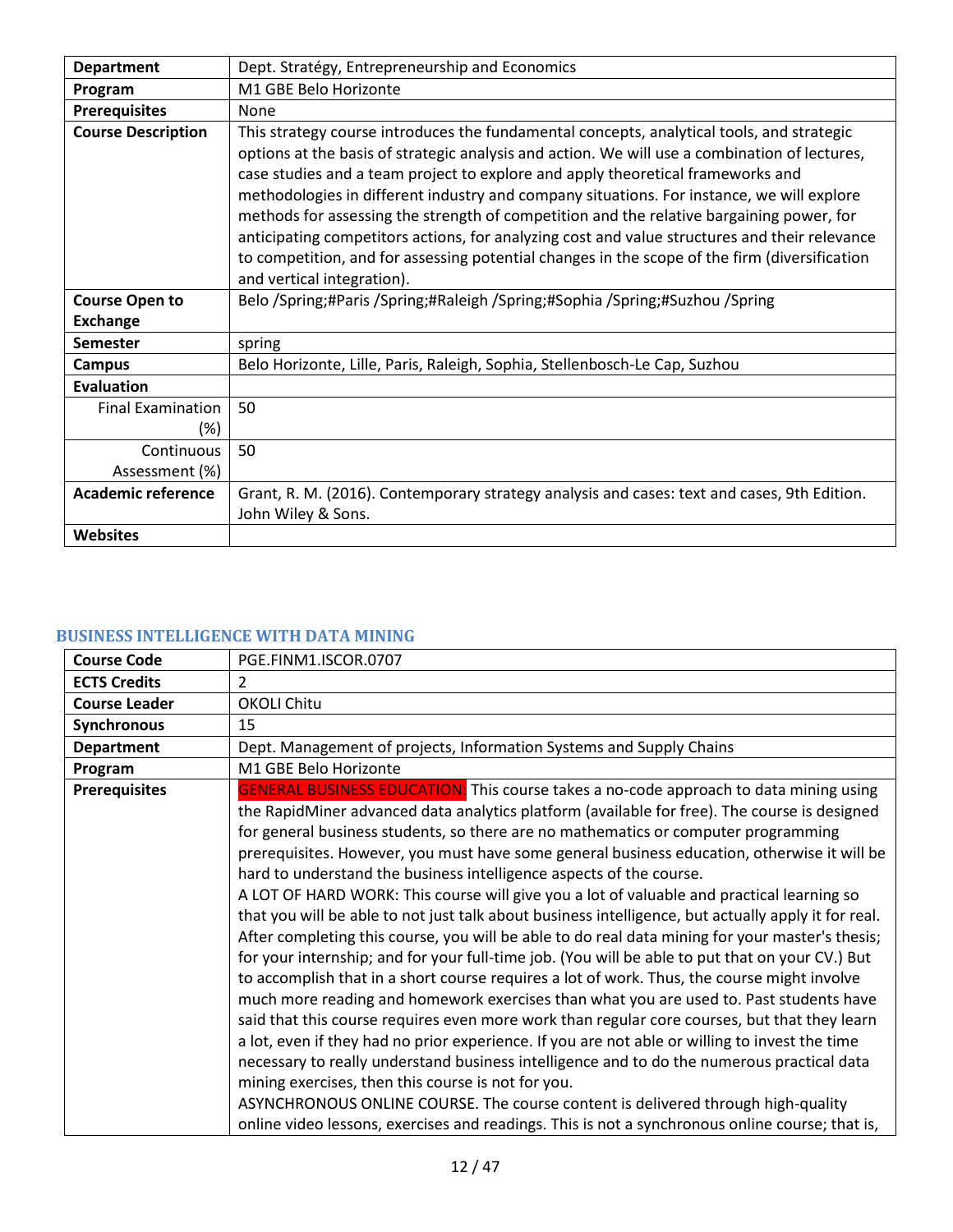|                           | there are no live lectures that present any content. However, the teacher is very present       |
|---------------------------|-------------------------------------------------------------------------------------------------|
|                           | online to answer questions and provide support whenever needed, including one-on-one            |
|                           | support meetings. The asynchronous format is necessary to be able to deliver the course to      |
|                           | hundreds of students at the same time. If you are not willing to learn from a high-quality      |
|                           | asynchronous online course, then this course is not for you.                                    |
| <b>Course Description</b> | Business intelligence is a set of comprehensive tools, techniques, approaches whose goal is     |
|                           | to harness the data in organizations to make sense of it so that we can make intelligent        |
|                           | business decisions. This course teaches business intelligence from the perspective of data      |
|                           | mining, a process of discovering meaningful relationships that are hidden in large datasets.    |
|                           | You will learn how to follow the data mining cycle to understand business needs, understand     |
|                           | the data, prepare the data, model the data, evaluate the data, and then iterate through the     |
|                           | preceding steps until a solution is sufficiently reliable and practical to be deployed. In this |
|                           | course, you will learn how to conduct standard data mining techniques, how to properly          |
|                           | evaluate their results, and how to interpret them in terms of effective managerial action.      |
|                           | Please be sure to carefully read the prerequisites to have realistic expectiations for the      |
|                           | course. In summary, the course is for business students (no computer programming                |
|                           | experience required); you will learn a lot and so you must work a lot; and it is asynchronous   |
|                           | online.                                                                                         |
| <b>Course Open to</b>     | Belo /Spring;#Suzhou /Spring                                                                    |
| <b>Exchange</b>           |                                                                                                 |
| <b>Semester</b>           | spring                                                                                          |
| <b>Campus</b>             | Belo Horizonte, Suzhou                                                                          |
| <b>Evaluation</b>         |                                                                                                 |
| <b>Final Examination</b>  | 60                                                                                              |
| (%)                       |                                                                                                 |
| Continuous                | 40                                                                                              |
| Assessment (%)            |                                                                                                 |
| <b>Academic reference</b> |                                                                                                 |
| <b>Websites</b>           |                                                                                                 |

## <span id="page-12-0"></span>**MANAGEMENT, PRINCIPLES & PRACTICIES**

| <b>Course Code</b>        | PGE.FINM1.HRELE.0324                                                                                                                                                                                                                                                                                                                                                                                                                                                                                                                                                                                                                                                                                                                                                                                                                                                                                                                                      |
|---------------------------|-----------------------------------------------------------------------------------------------------------------------------------------------------------------------------------------------------------------------------------------------------------------------------------------------------------------------------------------------------------------------------------------------------------------------------------------------------------------------------------------------------------------------------------------------------------------------------------------------------------------------------------------------------------------------------------------------------------------------------------------------------------------------------------------------------------------------------------------------------------------------------------------------------------------------------------------------------------|
| <b>ECTS Credits</b>       | 2                                                                                                                                                                                                                                                                                                                                                                                                                                                                                                                                                                                                                                                                                                                                                                                                                                                                                                                                                         |
| <b>Course Leader</b>      | EZZEROUALI Amine                                                                                                                                                                                                                                                                                                                                                                                                                                                                                                                                                                                                                                                                                                                                                                                                                                                                                                                                          |
| Synchronous               | 0                                                                                                                                                                                                                                                                                                                                                                                                                                                                                                                                                                                                                                                                                                                                                                                                                                                                                                                                                         |
| <b>Department</b>         | Dept. Management, Law and Organization                                                                                                                                                                                                                                                                                                                                                                                                                                                                                                                                                                                                                                                                                                                                                                                                                                                                                                                    |
| Program                   | M1 GBE Belo Horizonte                                                                                                                                                                                                                                                                                                                                                                                                                                                                                                                                                                                                                                                                                                                                                                                                                                                                                                                                     |
| <b>Prerequisites</b>      | None                                                                                                                                                                                                                                                                                                                                                                                                                                                                                                                                                                                                                                                                                                                                                                                                                                                                                                                                                      |
| <b>Course Description</b> | « Management » is probably one the most used words in business & organisations, and yet,<br>its understanding may differ from one person to another. Is management a science? A<br>process? A job? An activity? An art?<br>« Management Principles and Practices » is an online elective that introduces the four main<br>managerial functions: Planning, Organising, Leading and Controlling. The main objective of<br>this elective is to help students develop their managerial skills. Key concepts and applications<br>of "what managers really do" will be addressed in 4 modules, each connecting theory to<br>practice through texts, case studies and videos.<br>Regarding the assessment, there are two individual assignments. First, each student will<br>submit a short video of 2-3 minutes in which they illustrate one of the four managerial<br>functions. Second, each student will complete a Multiple Choice Questionnaire (MCQ) that |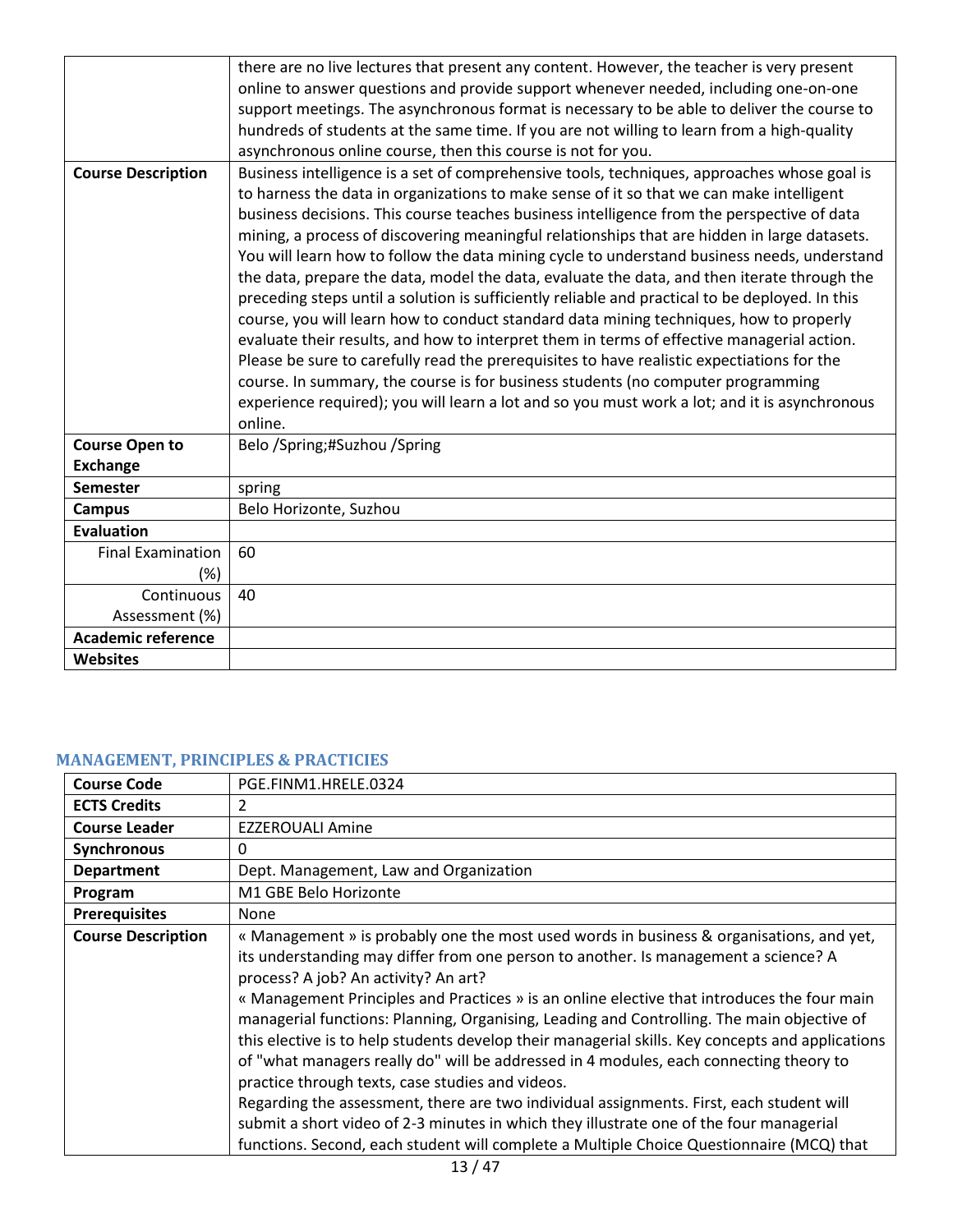|                          | tackles the course content (course content and papers). The short video assignment will<br>count for 50% of the grade, and the MCQ will count for 50% of the grade. |
|--------------------------|---------------------------------------------------------------------------------------------------------------------------------------------------------------------|
| <b>Course Open to</b>    | Suzhou / Spring                                                                                                                                                     |
| Exchange                 |                                                                                                                                                                     |
| <b>Semester</b>          | spring                                                                                                                                                              |
| Campus                   | Belo Horizonte, Paris, Raleigh, Sophia, Suzhou                                                                                                                      |
| Evaluation               |                                                                                                                                                                     |
| <b>Final Examination</b> | $\Omega$                                                                                                                                                            |
| (%)                      |                                                                                                                                                                     |
| Continuous               | 100                                                                                                                                                                 |
| Assessment (%)           |                                                                                                                                                                     |
| Academic reference       | Fundamentals of Management: Essential concepts and applications. 9th Edition. Robbins S.,                                                                           |
|                          | DeCenzo D. and Coulter M. (2015). Pearson.                                                                                                                          |
|                          | Management, Global Edition. 11th Edition. Robbins S. and Coulter M. (2016). Pearson.                                                                                |
| <b>Websites</b>          |                                                                                                                                                                     |

# <span id="page-13-0"></span>**WELLBEING AND QUALITY OF LIFE AT WORK**

| <b>Course Code</b>  | PGE.FINM1.HRELE.0326                                                                                |
|---------------------|-----------------------------------------------------------------------------------------------------|
| <b>ECTS Credits</b> | $\overline{2}$                                                                                      |
| <b>Course</b>       | <b>CHASSERIO Stéphanie</b>                                                                          |
| Leader              |                                                                                                     |
| <b>Synchronous</b>  | 0                                                                                                   |
| <b>Department</b>   | Dept. Management, Law and Organization                                                              |
| Program             | M1 GBE Belo Horizonte                                                                               |
| Prerequisite        | <b>Basics of organisational theory and organisational behaviour</b>                                 |
| S                   |                                                                                                     |
| Course              | This online course aims to present how and why wellbeing and quality of life at work are intrinsic  |
| <b>Description</b>  | elements of the managerial work.                                                                    |
|                     | In the current context, the workers' expectations towards organizations are growing in terms of     |
|                     | working conditions, organizational culture and managerial practices. Wellbeing at work is a         |
|                     | differentiation factor to attract talents for companies.                                            |
|                     | The managers are central in the implementation of this topic in the organization.                   |
| <b>Course Open</b>  | Suzhou / Spring                                                                                     |
| to Exchange         |                                                                                                     |
| <b>Semester</b>     | spring                                                                                              |
| <b>Campus</b>       | Belo Horizonte, Paris, Raleigh, Sophia, Suzhou                                                      |
| <b>Evaluation</b>   |                                                                                                     |
| Final               | 50                                                                                                  |
| Examination         |                                                                                                     |
| (%)                 |                                                                                                     |
| Continuous          | 50                                                                                                  |
| Assessment          |                                                                                                     |
| (%)                 |                                                                                                     |
| <b>Academic</b>     | Ahmad, S. (2013) Paradigms of Quality of Work Life. Journal of Human Values. [Online] 19 (1), 7382. |
| reference           | Available at: doi:10.1177/0971685812470345.                                                         |
|                     | ANACT (2016) 10 questions sur La qualité de vie au travail. Une voie pour innover [Online].         |
|                     | Available at: https://www.anact.fr/10-questions-sur-la-qualite-de-vie-au-travail.                   |
|                     | ANACT (2015) 10questions sur les espaces de discussion [Online]. Available at:                      |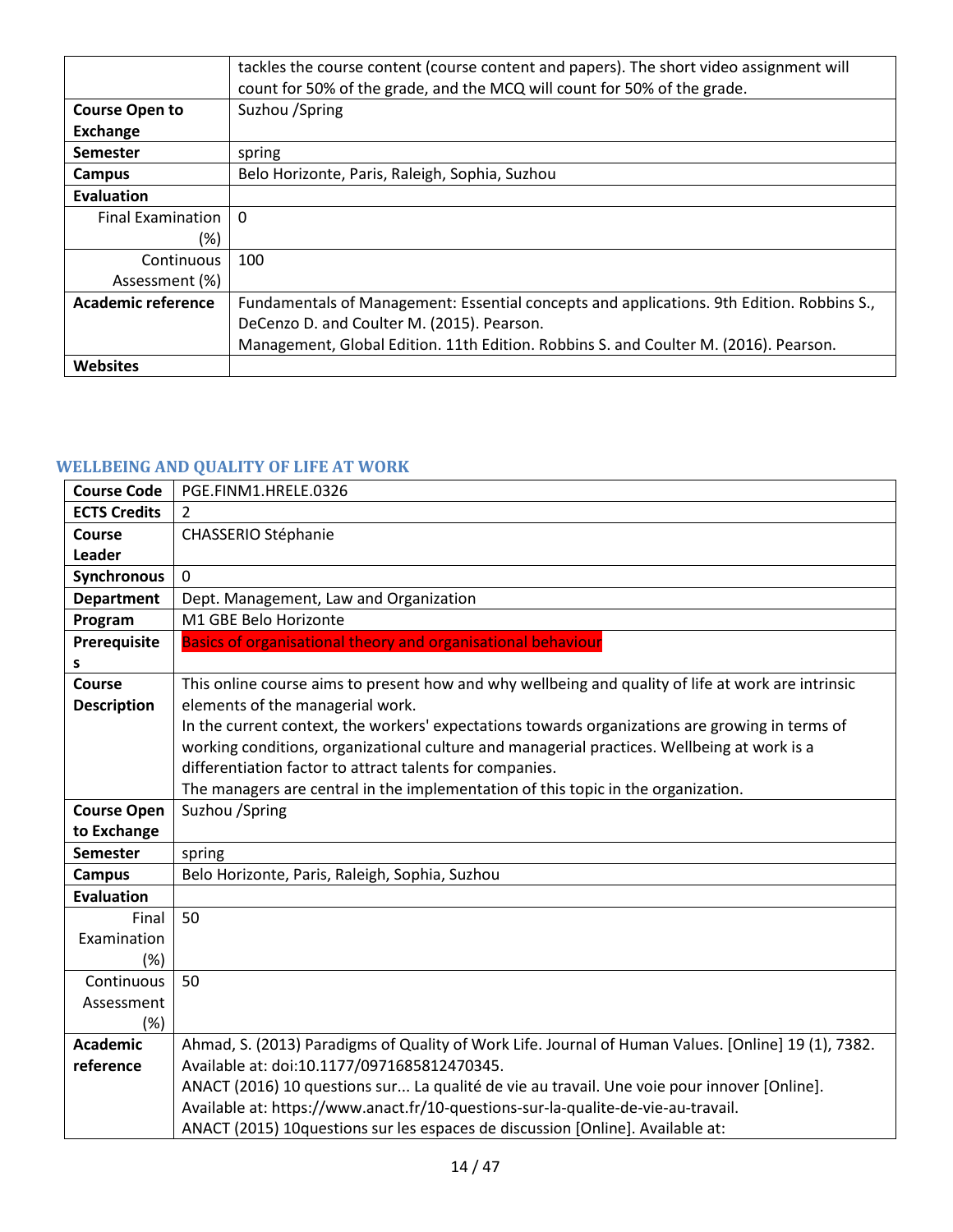file:///C:/Users/s.chasserio/Downloads/anact\_10qs\_espaces\_de\_discussion\_bd.pdf. Bakker, A.B., Boyd, C.M., Dollard, M., Gillespie, N., et al. (2010) The role of personality in the job demandsresources model: A study of Australian academic staff. Career Development International. [Online] 15 (7), 622636. Available at: doi:10.1108/13620431011094050. Bakker, A.B. and Demerouti, E. (2007) The Job DemandsResources model: State of the art. Journal of Managerial Psychology. [Online] 22 (3), 309328. Available at: doi:10.1108/02683940710733115.

Bakker, A.B., Demerouti, E. and Verbeke, W. (2004) Using the job demands-resources model to perdict burnout and performance. Human Resource Management. 43 (1), 83104.

Baudelot, C. and Gollac, M. (1997) Faut-il travailler pour être heureux? INSEE Premières. [Online] (560). Available at: http://www.insee.fr/FR/FFC/DOCS\_FFC/ip560.pdf.

Bevan, S. (2010) The business case for employees health and wellbeing. A report prepared for Investors in People. [Online] Available at:

http://www.mbsportal.bl.uk/secure/subjareas/hrmemplyrelat/twf/114598businesscaseeehealth10.p df (Accessed: 3 October 2014).

Boehm, J.K. and Lyubomirsky, S. (2008) Does happiness promote career success? Journal of Career Assessment. [Online] 16 (1), 101116. Available at: doi:10.1177/1069072707308140.

Bourdu, É., Péretié, M.-M., Richer, M. and Senard, J.-D. (2016) La qualité de vie au travail: un levier de compétitivité: refonder les organisations du travail. Paris, Transvalor - Presses des Mines.

Brockner, J., Grover, S., OMalley, M., Reed, T.F., et al. (1993) Threat of future layoffs, self-esteem, and survivorsreactions:evidence from the laboratory and the field. Strategic Management Journal. 14153166.

Brun, J.-P., Université Laval and Chaire en gestion de la santé et de la sécurité du travail dans les organisations (2005) La reconnaissance au travail = Employee recognition. [Québec], Chaire en gestion de la santé et de la sécurité du travail dans les organisations.

Buffet, A., Gervais, R.L., Liddle, M., Eeckelaert, L., et al. (2013) Well-being at work creating a positive work environment. [Online]. Luxembourg, Publications Office. Available at:

http://dx.publications.europa.eu/10.2802/52064 (Accessed: 23 October 2016).

Burton, J. and World Health Organization (2010) WHO Healthy workplace framework and model: Background and supporting literature and practices.

Cañibano, A. (2013) Implementing innovative HRM: trade-off effects on employee well-being. Management Decision. [Online] 51 (3), 643660. Available at: doi:10.1108/00251741311309706. Chenoweth, D. (2011) Promoting employee well-being: Wellness strategies to improve health, performance and the bottom line.

CIPD (2016) Growing the health and well-being agenda: From first steps to full potential [Online]. Available at: https://www.cipd.co.uk/Images/health-well-being-agenda\_2016-first-steps-fullpotential\_tcm18-10453.pdf.

Connerley, M.L. and Wu, J. eds. (2016) Handbook on Well-Being of Working Women. [Online]. Dordrecht, Springer Netherlands. Available at: doi:10.1007/978-94-017-9897-6 (Accessed: 20 February 2017).

Cropanzano, R. and Wright, T.A. (2001) When a happy worker is really a productive worker: A review and further refinement of the happy-productive worker thesis. Consulting Psychology Journal: Practice and Research. [Online] 53 (3), 182199. Available at: doi:10.1037/1061-4087.53.3.182.

De Neve, J.-E. and Ward, G. (2017) Does Work Make You Happy? Evidence from the World Happiness Report Harvard Business Review.

DIribarne, P. (1989) La logique de lhonneur. Gestion des entreprises et traditions nationales. Points Essais 268. Editions du Seuil. Paris.

Eckert, R.A. (2013) The Two Most Important Words Harvard Business Review.

Eurofound (2012) Health and well-being at work . A report based on the fifth European working conditions survey [Online]. Available at:

http://www.eurofound.europa.eu/sites/default/files/ef\_files/pubdocs/2013/02/en/1/EF1302EN.pdf. Findlay, P., Kalleberg, A.L. and Warhurst, C. (2013) The challenge of job quality. Human Relations. 66 (4), 441451.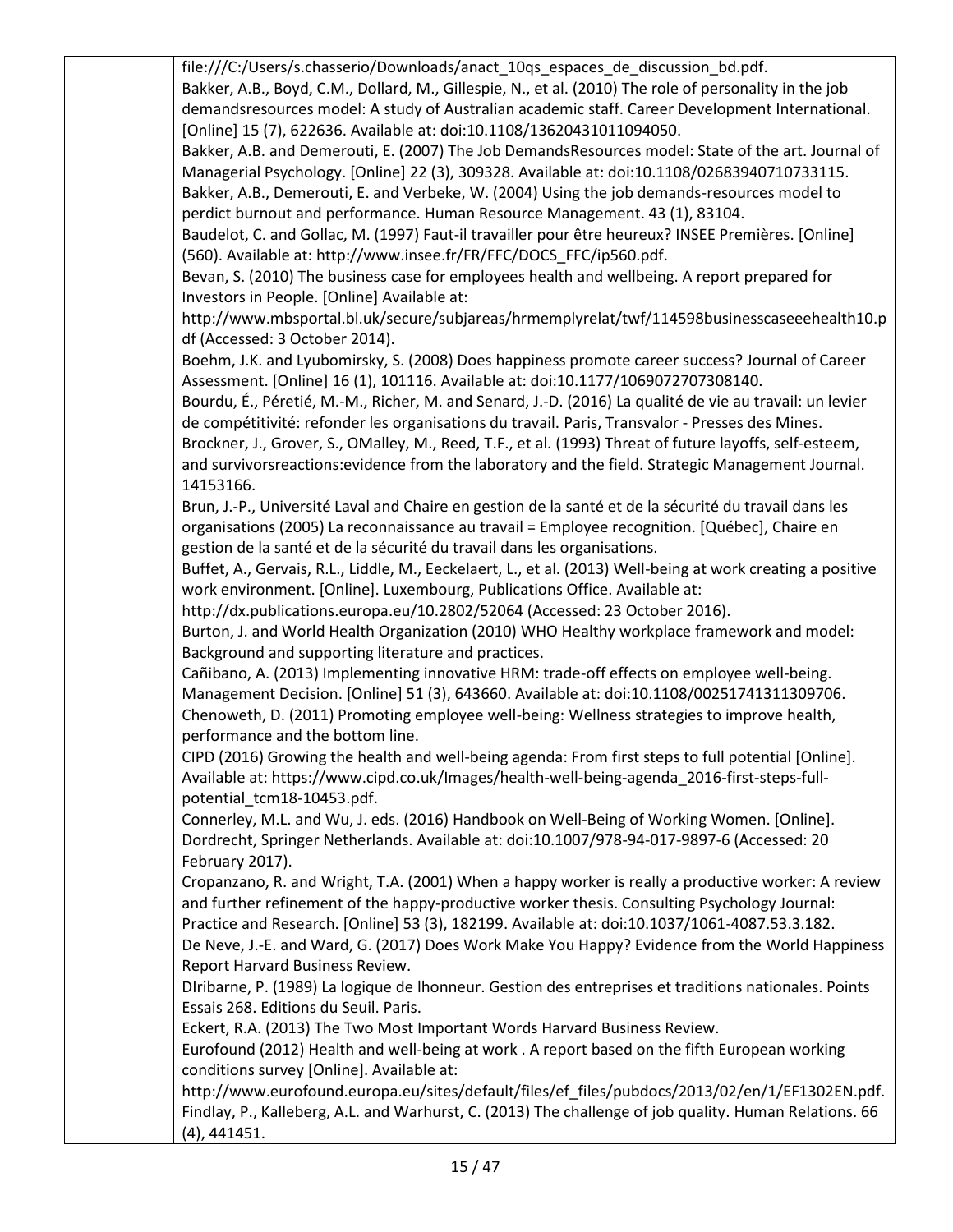Fondation européenne pour lamélioration des conditions de vie et de travail (2016) Sixth European working conditions survey: Overview report. Luxembourg, Publications Office of the European Union. Ganster, D.C. and Rosen, C.C. (2013) Work stress and employee health: A multidisciplinary review. Journal of Management. 0149206313475815.

Grant, A. (2013) Give and take. Why helping others drives our success. London, Phoenix. Grant, A.M., Christianson, M.K. and Price, R.H. (2007) Happiness, health, or relationships? Managerial practices and employee well-being tradeoffs. Academy of Management Perspectives. 21 (3), 5163. Hackman, J.R. and Oldham, G.R. (1974) The job diagnostic survey: An instrument for the diagnosis of jobs and the evaluation of job redesign projects.

Helliwell, J., Layard, R. and Sachs, J. (2016) The World Happiness Report Update. volume 1. [Online]. New York, Sustainable Development Solutions Network. Available at: http://worldhappiness.report/ #happiness2016.

Helliwell, J., Layard, R. and Sachs, J. (2015) World happiness Report 2015 [Online]. Available at: http://worldhappiness.report/wp-content/uploads/sites/2/2015/04/WHR15.pdf.

Hewlett, S.A. and Luce, C.B. (2006) Extreme jobs: The dangerous allure of the 70-hour workweek. Harvard Business Review. 84 (12), 4959.

Hochschild, A.R. (1997) The times bind: When work becomes home and home becomes work. New York, Metropolitan book.

Holman, D. (2013) Job types and job quality in Europe. Human Relations. 66 (4), 475502. Hosie, P.J. and Sevastos, P. (2009) Does the happyproductive worker thesis apply to managers? International Journal of Workplace Health Management. [Online] 2 (2), 131160. Available at: doi:10.1108/17538350910970219.

International Institute for Labour Studies, Greve, R.M. and International Labour Office eds. (1977) Bibliography on major aspects of the humanisation of work and the quality of working life. Geneva, International Labour Office.

International Labour Office and Labour Administration, L.I. and O.S. and H.B. (2016) Workplace stress: a collective challenge. [Online]. Geneva, ILO. Available at:

http://www.ilo.org/public/libdoc/ilo/2016/490656.pdf (Accessed: 14 June 2016).

International Labour Organization (2015) The changing nature of jobs

de Jonge, J., Bosma, H., Peter, R. and Siegriest, J. (2000) Job strain, e€ort-reward imbalance and employee well-being: a large-scale cross-sectional study. Social Science & Medicine. 5013171327. Jönsson, B. (1982) The quality of work lifethe volvo experience. Journal of Business Ethics. 1 (2), 119126.

Karasek, R.A. (1979) Job demands, job decision latitude, and mental strain: Implications for job redesign. Administrative Science Quarterly. [Online] 24 (2), 285. Available at: doi:10.2307/2392498. Kowalski, T.H.P. and Loretto, W. (2017) Well-being and HRM in the changing workplace. The International Journal of Human Resource Management. [Online] 28 (16), 22292255. Available at: doi:10.1080/09585192.2017.1345205.

Laloux, F. (2014) Reinventing organizations. A guide to creating organizations inspired by the next stage of human Consciousness. Nelson Parker. Brussels.

Larouche, V. and Trudel, J. (1983) La qualité de vie au travail et lhoraire variable. Relations industrielles. [Online] 38 (3), 568. Available at: doi:10.7202/029379ar.

Linhart, D. (2015a) La comédie humaine du travail. De la deshumanisation taylorienne à la surhumanisation managériale. Sociologie clinique. Toulouse, Erès.

Mauroux, A. (2016) Chiffres clés sur les conditions de travail et la santé au travail.

McMahan, E.A. and Estes, D. (2011) Hedonic Versus Eudaimonic Conceptions of Well-being: Evidence of Differential Associations With Self-reported Well-being. Social Indicators Research. [Online] 103 (1), 93108. Available at: doi:10.1007/s11205-010-9698-0.

Méda, D. (2016) The future of work: The meaning and the value of work in Europe [Online]. p.43. Available at: https://hal.archives-ouvertes.fr/hal-01616579/document.

Meneton, P., Kesse-Guyot, E., Méjean, C., Fezeu, L., et al. (2014) Unemployment is associated with high cardiovascular event rate and increased allcause mortality in middleaged socially privileged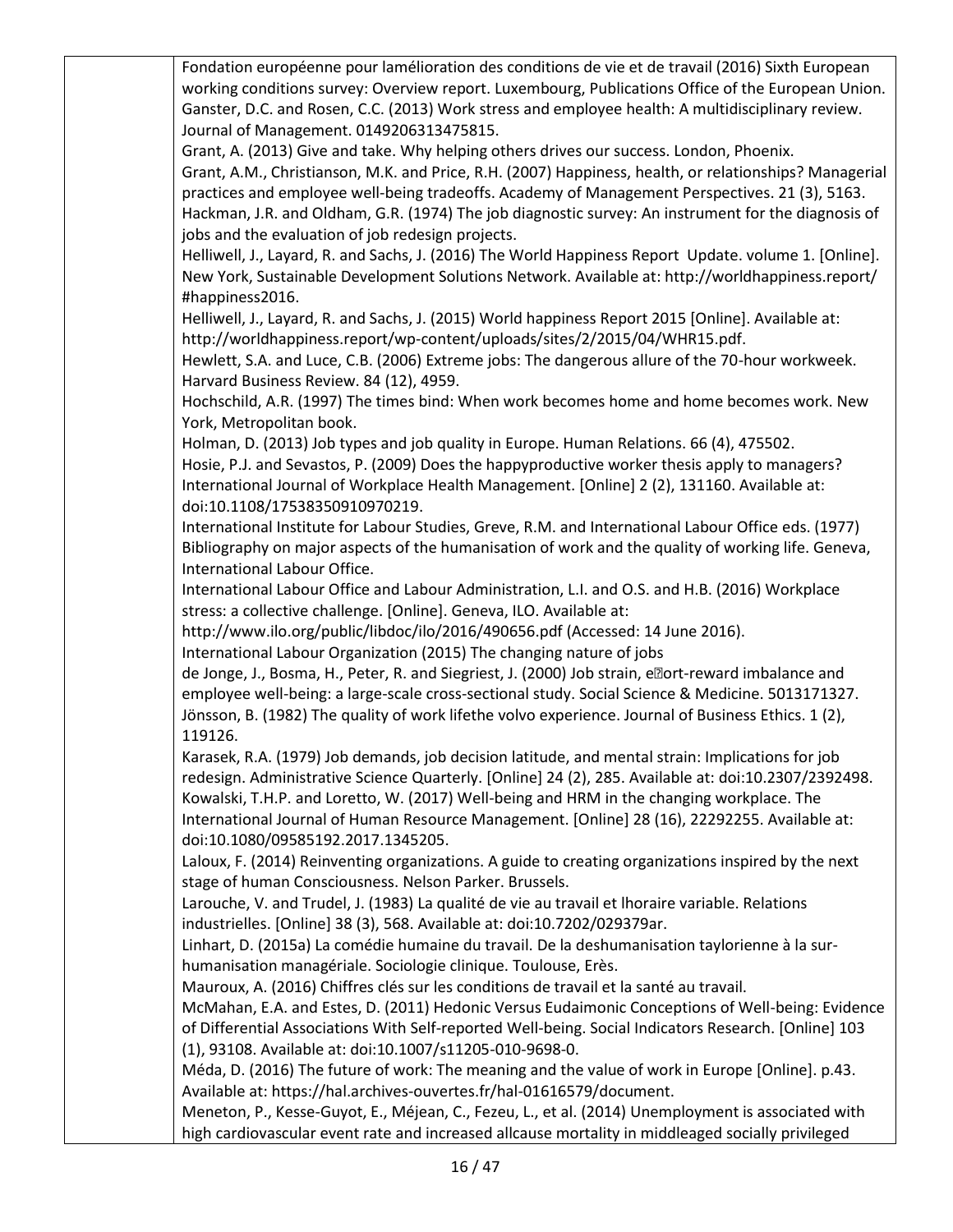individuals. International archives of occupational and environmental health. 88707716. Messenger, J., Llave Vargas, O., Gschwind, L., Böhmer, S., et al. (2017) Working anytime, anywhere: the effects on the world of work. EF 16/58/EN. Luxembourg, Publications Office of the European Union. Morgeson, F.P. and Humphrey, S.E. (2006) The Work Design Questionnaire (WDQ): Developing and validating a comprehensive measure for assessing job design and the nature of work. Journal of Applied Psychology. [Online] 91 (6), 13211339. Available at: doi:10.1037/0021-9010.91.6.1321. Morgeson, F.P., Medsker, G.J. and Campion, M.A. (2006) Job and team design. In: Handbook of human factors and ergonomics. 3rd edition. [Online]. Hoboken, NJ, John Wiley & Sons, Inc. pp. 428457. Available at: https://pdfs.semanticscholar.org/41b9/5b14fab2513191a75d7848cb6707bc186b0a.pdf (Accessed: 30 August 2017). Naumann, S.E., Bies, R.J. and Martin, C.L. (1995) The roles of organizational support and justice during a layoff. Academy of Management Journal. Nelson, K., Boudrias, J.-S., Brunet, L., Morin, D., et al. (2014) Authentic leadership and psychological well-being at work of nurses: The mediating role of work climate at the individual level of analysis. Burnout Research. [Online] 1 (2), 90101. Available at: doi:10.1016/j.burn.2014.08.001. Nielsen, K. (2013) Review article: How can we make organizational interventions work? Employees and line managers as actively crafting interventions. Human Relations. 66 (8), 10291050. Nielsen, K., Nielsen, M.B., Ogbonnaya, C., Känsälä, M., et al. (2017) Workplace resources to improve both employee well-being and performance: A systematic review and meta-analysis. Work & Stress. [Online] 31 (2), 101120. Available at: doi:10.1080/02678373.2017.1304463. Parent-Thirion, A., Biletta, I., Cabrita, J., Vargas, O., et al. (2016) Sixth European Working Conditions Survey Overview report. EF1634. Publications Office of the European Union, Luxembourg., Eurofound. Pelletier, J. (2015) La QVT: une voie pour innover. La revue des conditions de travail. 31624. Puranam, P., Alexy, O. and Reitzig, M. (2014) Whats New About New Forms of Organizing? Academy of Management Review. [Online] 39 (2), 162180. Available at: doi:10.5465/amr.2011.0436. Reid, E. and Ramarajan, L. (2016) Managing the High-Intensity Workplace. Harvard Business Review. 948490. Richer, M. (2013) Bien-être et efficacité - pour une politique de qualité de vie au travail [Online]. Available at: http://www.tnova.fr/sites/default/files/130318%20-%20Bien- %C3%AAtre%20et%20efficacit%C3%A9%20- %20pour%20une%20politique%20de%20qualit%C3%A9%20de%20vie%20au%20travail%20- %20Martin%20Richer.pdf. Ryan, R.M. and Deci, E.L. (2001) On happiness and human potentials: A review of research on hedonic and eudaimonic well-being. Annual Review of Psychology. 52 (1), 141166. Sachs, J., Becchetti, L. and Annett, A. (2016) World Happiness Report , Special Rome Edition (Vol. II). New York, Sustainable Development Solutions Network. Schulte, P. and Vainio, H. (2010) Well-being at work: Overview and perspective. Scandinavian Journal of Work, Environment & Health. [Online] 36 (5), 422429. Available at: doi:10.5271/sjweh.3076. Seppala, E. and Moeller, J. (2018) 1 in 5 Highly EngagedEmployees Is at Risk of Burnout. Harvard Business Review. Siegrist, J. (1996) Adverse health effects of high-effort/low-reward conditions. Journal of Occupational Health Psychology. 1 (1), 27. Smets, M. and Jarzabkowski, P. (2013) Reconstructing institutional complexity in practice: A relational model of institutional work and complexity. Human Relations. 66 (10), 12791309. Snell, L., Sok, P. and Danaher, T.S. (2015) Achieving growth-quality of work life ambidexterity in small firms Dr Laszlo Sajtos (ed.). Journal of Service Theory and Practice. [Online] 25 (5), 529550. Available at: doi:10.1108/JSTP-04-2014-0064. Spicer, A. and Cederström, C. (2015) The Research Weve Ignored About Happiness at Work Thebaud-Mony, A., Daubas-Letourneux, V., Frigul, N. and Jobin, P. (2012) Santé au travail. Approches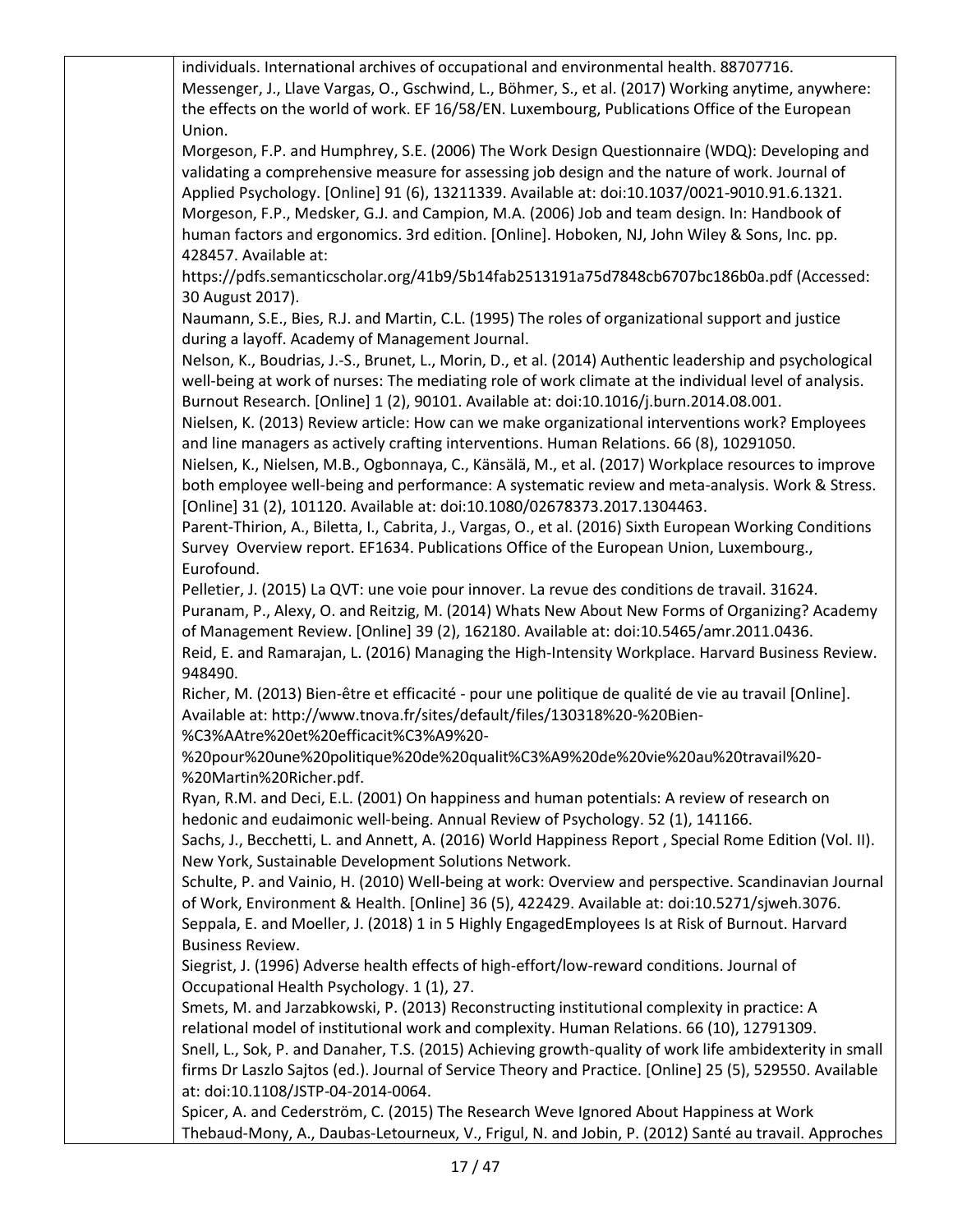| <b>Websites</b> |                                                                                                                   |
|-----------------|-------------------------------------------------------------------------------------------------------------------|
|                 | Personnel and Human Resources Management. [Online] 26269307. Available at: doi:10.1016/S0742-<br>7301(07)26006-2. |
|                 | Wright, T. and Cropanzano, R. (2007) The happy/productive worker thesis revisited. Research in                    |
|                 | Psychology at work. Thomson. London.                                                                              |
|                 | Weinberg, A. and Cooper, C. (2007) Surviving the workplace. A guide to emotional well-being.                      |
|                 | Valcour, M. (2016) Beating Burnout. Harvard Business Review.                                                      |
|                 | perdre sa vie à la gagner. La Découverte. Paris.                                                                  |
|                 | Thebaud-Mony, A., Davezies, P., Vogel, L. and Volkoff, S. (2015) Les risques du travail. Pour ne pas              |
|                 | critiques. La découverte Recherches. Paris.                                                                       |

## <span id="page-17-0"></span>**EXCEL VBA**

| <b>Course Code</b>        | PGE.FINM1.ISELE.0724                                                                                                                                                                                                                                                                                                                                                                                                                               |
|---------------------------|----------------------------------------------------------------------------------------------------------------------------------------------------------------------------------------------------------------------------------------------------------------------------------------------------------------------------------------------------------------------------------------------------------------------------------------------------|
| <b>ECTS Credits</b>       | $\mathcal{P}$                                                                                                                                                                                                                                                                                                                                                                                                                                      |
| <b>Course Leader</b>      | MILLELIRI André                                                                                                                                                                                                                                                                                                                                                                                                                                    |
| <b>Synchronous</b>        | 0                                                                                                                                                                                                                                                                                                                                                                                                                                                  |
| <b>Department</b>         | Dept. Management of projects, Information Systems and Supply Chains                                                                                                                                                                                                                                                                                                                                                                                |
| Program                   | M1 GBE Belo Horizonte                                                                                                                                                                                                                                                                                                                                                                                                                              |
| <b>Prerequisites</b>      | none                                                                                                                                                                                                                                                                                                                                                                                                                                               |
| <b>Course Description</b> | The goal of the course is to introduce the students to a programming language which is<br>embedded in Excel. This language will make them able to automatize processes within Excel.<br>It is also a skill which is required in many fields and specifically for Corporate Finance, Market<br>finance and consulting and many more. Coding is a trending activity in our Data Science Era<br>and this course will be a comprehensive introduction. |
| <b>Course Open to</b>     | Belo /Spring;#Suzhou /Spring                                                                                                                                                                                                                                                                                                                                                                                                                       |
| <b>Exchange</b>           |                                                                                                                                                                                                                                                                                                                                                                                                                                                    |
| Semester                  | spring                                                                                                                                                                                                                                                                                                                                                                                                                                             |
| <b>Campus</b>             | Belo Horizonte, Paris, Raleigh, Sophia, Suzhou                                                                                                                                                                                                                                                                                                                                                                                                     |
| <b>Evaluation</b>         |                                                                                                                                                                                                                                                                                                                                                                                                                                                    |
| <b>Final Examination</b>  | 50                                                                                                                                                                                                                                                                                                                                                                                                                                                 |
| (%)                       |                                                                                                                                                                                                                                                                                                                                                                                                                                                    |
| Continuous                | 50                                                                                                                                                                                                                                                                                                                                                                                                                                                 |
| Assessment (%)            |                                                                                                                                                                                                                                                                                                                                                                                                                                                    |
| <b>Academic reference</b> |                                                                                                                                                                                                                                                                                                                                                                                                                                                    |
| <b>Websites</b>           |                                                                                                                                                                                                                                                                                                                                                                                                                                                    |

# <span id="page-17-1"></span>**PROJECT AND PROGRAMME MANAGEMENT AND BUSINESS DEVELOPMENT**

#### <span id="page-17-2"></span>**CAREER MANAGEMENT 2**

| <b>Course Code</b>   | MSC.FMIM2.FICOR.0223                                      |
|----------------------|-----------------------------------------------------------|
| <b>ECTS Credits</b>  |                                                           |
| <b>Course Leader</b> | <b>BEAUGRAND Audrey</b>                                   |
| <b>Synchronous</b>   | b                                                         |
| <b>Discipline</b>    | Autre                                                     |
| Program              | Project and Programme Management and Business Development |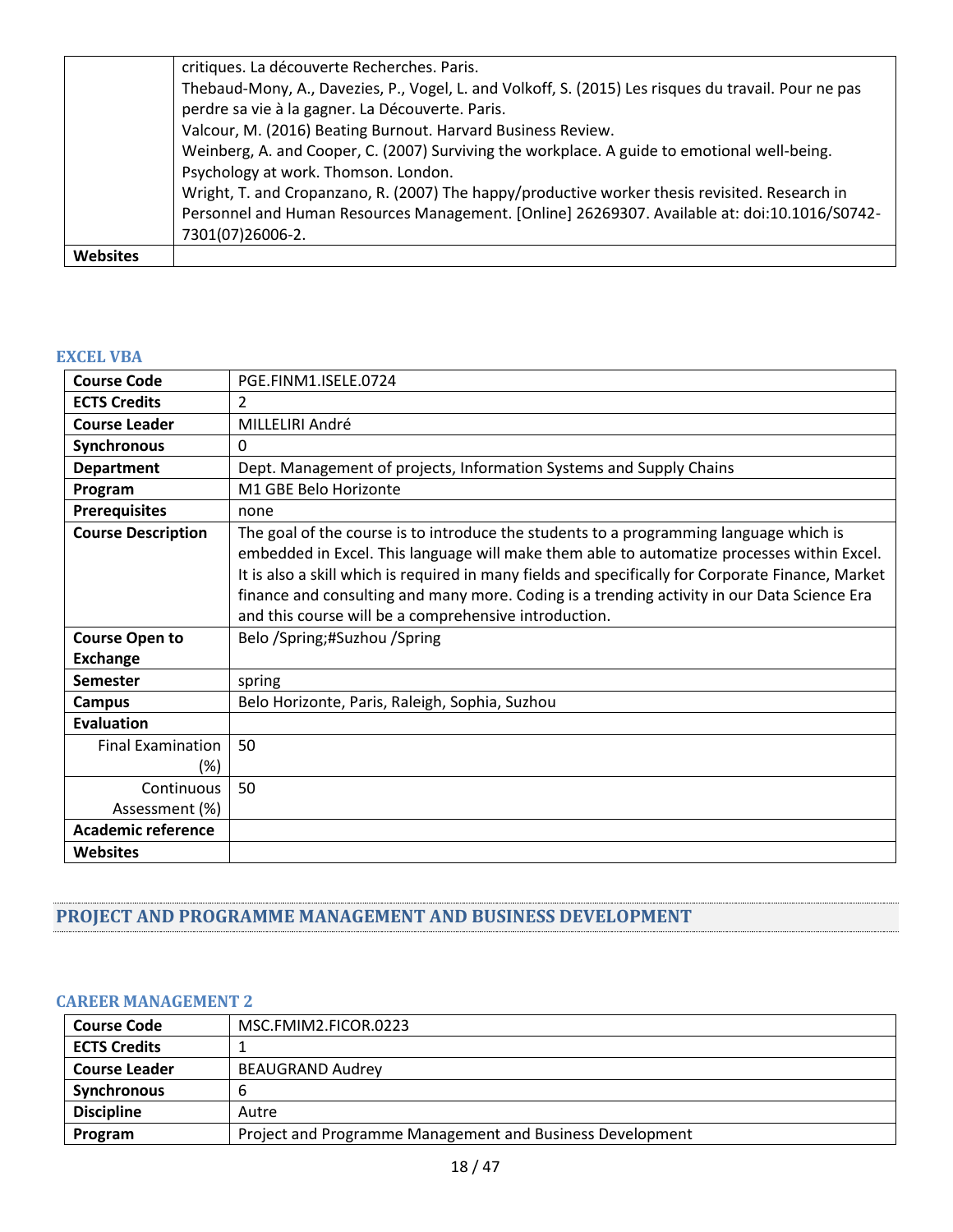| <b>Prerequisites</b>      | No prerequisites.                                                                            |
|---------------------------|----------------------------------------------------------------------------------------------|
| <b>Course Description</b> | This course is managed by the Talent & Careers Department. In order to validate this course, |
|                           | students have to:                                                                            |
|                           | 1 MANDATORY : take the questionnaire « Talents » PRADITUS (Personalities in the              |
|                           | workplace, Work relationships, Strengths and areas of improvement) + take 2 Mooc, one on     |
|                           | Personal Profile & Soft skills and a second on Salary Negotiation + EVALUATION               |
|                           | 2 NOT MANDATORY : Attend Career Events during the semester organized by the Talent &         |
|                           | Careers team on your campus or by our partners companies                                     |
|                           | <b>MAIN CONTACTS FOR YOUR PROGRAM:</b>                                                       |
|                           | LILLE: Audrey BEAUGRAND & Feryel HOUSSEIN                                                    |
|                           | PARIS: Laura SINDONINO, Sophie Ripoche & Janice M'BENGO (for International students)         |
|                           | SOPHIA: Sylvie MARTINAUD, Anne DUFLOS (for International students)                           |
|                           | <b>SUZHOU: April YANG</b>                                                                    |
|                           | RALEIGH: Amanda CHAMBERLAIN                                                                  |
|                           | BELO HORIZONTE : Geneviève POULINGUE & Ana Cristina BRAGA                                    |
| <b>Course Open to</b>     | Belo /Spring;#Lille /Spring;#Paris /Spring;#Raleigh /Spring;#Sophia /Spring                  |
| <b>Exchange</b>           |                                                                                              |
| <b>Semester</b>           | spring                                                                                       |
| <b>Campus</b>             | Belo Horizonte, Paris, Sophia                                                                |
| <b>Evaluation</b>         |                                                                                              |
| <b>Final Examination</b>  | 50                                                                                           |
| $(\%)$                    |                                                                                              |
| Continuous                | 50                                                                                           |
| Assessment (%)            |                                                                                              |
| <b>Academic reference</b> | Lectures obligatoires / Required readings:                                                   |
|                           | Lectures Recommandées / Recommanded readings:                                                |
| <b>Websites</b>           | None.                                                                                        |

# <span id="page-18-0"></span>**INNOVATION PROJECTS AND KNOWLEDGE MANAGEMENT**

| Course             | MSC.PPMM2.PMCOR.0096                                                                                |
|--------------------|-----------------------------------------------------------------------------------------------------|
| Code               |                                                                                                     |
| <b>ECTS</b>        | 3                                                                                                   |
| <b>Credits</b>     |                                                                                                     |
| Course             | COUTINHO, Heitor-EXT                                                                                |
| <b>Leader</b>      |                                                                                                     |
| Synchronou         | 30                                                                                                  |
| s                  |                                                                                                     |
| <b>Discipline</b>  | Autre                                                                                               |
| Program            | Project and Programme Management and Business Development                                           |
| <b>Prerequisit</b> | None.                                                                                               |
| es                 |                                                                                                     |
| Course             | The course explains how innovation performs a strategic role on the organizational competitiveness. |
| <b>Description</b> | The course provides a comprehensive toolset of practices and approaches to manage innovative        |
|                    | projects.                                                                                           |
|                    | It discusses the dynamics involved in the different types of innovation, presenting Knowledge       |
|                    | Management (KM) and agile project management as pathways to deal with the changing scope and        |
|                    | risks associated with innovative projects.                                                          |
|                    | The course offers a broader perspective of open innovation, recognizing the roles of the network    |
|                    | connections between the organization and public agents, universities and research centers.          |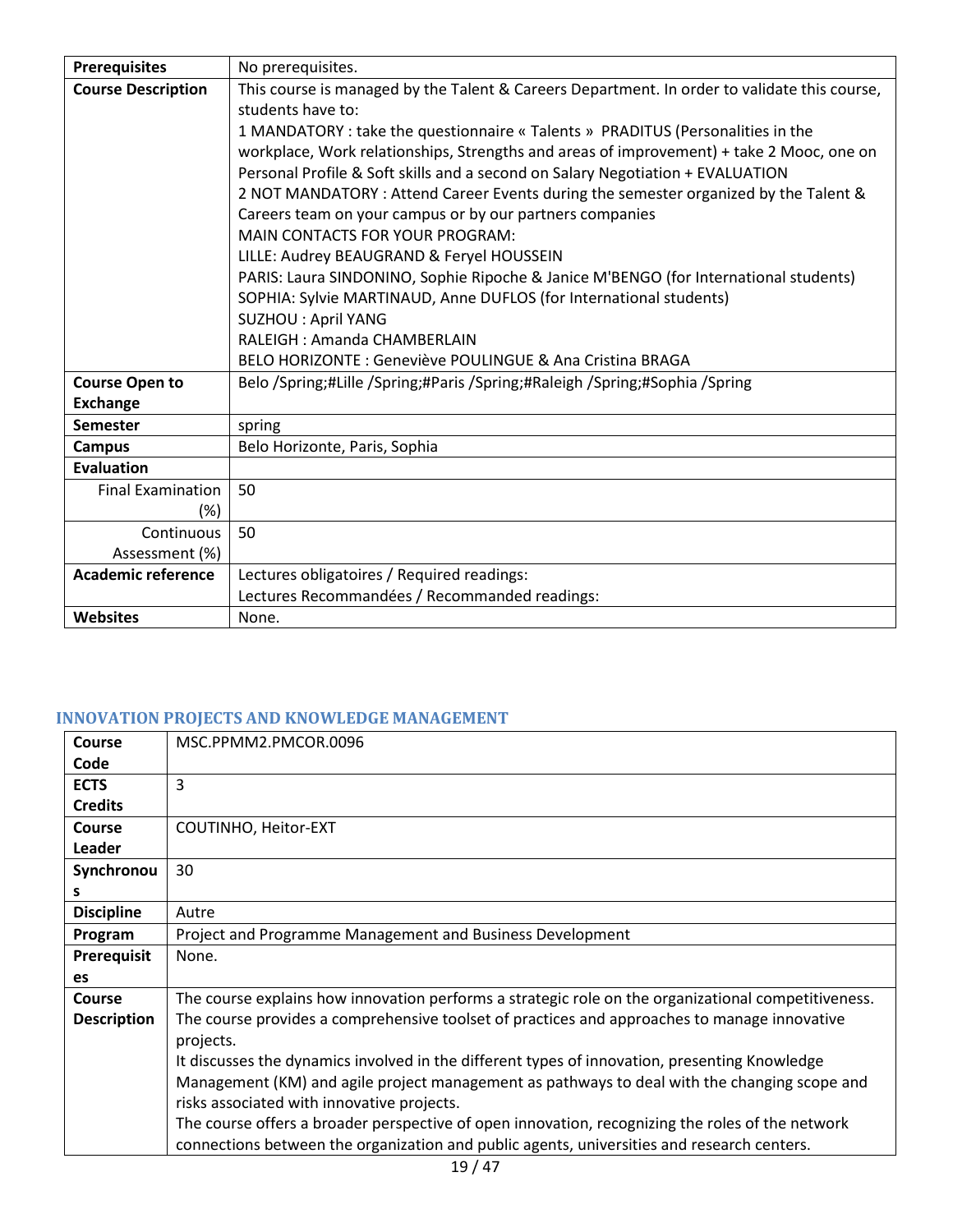| Course            | Belo /Spring                                                                                       |
|-------------------|----------------------------------------------------------------------------------------------------|
| Open to           |                                                                                                    |
| <b>Exchange</b>   |                                                                                                    |
| <b>Semester</b>   | spring                                                                                             |
| <b>Campus</b>     | <b>Belo Horizonte</b>                                                                              |
| <b>Evaluation</b> |                                                                                                    |
| Final             | 40                                                                                                 |
| Examinatio        |                                                                                                    |
| n (%)             |                                                                                                    |
| Continuous        | 60                                                                                                 |
| Assessment        |                                                                                                    |
| $(\%)$            |                                                                                                    |
| <b>Academic</b>   | Required readings :                                                                                |
| reference         | Research papers and press articles delivered in class                                              |
|                   | Recommended readings :                                                                             |
|                   | Tidd, Joe and Bessant, John (2013). Managing innovation: integrating technological, market and     |
|                   | organizational change. Fifth edition. (Available on SKEMA Scholarvox.)                             |
|                   | OECD (2005). Oslo Manual: Guidelines for Collecting and Interpreting Innovation Data, 3rd Edition. |
|                   | Christensen, Clayton M. (2016). The Innovators Dilemma: When New Technologies Cause Great Firms    |
|                   | to Fail (Management of Innovation and Change). Harvard Business Review Press.                      |
|                   | Nonaka, I.; Takeuchi, H. (2011). The Knowledge Creating Company. Harvard Business Review Press.    |
|                   | Schwabe (2004). Agile project management with Scrum. Available at Google Books.                    |
|                   | Chesbrough, Henry. (2005). Open Innovation: The New Imperative for Creating And Profiting from     |
|                   | Technology. Harvard Business School Press.                                                         |
| <b>Websites</b>   | http://www.oecd.org/sti/inno/oslomanualguidelinesforcollectingandinterpretinginnovationdata3rded   |
|                   | ition.htm                                                                                          |
|                   | https://theinnovationenterprise.com/                                                               |

# <span id="page-19-0"></span>**LARGE PROGRAMMES AND MEGAPROJECTS**

| <b>Course Code</b>        | MSC.PPMM2.PMCOR.0088                                                                           |
|---------------------------|------------------------------------------------------------------------------------------------|
| <b>ECTS Credits</b>       | 3                                                                                              |
| <b>Course Leader</b>      | DESMOND, Luke-EXT                                                                              |
| Synchronous               | 24                                                                                             |
| <b>Discipline</b>         | Autre                                                                                          |
| Program                   | Project and Programme Management and Business Development                                      |
| <b>Prerequisites</b>      | None.                                                                                          |
| <b>Course Description</b> | This course aims to provide a practical understanding of the issues, problems and              |
|                           | opportunities associated with managing large programmes and megaprojects in the real           |
|                           | world. Although theoretical aspects will be discussed, the primary focus will be on the actual |
|                           | difficulties of of managing large programmes in a real world environment.                      |
| <b>Course Open to</b>     | Belo /Spring;#Lille /Spring                                                                    |
| <b>Exchange</b>           |                                                                                                |
| Semester                  | spring                                                                                         |
| Campus                    | Belo Horizonte, Lille                                                                          |
| Evaluation                |                                                                                                |
| <b>Final Examination</b>  | 100                                                                                            |
| (%)                       |                                                                                                |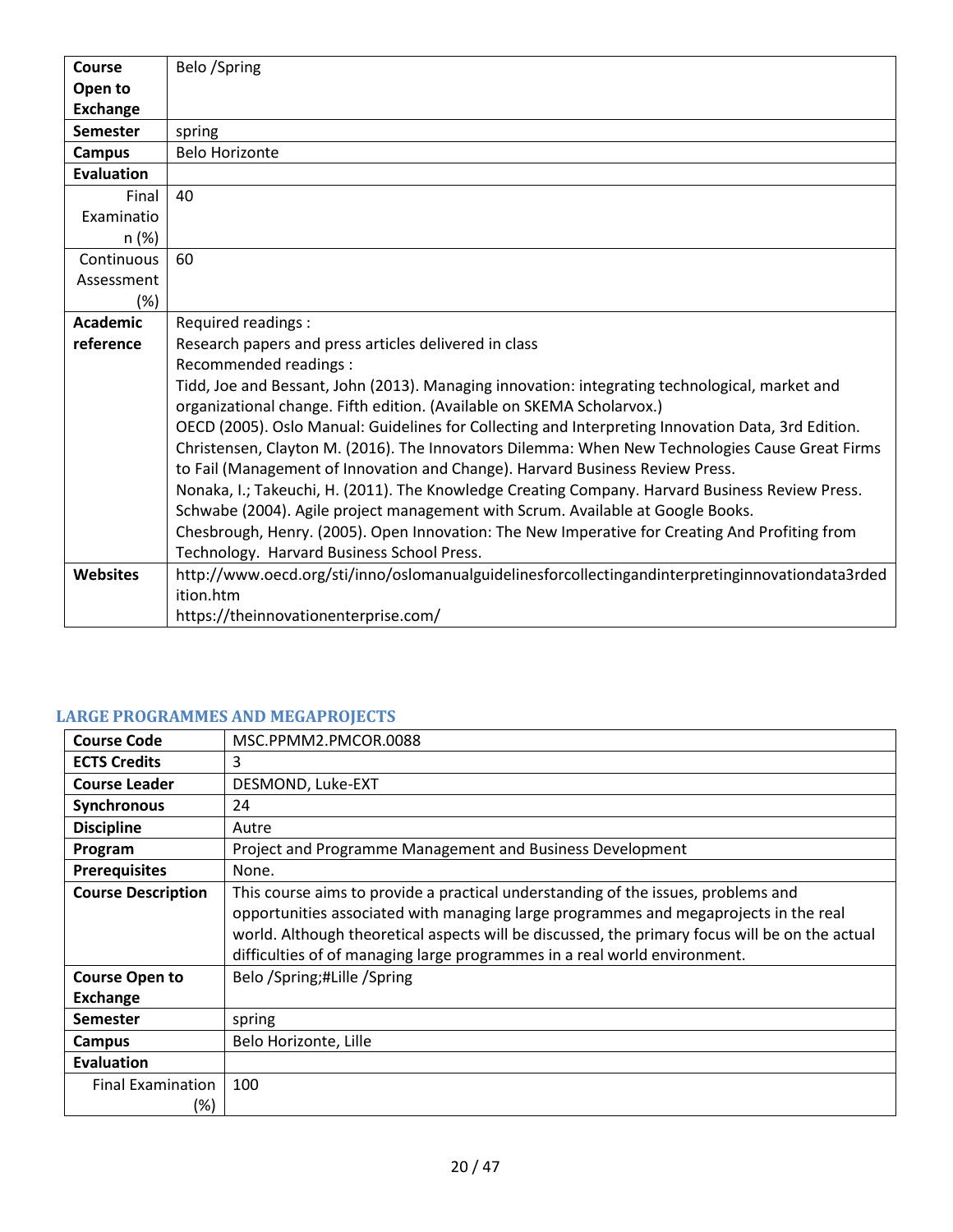| Continuous                | $\mathbf 0$                                                                                                                                                                                                                                                                                                                                                   |
|---------------------------|---------------------------------------------------------------------------------------------------------------------------------------------------------------------------------------------------------------------------------------------------------------------------------------------------------------------------------------------------------------|
| Assessment (%)            |                                                                                                                                                                                                                                                                                                                                                               |
| <b>Academic reference</b> | <b>REQUIRED READINGS</b>                                                                                                                                                                                                                                                                                                                                      |
|                           | DAY <sub>1</sub>                                                                                                                                                                                                                                                                                                                                              |
|                           | 1. Wideman, R. M. (1992). Project and program risk management: a guide to managing<br>project risks and opportunities. Newtown Square, PA: Project Management Institute.<br>2. Bourne, L. and Walker, D. H. T. (2008). Project relationship management and the<br>stakeholder circle. International Journal of Managing Projects in Business, vol. 1 (1), pp. |
|                           | 125130.                                                                                                                                                                                                                                                                                                                                                       |
|                           | 3. Charette, R. N. (1996). Large-scale project management is risk management. IEEE Software,<br>vol. 13 (4), pp. 110-117.                                                                                                                                                                                                                                     |
|                           | 4. Cooper, D. F., Grey, S., Raymond, G. and Walker, P. (2004). Project risk management                                                                                                                                                                                                                                                                        |
|                           | guidelines: managing risk in large projects and complex procurements. Jossey-Bass.<br>5. Department for Business Innovation and Skills. (2010). Guidelines for managing                                                                                                                                                                                       |
|                           | programmes: understanding programmes and programme management. Available at:<br>https://www.gov.uk/government/uploads/system/uploads/attachment_data/file/31978/10-                                                                                                                                                                                           |
|                           | 1256-guidelines-for-programme-management.pdf<br>6. Ferns, D. C. (1991). Developments in programme management. International Journal of                                                                                                                                                                                                                        |
|                           | Project Management, vol. 9 (3), pp. 148-156.<br>7. Flyvbjerg, B. (2014). What you should know about megaprojects and why: an overview.                                                                                                                                                                                                                        |
|                           | Project Management Journal, vol. 45, pp. 6-19.<br>8. Flyvbjerg, B., Bruzelius, N. and Rothengatter, W. (2003). Megaprojects and risk: an anatomy                                                                                                                                                                                                              |
|                           | of ambition. Cambridge University Press.<br>9. Gellert, P. K. and Lynch, B. D. (2003). Mega-projects as displacements. International Social                                                                                                                                                                                                                   |
|                           | Science Journal, 55, pp. 15-22.                                                                                                                                                                                                                                                                                                                               |
|                           | 10. Horwitch, M. (1984). Managing large-scale programs: the managerial dilemma.<br>Technology in Society, vol. 6 (2), pp. 161-171.                                                                                                                                                                                                                            |
|                           | 11. Kardes, I., Ozturk, A., Cavusgil, S. T. and Cavusgil, E. (2013). Managing global                                                                                                                                                                                                                                                                          |
|                           | megaprojects: Complexity and risk management. International Business Review, 22, pp. 905-<br>917.                                                                                                                                                                                                                                                             |
|                           | 12. Kettner, P. M., Moroney, R. M. and Martin, L. L. (eds). (2007). Designing and managing<br>programs: an effectiveness-based approach. Sage Publications.                                                                                                                                                                                                   |
|                           | 13. Lycett, M., Rassau, A. and Danson, J. (2004). Programme management: a critical review.<br>International Journal of Project Management, vol. 22 (4), pp. 289-299.                                                                                                                                                                                          |
|                           | 14. Merrow, E. W. (2011). Industrial megaprojects. New Jersey: John Wiley & Sons, Inc.                                                                                                                                                                                                                                                                        |
|                           | 15. Office of Government Commerce. (2007). Managing successful programmes. 3rd ed. UK.<br>16. Van Marrewijk, A., Veenswijk, M., Cleggg, S. R. and Pitsis, T. S. (2008). Managing public-                                                                                                                                                                      |
|                           | private megaprojects: Paradoxes, complexity, and project design. International Journal of                                                                                                                                                                                                                                                                     |
|                           | Project Management, 26, pp. 591-600.<br>DAY <sub>2</sub>                                                                                                                                                                                                                                                                                                      |
|                           | 17. Binder, J. (2007). Global project management: communication, collaboration and                                                                                                                                                                                                                                                                            |
|                           | management across borders. Surrey, England: Gower.                                                                                                                                                                                                                                                                                                            |
|                           | 18. Eweje, J., Turner, R. and Muller, R. (2012). Maximizing strategic value from megaprojects:<br>the influence of information-feed on decision-making by the project manager. International                                                                                                                                                                  |
|                           | Journal of Project Management, vol. 30, pp. 639-651.                                                                                                                                                                                                                                                                                                          |
|                           | 19. Müller, R. and Turner, J. R. (2007). Matching the project managers leadership style to<br>project type. International Journal of Project Management, vol. 25 (1), pp. 21-32. Available at:                                                                                                                                                                |
|                           | http://www.nao.org.uk/wp-content/uploads/2012/12/1213794.pdf                                                                                                                                                                                                                                                                                                  |
|                           | 20. Partingtona, D., Pellegrinelli, S. and Young, M. (2005). Attributes and levels of programme<br>management competence: an interpretive study. International Journal of Project                                                                                                                                                                             |
|                           | Management, vol. 23 (2), pp. 87-95.<br>21. Thomas, J. and Mengel, T. (2008). Preparing project managers to deal with complexity -                                                                                                                                                                                                                             |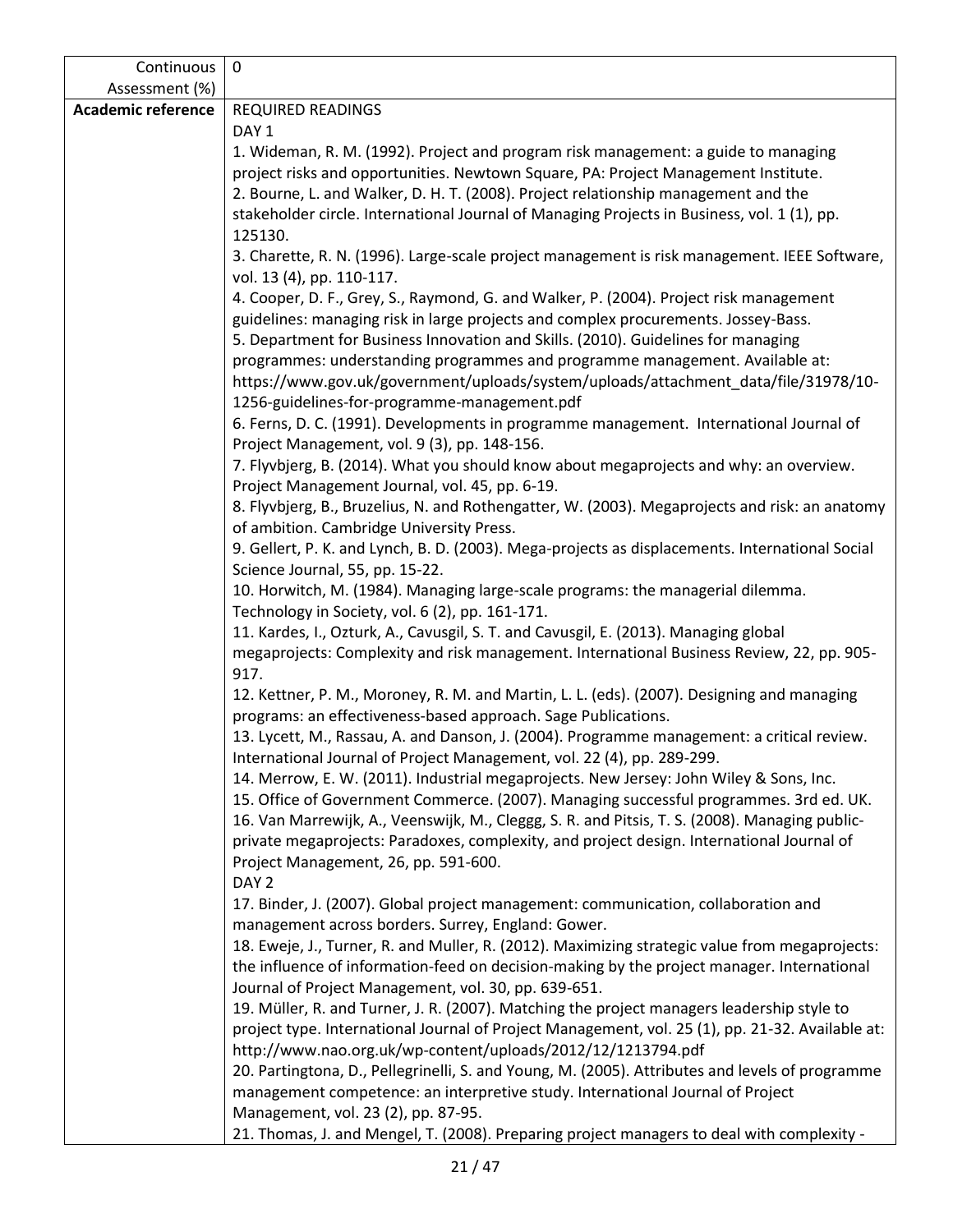|                 | at: https://www.nao.org.uk/                                                                                                                                                                 |
|-----------------|---------------------------------------------------------------------------------------------------------------------------------------------------------------------------------------------|
| <b>Websites</b> | International Journal of Operations and Production Management, vol. 23 (10), pp. 12791290.<br>1. National Audit Office. A series of critical reports on UK Government programmes. Available |
|                 | of development programmes and its consequences for programme management.                                                                                                                    |
|                 | 5. Vereecke, A., Pandelaere, E., Deschoolmeester, D. and Stevens, M. (2003). A classification                                                                                               |
|                 | International Journal of Project Management, vol. 28 (1), pp. 26-39.                                                                                                                        |
|                 | and practice of programme management in the construction environment: a critical analysis.                                                                                                  |
|                 | 4. Shehua, Z. and Akintoyeb, A. (2010). Major challenges to the successful implementation                                                                                                   |
|                 | practices. International Journal of Project Management, vol. 25(1), pp. 41-55.                                                                                                              |
|                 | importance of context in programme management: an empirical review of programme                                                                                                             |
|                 | 3. Pellegrinelli, S., Partington, D., Hemingway, C., Mohdzain, Z. and Shah, M. (2007). The                                                                                                  |
|                 | programmes. Project Management Journal, Vol. 31(4), pp. 7-18.                                                                                                                               |
|                 | 2. Graham, A. K. (2000). Beyond PM 101: lessons for managing large development                                                                                                              |
|                 | 1. Reiss, G. (2006). Gower handbook of programme management. Hampshire: Gower.                                                                                                              |
|                 | RECOMMENDED READINGS                                                                                                                                                                        |
|                 | management model. International Journal of Project Management, vol. 20 (3), pp. 221-227.                                                                                                    |
|                 | projects: error or lie? Journal of the American Planning Association, vol. 68, pp. 279-295.<br>23. Thiry, M. (2002). Combining value and project management into an effective programme     |
|                 | 22. Flyvbjerg, B., Holm, M. S. and Buhl, S. (2002). Underestimating costs in public works                                                                                                   |
|                 | DAY <sub>3</sub>                                                                                                                                                                            |
|                 | pp. 304-315.                                                                                                                                                                                |
|                 | Advanced project management education. International Journal of Project Management, 26,                                                                                                     |

| <b>Course Code</b>        | MSC.PPMM2.PMCOR.0086                                                                                                                                                                                                                                                                                                                                                                                                                                                                                                                                                                                                                                                                                                                                                                                                                                                                                                                                                                                                                                                                                                                                                                                                                                                                                                 |
|---------------------------|----------------------------------------------------------------------------------------------------------------------------------------------------------------------------------------------------------------------------------------------------------------------------------------------------------------------------------------------------------------------------------------------------------------------------------------------------------------------------------------------------------------------------------------------------------------------------------------------------------------------------------------------------------------------------------------------------------------------------------------------------------------------------------------------------------------------------------------------------------------------------------------------------------------------------------------------------------------------------------------------------------------------------------------------------------------------------------------------------------------------------------------------------------------------------------------------------------------------------------------------------------------------------------------------------------------------|
| <b>ECTS Credits</b>       | 3                                                                                                                                                                                                                                                                                                                                                                                                                                                                                                                                                                                                                                                                                                                                                                                                                                                                                                                                                                                                                                                                                                                                                                                                                                                                                                                    |
| <b>Course Leader</b>      | <b>INCERTI Valerio</b>                                                                                                                                                                                                                                                                                                                                                                                                                                                                                                                                                                                                                                                                                                                                                                                                                                                                                                                                                                                                                                                                                                                                                                                                                                                                                               |
| Synchronous               | 24                                                                                                                                                                                                                                                                                                                                                                                                                                                                                                                                                                                                                                                                                                                                                                                                                                                                                                                                                                                                                                                                                                                                                                                                                                                                                                                   |
| <b>Discipline</b>         | Autre                                                                                                                                                                                                                                                                                                                                                                                                                                                                                                                                                                                                                                                                                                                                                                                                                                                                                                                                                                                                                                                                                                                                                                                                                                                                                                                |
| Program                   | Project and Programme Management and Business Development                                                                                                                                                                                                                                                                                                                                                                                                                                                                                                                                                                                                                                                                                                                                                                                                                                                                                                                                                                                                                                                                                                                                                                                                                                                            |
| <b>Prerequisites</b>      | None.                                                                                                                                                                                                                                                                                                                                                                                                                                                                                                                                                                                                                                                                                                                                                                                                                                                                                                                                                                                                                                                                                                                                                                                                                                                                                                                |
| <b>Course Description</b> | Projects are the business activities that make the firm able to adapt, change, grow and<br>innovate. Unfortunately, inside the Firms portfolio of projects, some situations are very<br>simple and some are very complex to manage. Contrary to business repetitive operations,<br>project activities have a high rate of failure, and these failures mean under performance. The<br>capacity to anticipate complex situations need to identify which situations are in predictible<br>uncertainty and which are in unpredictible uncertainty before implementing risk<br>management processes.<br>Traditional risk management from standards are effective to manage situations in predictible<br>uncertainty. But for situations in unpredictible uncertainty, it is necessary to understand how<br>complex projects work, and to efficiently behave in conditions of high uncertainty. This is a<br>key managerial capacity today for Top and Middle managers in changing and competitive<br>environments.<br>With the « VIO » Model, a dynamic model for complex project, we identify complex<br>situations in unpredictible uncertainty, and we elaborate tactics to manage critical<br>stakeholers sources of these unpredictible situations to have an effective organisation to<br>manage under uncertainty. |
| <b>Course Open to</b>     | Belo /Spring;#Lille /Spring;#Paris /Spring                                                                                                                                                                                                                                                                                                                                                                                                                                                                                                                                                                                                                                                                                                                                                                                                                                                                                                                                                                                                                                                                                                                                                                                                                                                                           |
| <b>Exchange</b>           |                                                                                                                                                                                                                                                                                                                                                                                                                                                                                                                                                                                                                                                                                                                                                                                                                                                                                                                                                                                                                                                                                                                                                                                                                                                                                                                      |

# <span id="page-21-0"></span>**MANAGING RISK, UNCERTAINTY AND COMPLEXITY**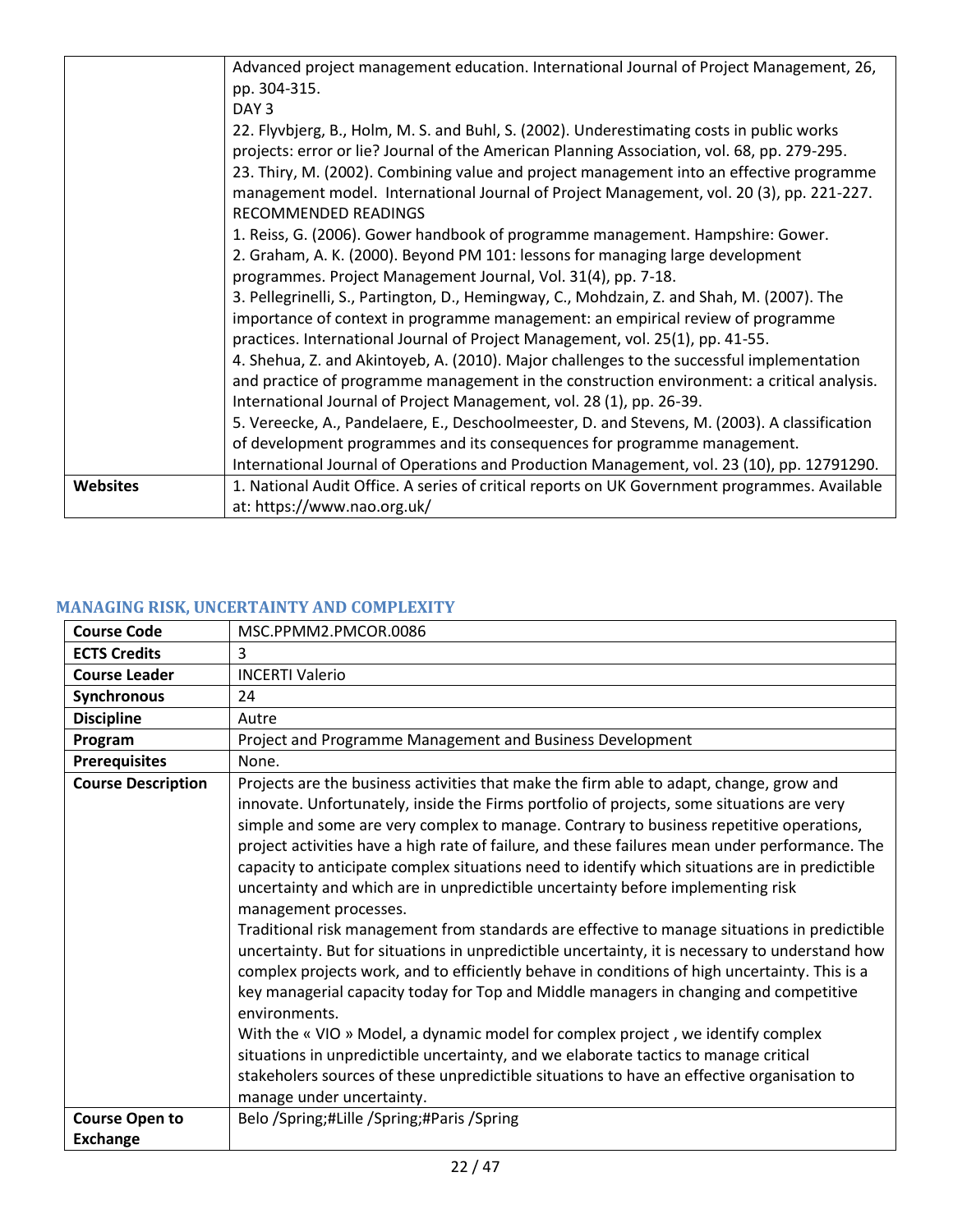| <b>Semester</b>           | spring                                                                                            |
|---------------------------|---------------------------------------------------------------------------------------------------|
| <b>Campus</b>             | Belo Horizonte, Lille, Paris                                                                      |
| <b>Evaluation</b>         |                                                                                                   |
| <b>Final Examination</b>  | 100                                                                                               |
| (%)                       |                                                                                                   |
| Continuous                | $\mathbf 0$                                                                                       |
| Assessment (%)            |                                                                                                   |
| <b>Academic reference</b> | <b>REQUIRED READINGS</b>                                                                          |
|                           | - PMBOK Guide, Chapter 11 : Project Risk management                                               |
|                           | - PRINCE2, Managing successful project with Prince2, Chapter 8 : Risk                             |
|                           | RECOMMENDED READINGS                                                                              |
|                           | - Atkinson, R., Crawford, L., Ward, S., 2006. Fundamental uncertainties in projects and the       |
|                           | scope of project management. International Journal of Project Management, 24, 687-698.            |
|                           | - De Meyer, A., Loch, C.H., Pich, M.T., 2002. Managing Project Uncertainty: From Variation to     |
|                           | Chaos. MIT Sloan Management Review, winter 2002, 60-67                                            |
|                           | - Geraldi, J.G., Maylor, H., Williams, T., 2011. Now, let's make it really complex (complicated): |
|                           | A systematic review of the complexities of projects. International Journal of Operations &        |
|                           | Production Management, 31, 966-990                                                                |
|                           | - Loch, C.H., Solt, M.E., Bailey, E.M., 2008. Diagnosing Unforeseeable Uncertainty in a New       |
|                           | Venture. Journal of Product Innovation Management, 25, 28-46.                                     |
|                           | - Simon, H.A., 1969. The Science of the Artificial. MIT Press, Boston                             |
|                           | - Sommer, S.C., Loch, C.H., 2004. Selectionism and Learning in Projects with Complexity and       |
|                           | Unforeseeable Uncertainty. Management Science, 50, 1334-1347                                      |
|                           | - Sommer, S.C., Loch, C.H., Dong, J., 2009. Managing Complexity and Unforeseeable                 |
|                           | Uncertainty in Startup Companies: An Empirical Study. Organization Science, vol. 20, 118-         |
|                           | 133.                                                                                              |
|                           | - White, D., Fortune, J., 2002. Current Practice in Project Management - An Empirical Study.      |
|                           | International Journal of Project Management, 20, 1-11                                             |
| <b>Websites</b>           | None.                                                                                             |

# <span id="page-22-0"></span>**ORGANIZATIONAL PERFORMANCE MANAGEMENT**

| <b>Course Code</b>        | MSC.PPMM2.PMCOR.0075                                                                                                                                                                                                |
|---------------------------|---------------------------------------------------------------------------------------------------------------------------------------------------------------------------------------------------------------------|
| <b>ECTS Credits</b>       | 4                                                                                                                                                                                                                   |
| <b>Course Leader</b>      | ELTIGANI Adil                                                                                                                                                                                                       |
| Synchronous               | 24                                                                                                                                                                                                                  |
| <b>Discipline</b>         | Autre                                                                                                                                                                                                               |
| Program                   | Project and Programme Management and Business Development                                                                                                                                                           |
| <b>Prerequisites</b>      | Knowledge about strategy                                                                                                                                                                                            |
| <b>Course Description</b> | This course aims to introduce the concepts of organiastional performance management. This<br>includes approaches followed in strategy translation, cascade and alignment to ensure<br>execution and value creation. |
| <b>Course Open to</b>     | Belo /Spring;#Lille /Spring;#Paris /Spring                                                                                                                                                                          |
| <b>Exchange</b>           |                                                                                                                                                                                                                     |
| <b>Semester</b>           | spring                                                                                                                                                                                                              |
| Campus                    | Belo Horizonte, Lille, Paris                                                                                                                                                                                        |
| Evaluation                |                                                                                                                                                                                                                     |
| <b>Final Examination</b>  | 50                                                                                                                                                                                                                  |
| (%)                       |                                                                                                                                                                                                                     |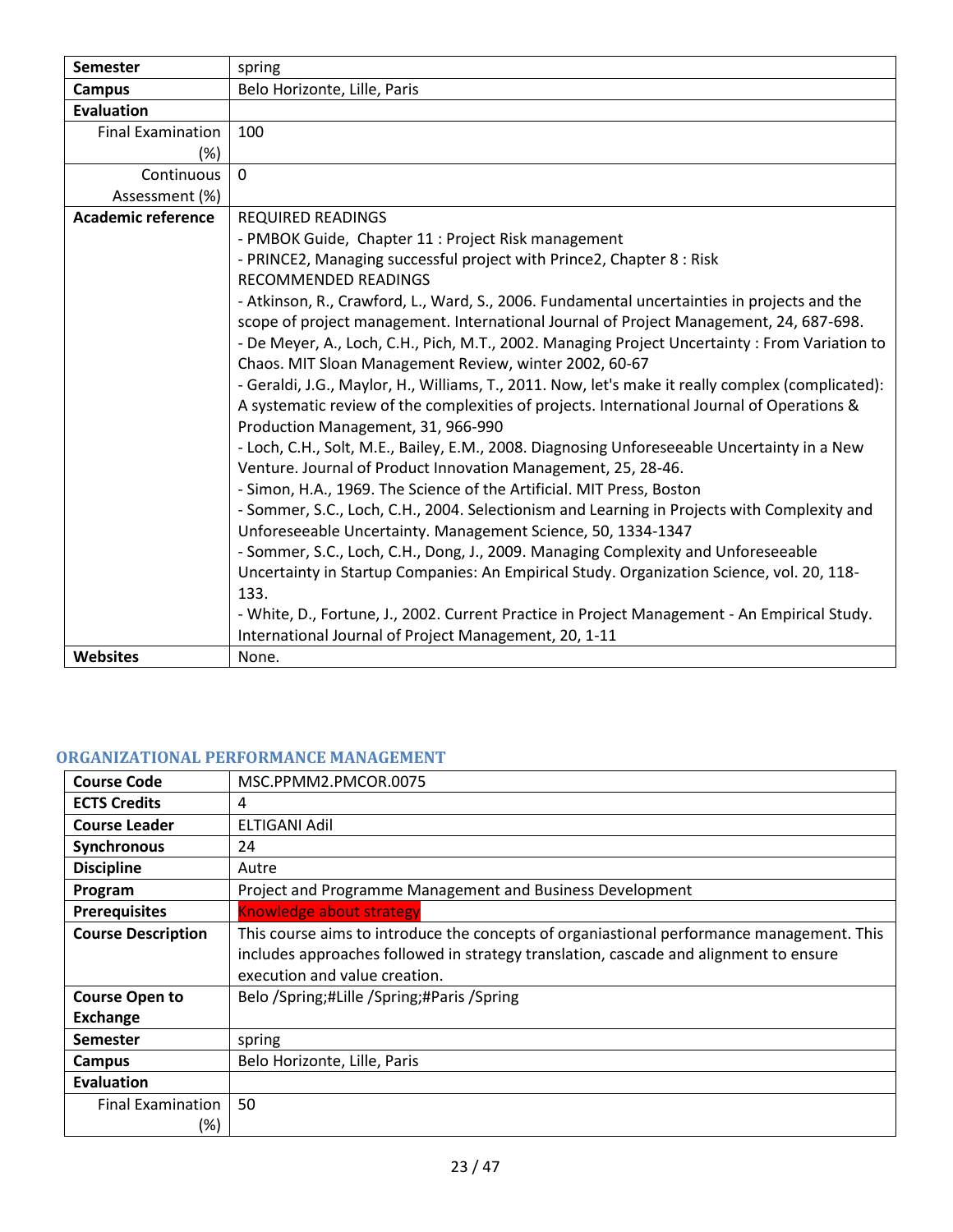| Continuous                | 50                                                                                                                                                                                                                                                                                                                                                                                                                                                                                                                                                                                                                                                                                                                                                                                                                                                                                 |
|---------------------------|------------------------------------------------------------------------------------------------------------------------------------------------------------------------------------------------------------------------------------------------------------------------------------------------------------------------------------------------------------------------------------------------------------------------------------------------------------------------------------------------------------------------------------------------------------------------------------------------------------------------------------------------------------------------------------------------------------------------------------------------------------------------------------------------------------------------------------------------------------------------------------|
| Assessment (%)            |                                                                                                                                                                                                                                                                                                                                                                                                                                                                                                                                                                                                                                                                                                                                                                                                                                                                                    |
| <b>Academic reference</b> | <b>REQUIRED READINGS</b>                                                                                                                                                                                                                                                                                                                                                                                                                                                                                                                                                                                                                                                                                                                                                                                                                                                           |
|                           | 1. Project Management Institute, 2013. Organizational project management maturity model<br>(OPM3) knowledge foundation (3rd ed.). Newtown Square<br>2. International Project Management Association (IPMA), 2016. Project Excellence Baseline<br>for Achieving Excellence in Projects and Programmes. IPMA Global Standard<br>3. Kerzner, H. 2005. Using the Project Management Maturity Model: Strategic Planning for<br>Project Management 2nd Edition, 2nd Ed. John Wiley & Sons Inc.<br>4. R. Kaplan and R. de Pinho (2014), Volkswagen do Brasil: Driving Strategy with the Balanced<br>Scorecard, Harvard Business Review<br>5. KAPLAN, R. S. & NORTON, D. R. (1992) The Balanced Scorecard: Measures That Drive<br>Performance. Harvard Business Review, 71-79.<br>6. Selected list of journal articles will be communicated to students before the start of the<br>course. |
|                           | RECOMMENDED READINGS<br>1. Kerzner, H. 2013. Project Management: A Systems Approach to Planning, Scheduling, and<br>Controlling, 11th Ed. John Wiley & Sons Inc. (available in the library in e-book format)<br>2. P. Niven (2006), Balanced scorecard step-by-step for government and non-profit agencies,                                                                                                                                                                                                                                                                                                                                                                                                                                                                                                                                                                        |
| <b>Websites</b>           | John Wiley<br>http://www.ipma.world/                                                                                                                                                                                                                                                                                                                                                                                                                                                                                                                                                                                                                                                                                                                                                                                                                                               |
|                           | https://www.pmi.org/                                                                                                                                                                                                                                                                                                                                                                                                                                                                                                                                                                                                                                                                                                                                                                                                                                                               |

# <span id="page-23-0"></span>**PORTFOLIO MANAGEMENT AND PMO ( EXTRA FEES)**

| <b>Course Code</b>        | MSC.PPMM2.PMCOR.0203                                                                                                                     |
|---------------------------|------------------------------------------------------------------------------------------------------------------------------------------|
| <b>ECTS Credits</b>       | 3                                                                                                                                        |
| <b>Course Leader</b>      | <b>GARDINER Paul</b>                                                                                                                     |
| Synchronous               | 0                                                                                                                                        |
| <b>Discipline</b>         | Autre                                                                                                                                    |
| Program                   | Project and Programme Management and Business Development                                                                                |
| <b>Prerequisites</b>      | None.                                                                                                                                    |
| <b>Course Description</b> | Fundamentals of portfolio management and PMO.                                                                                            |
| <b>Extra fees</b>         | Simultrain Portfolio Management simulation = 45 euros plus TVA*                                                                          |
|                           | *The SKEMA International Office will contact students on the payment procedure once the<br>nomination period is complete (mid-November). |
| <b>Course Open to</b>     | Belo /Spring;#Lille /Spring;#Paris /Spring                                                                                               |
| <b>Exchange</b>           |                                                                                                                                          |
| Semester                  | spring                                                                                                                                   |
| <b>Campus</b>             | Belo Horizonte, Lille, Paris                                                                                                             |
| <b>Evaluation</b>         |                                                                                                                                          |
| <b>Final Examination</b>  | 100                                                                                                                                      |
| (%)                       |                                                                                                                                          |
| Continuous                | $\Omega$                                                                                                                                 |
| Assessment (%)            |                                                                                                                                          |
| <b>Academic reference</b> |                                                                                                                                          |
| Websites                  |                                                                                                                                          |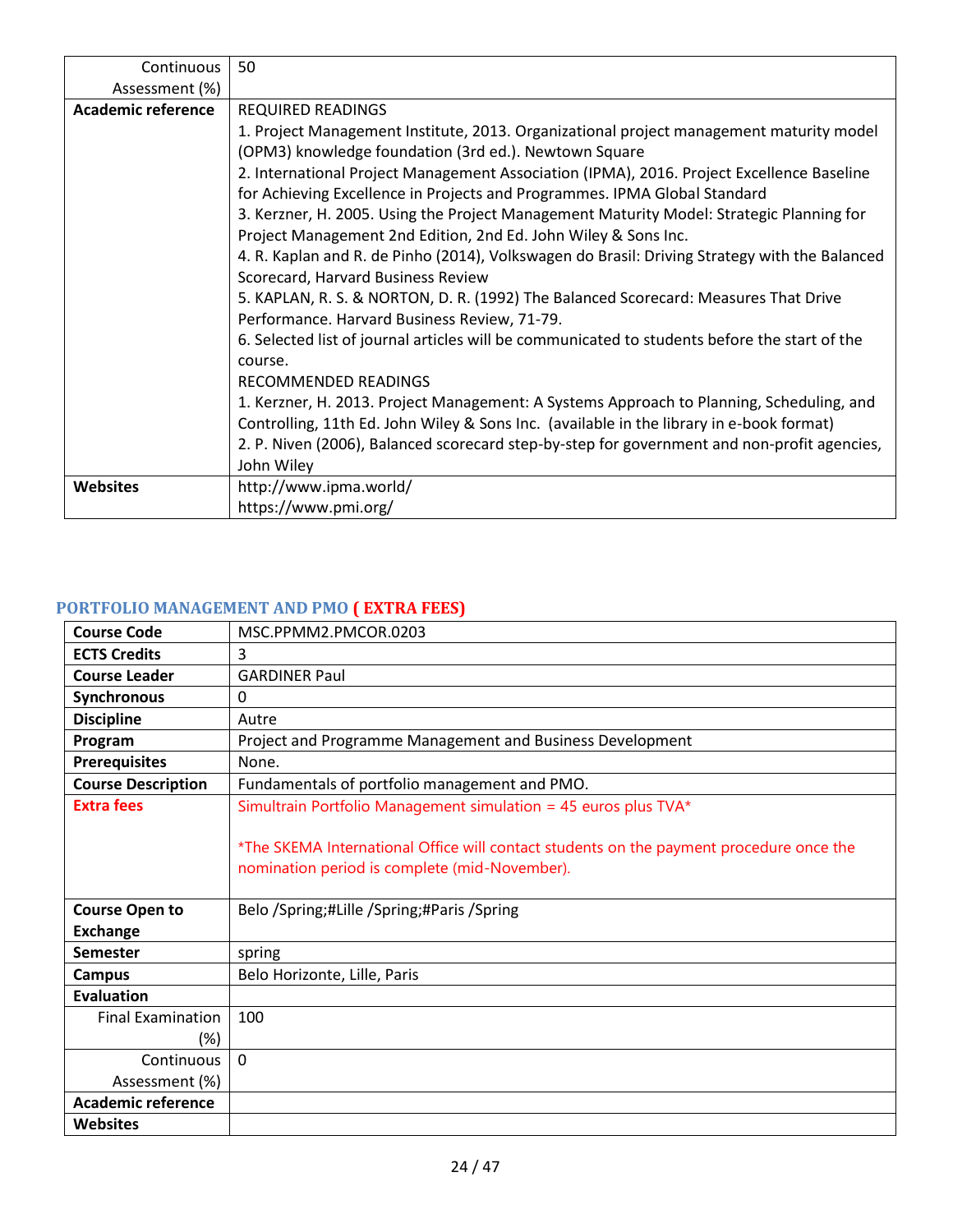## <span id="page-24-0"></span>**PROJECT FINANCING**

| <b>Course Code</b>        | MSC.PPMM2.PMCOR.0204                                      |
|---------------------------|-----------------------------------------------------------|
| <b>ECTS Credits</b>       | 3                                                         |
| <b>Course Leader</b>      | BAJAJ, Deepak-EXT                                         |
| Synchronous               | 12                                                        |
| <b>Discipline</b>         | Autre                                                     |
| Program                   | Project and Programme Management and Business Development |
| <b>Prerequisites</b>      | None.                                                     |
| <b>Course Description</b> | Principles of project financing.                          |
| <b>Course Open to</b>     | Belo /Spring;#Lille /Spring;#Paris /Spring                |
| <b>Exchange</b>           |                                                           |
| <b>Semester</b>           | spring                                                    |
| Campus                    | Belo Horizonte, Lille, Paris                              |
| <b>Evaluation</b>         |                                                           |
| <b>Final Examination</b>  | 100                                                       |
| $(\%)$                    |                                                           |
| Continuous                | $\mathbf{0}$                                              |
| Assessment (%)            |                                                           |
| <b>Academic reference</b> |                                                           |
| <b>Websites</b>           |                                                           |

# <span id="page-24-1"></span>**PROJECT PRACTICE PORTFOLIO 2**

| <b>Course Code</b>        | MSC.PPMM2.PMOPT.0002                                                                                                                                                                                                                                                                                                                                                                                                             |
|---------------------------|----------------------------------------------------------------------------------------------------------------------------------------------------------------------------------------------------------------------------------------------------------------------------------------------------------------------------------------------------------------------------------------------------------------------------------|
| <b>ECTS Credits</b>       | 3                                                                                                                                                                                                                                                                                                                                                                                                                                |
| <b>Course Leader</b>      | <b>GARDINER Paul</b>                                                                                                                                                                                                                                                                                                                                                                                                             |
| <b>Synchronous</b>        | 12                                                                                                                                                                                                                                                                                                                                                                                                                               |
| <b>Discipline</b>         | Autre                                                                                                                                                                                                                                                                                                                                                                                                                            |
| Program                   | Project and Programme Management and Business Development                                                                                                                                                                                                                                                                                                                                                                        |
| <b>Prerequisites</b>      | None.                                                                                                                                                                                                                                                                                                                                                                                                                            |
| <b>Course Description</b> | This course requires you to work in teams on real projects in a portfolio. You will be part of a<br>cell working on several projects and will develop your project management competences<br>through practice. Part 1 is focused on project generation and initiation activities up to and<br>including the project charter.<br>Part 2 is focused on project development and delivery, quality management, audit and<br>control. |
| <b>Course Open to</b>     | Belo /Spring;#Lille /Spring;#Paris /Spring                                                                                                                                                                                                                                                                                                                                                                                       |
| <b>Exchange</b>           |                                                                                                                                                                                                                                                                                                                                                                                                                                  |
| <b>Semester</b>           | spring                                                                                                                                                                                                                                                                                                                                                                                                                           |
| Campus                    | Belo Horizonte, Lille, Paris                                                                                                                                                                                                                                                                                                                                                                                                     |
| <b>Evaluation</b>         |                                                                                                                                                                                                                                                                                                                                                                                                                                  |
| <b>Final Examination</b>  | 100                                                                                                                                                                                                                                                                                                                                                                                                                              |
| $(\%)$                    |                                                                                                                                                                                                                                                                                                                                                                                                                                  |
| Continuous                | 0                                                                                                                                                                                                                                                                                                                                                                                                                                |
| Assessment (%)            |                                                                                                                                                                                                                                                                                                                                                                                                                                  |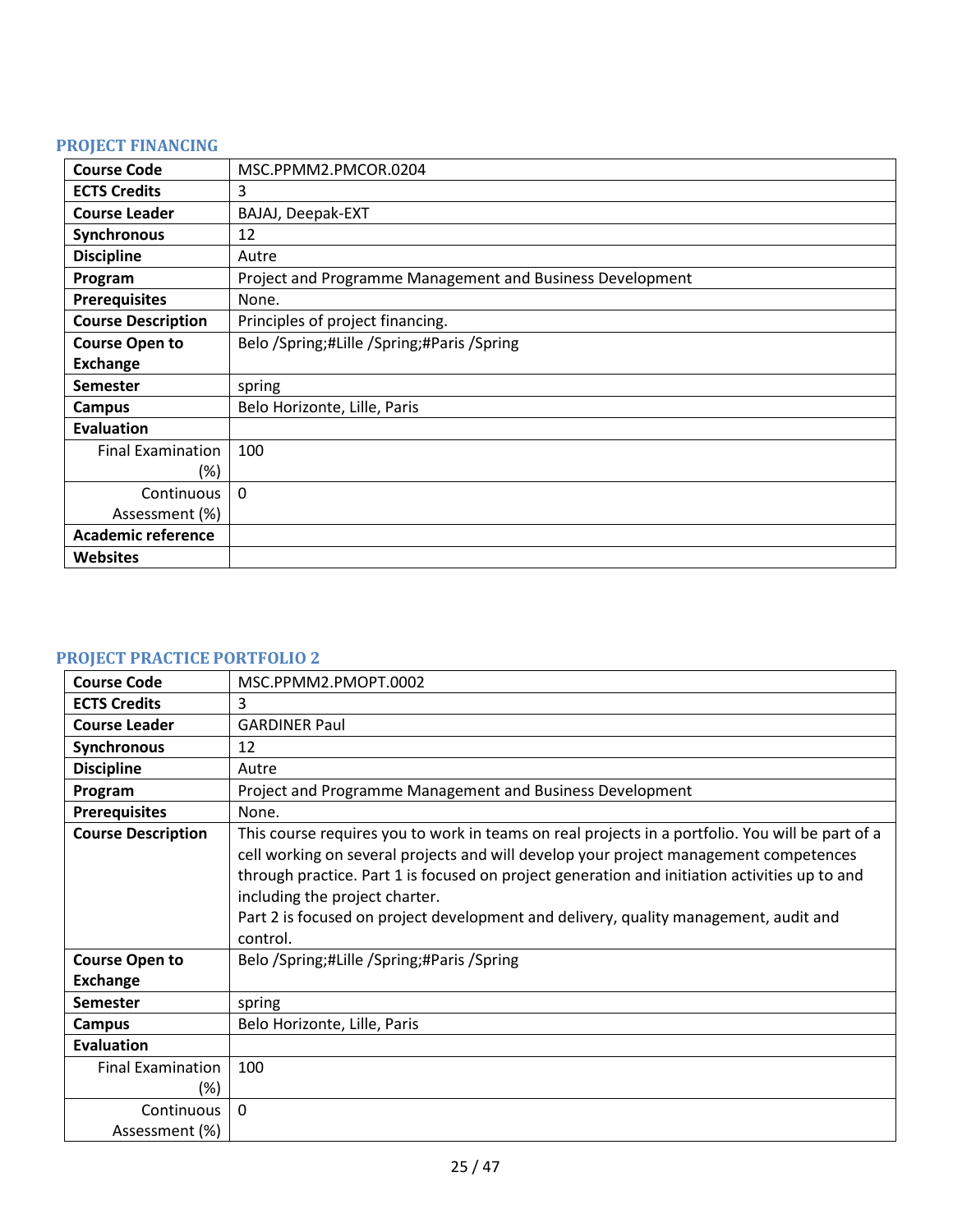| <b>Academic reference</b> | Required readings                              |
|---------------------------|------------------------------------------------|
|                           | (1) APM Competence Framework                   |
|                           | Recommended readings                           |
|                           | 1. PMI PMBOK Guide                             |
|                           | 2. APM Body of Knowledge                       |
|                           | 3. PRINCE2 guide                               |
|                           | 4. AgilePM Guide                               |
|                           | 5. GAPPS project manager and sponsor standards |
| <b>Websites</b>           | Visit the websites of PMI, APM, GAPPS          |

# <span id="page-25-0"></span>**SUSTAINABLE AND ETHICAL PROJECT MANAGEMENT**

| <b>Course Code</b>              | MSC.PPMM2.PMCOR.0081                                                                                                                                                                                                                                                                                                                                                                                                                                                                                                                                                                                                         |
|---------------------------------|------------------------------------------------------------------------------------------------------------------------------------------------------------------------------------------------------------------------------------------------------------------------------------------------------------------------------------------------------------------------------------------------------------------------------------------------------------------------------------------------------------------------------------------------------------------------------------------------------------------------------|
| <b>ECTS Credits</b>             | 3                                                                                                                                                                                                                                                                                                                                                                                                                                                                                                                                                                                                                            |
| <b>Course Leader</b>            | CARBONI, Joel-EXT                                                                                                                                                                                                                                                                                                                                                                                                                                                                                                                                                                                                            |
| <b>Synchronous</b>              | 12                                                                                                                                                                                                                                                                                                                                                                                                                                                                                                                                                                                                                           |
| <b>Discipline</b>               | Autre                                                                                                                                                                                                                                                                                                                                                                                                                                                                                                                                                                                                                        |
| Program                         | Project and Programme Management and Business Development                                                                                                                                                                                                                                                                                                                                                                                                                                                                                                                                                                    |
| <b>Prerequisites</b>            | None                                                                                                                                                                                                                                                                                                                                                                                                                                                                                                                                                                                                                         |
| <b>Course Description</b>       | PRISM (Projects integrating Sustainable Methods) is a project management and sustainability<br>course that is designed to prepare individuals to improve the way they view, approach,<br>manage, and drive change. The course blends instruction with in-class case studies using real<br>world examples that bring project management to life in a manner that not only meets the<br>needs of business in todays economy but also accounts for the needs of society and the<br>environment by incorporating sustainable development goals through the GPM P5 Standard<br>and principles for sustainable project management. |
| <b>Course Open to</b>           | Belo /Spring;#Lille /Spring;#Paris /Spring                                                                                                                                                                                                                                                                                                                                                                                                                                                                                                                                                                                   |
| <b>Exchange</b>                 |                                                                                                                                                                                                                                                                                                                                                                                                                                                                                                                                                                                                                              |
| <b>Semester</b>                 | spring                                                                                                                                                                                                                                                                                                                                                                                                                                                                                                                                                                                                                       |
| <b>Campus</b>                   | Belo Horizonte, Lille, Paris                                                                                                                                                                                                                                                                                                                                                                                                                                                                                                                                                                                                 |
| <b>Evaluation</b>               |                                                                                                                                                                                                                                                                                                                                                                                                                                                                                                                                                                                                                              |
| <b>Final Examination</b><br>(%) | 75                                                                                                                                                                                                                                                                                                                                                                                                                                                                                                                                                                                                                           |
| Continuous                      | 25                                                                                                                                                                                                                                                                                                                                                                                                                                                                                                                                                                                                                           |
| Assessment (%)                  |                                                                                                                                                                                                                                                                                                                                                                                                                                                                                                                                                                                                                              |
| <b>Academic reference</b>       | <b>REQUIRED READNGS</b>                                                                                                                                                                                                                                                                                                                                                                                                                                                                                                                                                                                                      |
|                                 | <b>BEFORE DAY 1</b>                                                                                                                                                                                                                                                                                                                                                                                                                                                                                                                                                                                                          |
|                                 | The GPM PRISM Methodology for Project Management                                                                                                                                                                                                                                                                                                                                                                                                                                                                                                                                                                             |
|                                 | The GPM P5 Standard for Sustainability Management.                                                                                                                                                                                                                                                                                                                                                                                                                                                                                                                                                                           |
|                                 | RECOMMENDED READINGS                                                                                                                                                                                                                                                                                                                                                                                                                                                                                                                                                                                                         |
|                                 | The Association for Project Management (APM) Body of Knowledge                                                                                                                                                                                                                                                                                                                                                                                                                                                                                                                                                               |
|                                 | The UN Global Compact Ten Principles                                                                                                                                                                                                                                                                                                                                                                                                                                                                                                                                                                                         |
|                                 | The GRI G4 Reporting Framework                                                                                                                                                                                                                                                                                                                                                                                                                                                                                                                                                                                               |
|                                 | The UN Post 2015 Business Engagement Architecture                                                                                                                                                                                                                                                                                                                                                                                                                                                                                                                                                                            |
|                                 | The UN Global Compact SDG Compass                                                                                                                                                                                                                                                                                                                                                                                                                                                                                                                                                                                            |
|                                 | ISO Standards from a project management perspective including:                                                                                                                                                                                                                                                                                                                                                                                                                                                                                                                                                               |
|                                 | ISO 21500 Guidance on Project Management                                                                                                                                                                                                                                                                                                                                                                                                                                                                                                                                                                                     |
|                                 | ISO 50001 The Energy Management Standard<br>ISO 14001 The Environmental Management Standard                                                                                                                                                                                                                                                                                                                                                                                                                                                                                                                                  |
|                                 | ISO 9001 Principles of Quality Management                                                                                                                                                                                                                                                                                                                                                                                                                                                                                                                                                                                    |
|                                 |                                                                                                                                                                                                                                                                                                                                                                                                                                                                                                                                                                                                                              |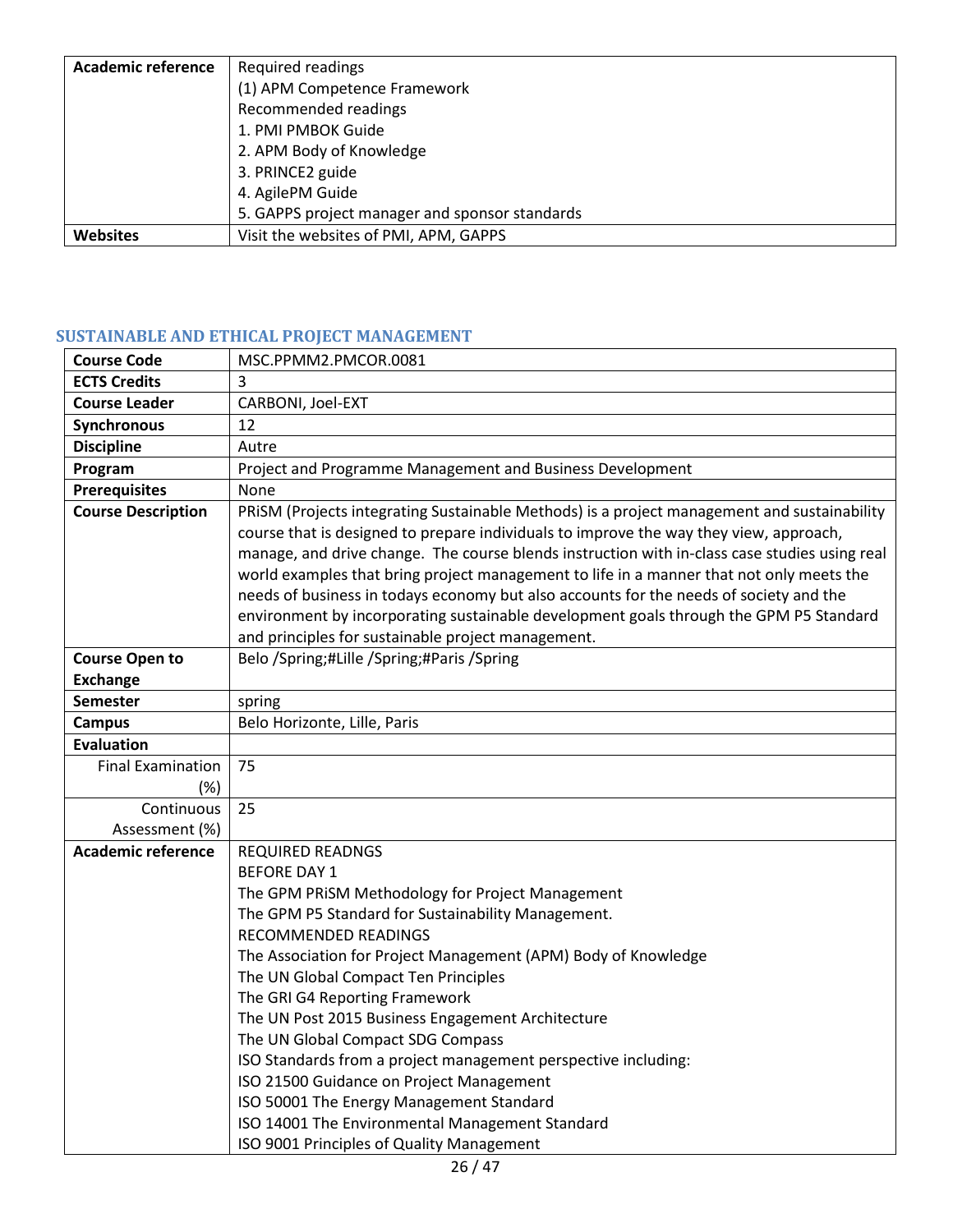|                 | ISO 26000 Guidance on Social Responsibility<br>ISO 55000 Asset Management |
|-----------------|---------------------------------------------------------------------------|
| <b>Websites</b> | wwww.greenprojectmanagement.org<br>blog.greenprojectmanagement.org        |

# <span id="page-26-0"></span>**AI BUSINESS APPLICATIONS RELEVANT TO PROJECT MANAGEMENT**

| <b>Course Code</b>        | MSC.PPMM2.PMCOR.0100                                                                     |
|---------------------------|------------------------------------------------------------------------------------------|
| <b>ECTS Credits</b>       | 3                                                                                        |
| <b>Course Leader</b>      | ELTIGANI Adil                                                                            |
| Synchronous               | 18                                                                                       |
| <b>Discipline</b>         | Autre                                                                                    |
| Program                   | Project and Programme Management and Business Development                                |
| <b>Prerequisites</b>      | None                                                                                     |
| <b>Course Description</b> | This course introduces the latest technological developments in AI and their current and |
|                           | potential applications in business with focus on project, programme and portfolio        |
|                           | management                                                                               |
| <b>Course Open to</b>     | Belo /Spring;#Lille /Spring;#Paris /Spring                                               |
| <b>Exchange</b>           |                                                                                          |
| <b>Semester</b>           | spring                                                                                   |
| Campus                    | Belo Horizonte, Lille, Paris                                                             |
| Evaluation                |                                                                                          |
| <b>Final Examination</b>  | 100                                                                                      |
| (%)                       |                                                                                          |
| Continuous                | $\Omega$                                                                                 |
| Assessment (%)            |                                                                                          |
| <b>Academic reference</b> |                                                                                          |
| <b>Websites</b>           |                                                                                          |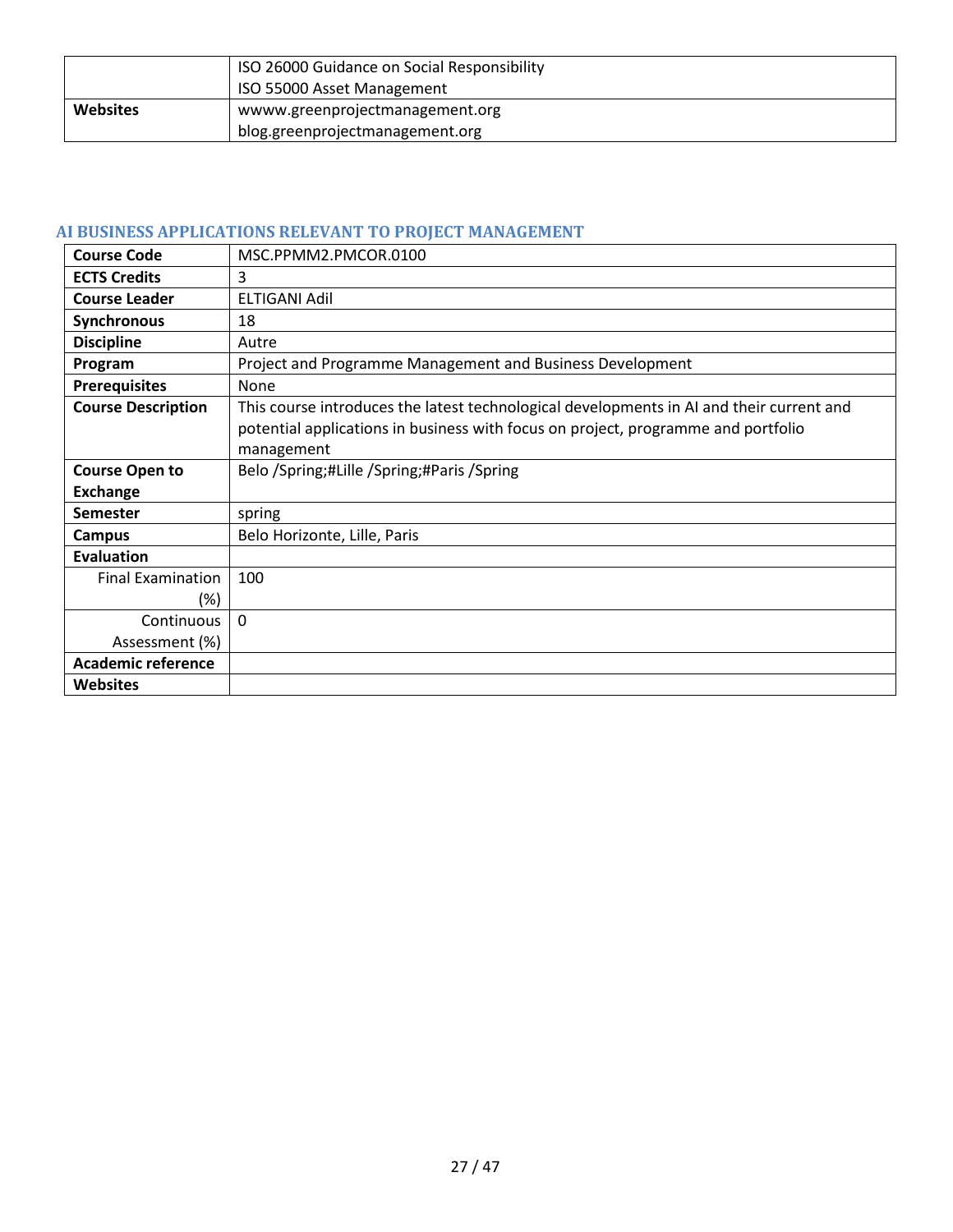## <span id="page-27-1"></span><span id="page-27-0"></span>**CAREER MANAGEMENT 2**

| <b>Course Code</b>        | MSC.FMIM2.FICOR.0223                                                                                                                                                                                                                                                                                                                                                                                                                                                                                                                                                                                                                                                                                                                                                                                                                                                                                           |
|---------------------------|----------------------------------------------------------------------------------------------------------------------------------------------------------------------------------------------------------------------------------------------------------------------------------------------------------------------------------------------------------------------------------------------------------------------------------------------------------------------------------------------------------------------------------------------------------------------------------------------------------------------------------------------------------------------------------------------------------------------------------------------------------------------------------------------------------------------------------------------------------------------------------------------------------------|
| <b>ECTS Credits</b>       | $\mathbf{1}$                                                                                                                                                                                                                                                                                                                                                                                                                                                                                                                                                                                                                                                                                                                                                                                                                                                                                                   |
| <b>Course Leader</b>      | <b>BEAUGRAND Audrey</b>                                                                                                                                                                                                                                                                                                                                                                                                                                                                                                                                                                                                                                                                                                                                                                                                                                                                                        |
| <b>Synchronous</b>        | $\mathbf 0$                                                                                                                                                                                                                                                                                                                                                                                                                                                                                                                                                                                                                                                                                                                                                                                                                                                                                                    |
| <b>Discipline</b>         | Autre                                                                                                                                                                                                                                                                                                                                                                                                                                                                                                                                                                                                                                                                                                                                                                                                                                                                                                          |
| Program                   | <b>Corporate Financial Management</b>                                                                                                                                                                                                                                                                                                                                                                                                                                                                                                                                                                                                                                                                                                                                                                                                                                                                          |
| <b>Prerequisites</b>      | No prerequisites.                                                                                                                                                                                                                                                                                                                                                                                                                                                                                                                                                                                                                                                                                                                                                                                                                                                                                              |
| <b>Course Description</b> | This course is managed by the Talent & Careers Department. In order to validate this course,<br>students have to:<br>1 MANDATORY : take the questionnaire « Talents » PRADITUS (Personalities in the<br>workplace, Work relationships, Strengths and areas of improvement) + take 2 Mooc, one on<br>Personal Profile & Soft skills and a second on Salary Negotiation + EVALUATION<br>2 NOT MANDATORY : Attend Career Events during the semester organized by the Talent &<br>Careers team on your campus or by our partners companies<br>MAIN CONTACTS FOR YOUR PROGRAM:<br>LILLE: Audrey BEAUGRAND & Feryel HOUSSEIN<br>PARIS: Laura SINDONINO, Sophie Ripoche & Janice M'BENGO (for International students)<br>SOPHIA: Sylvie MARTINAUD, Anne DUFLOS (for International students)<br><b>SUZHOU: April YANG</b><br>RALEIGH : Amanda CHAMBERLAIN<br>BELO HORIZONTE : Geneviève POULINGUE & Ana Cristina BRAGA |
| <b>Course Open to</b>     | Belo /Spring;#Lille /Spring;#Paris /Spring;#Raleigh /Spring;#Sophia /Spring                                                                                                                                                                                                                                                                                                                                                                                                                                                                                                                                                                                                                                                                                                                                                                                                                                    |
| <b>Exchange</b>           |                                                                                                                                                                                                                                                                                                                                                                                                                                                                                                                                                                                                                                                                                                                                                                                                                                                                                                                |
| <b>Semester</b>           | spring                                                                                                                                                                                                                                                                                                                                                                                                                                                                                                                                                                                                                                                                                                                                                                                                                                                                                                         |
| <b>Campus</b>             | Belo Horizonte, Paris, Sophia                                                                                                                                                                                                                                                                                                                                                                                                                                                                                                                                                                                                                                                                                                                                                                                                                                                                                  |
| <b>Evaluation</b>         |                                                                                                                                                                                                                                                                                                                                                                                                                                                                                                                                                                                                                                                                                                                                                                                                                                                                                                                |
| <b>Final Examination</b>  | 50                                                                                                                                                                                                                                                                                                                                                                                                                                                                                                                                                                                                                                                                                                                                                                                                                                                                                                             |
| (%)                       |                                                                                                                                                                                                                                                                                                                                                                                                                                                                                                                                                                                                                                                                                                                                                                                                                                                                                                                |
| Continuous                | 50                                                                                                                                                                                                                                                                                                                                                                                                                                                                                                                                                                                                                                                                                                                                                                                                                                                                                                             |
| Assessment (%)            |                                                                                                                                                                                                                                                                                                                                                                                                                                                                                                                                                                                                                                                                                                                                                                                                                                                                                                                |
| <b>Academic reference</b> | Lectures obligatoires / Required readings:                                                                                                                                                                                                                                                                                                                                                                                                                                                                                                                                                                                                                                                                                                                                                                                                                                                                     |
|                           | Lectures Recommandées / Recommanded readings:                                                                                                                                                                                                                                                                                                                                                                                                                                                                                                                                                                                                                                                                                                                                                                                                                                                                  |
| Websites                  | None.                                                                                                                                                                                                                                                                                                                                                                                                                                                                                                                                                                                                                                                                                                                                                                                                                                                                                                          |

#### <span id="page-27-2"></span>**CLIMATE CHANGE AND IMPACT INVESTING**

| <b>Course Code</b>   | MSC.CFMM2.FICOR.0171                  |
|----------------------|---------------------------------------|
| <b>ECTS Credits</b>  |                                       |
| <b>Course Leader</b> | CARVALHO, Monica-EXT                  |
| <b>Synchronous</b>   | 12                                    |
| <b>Discipline</b>    | Autre                                 |
| Program              | <b>Corporate Financial Management</b> |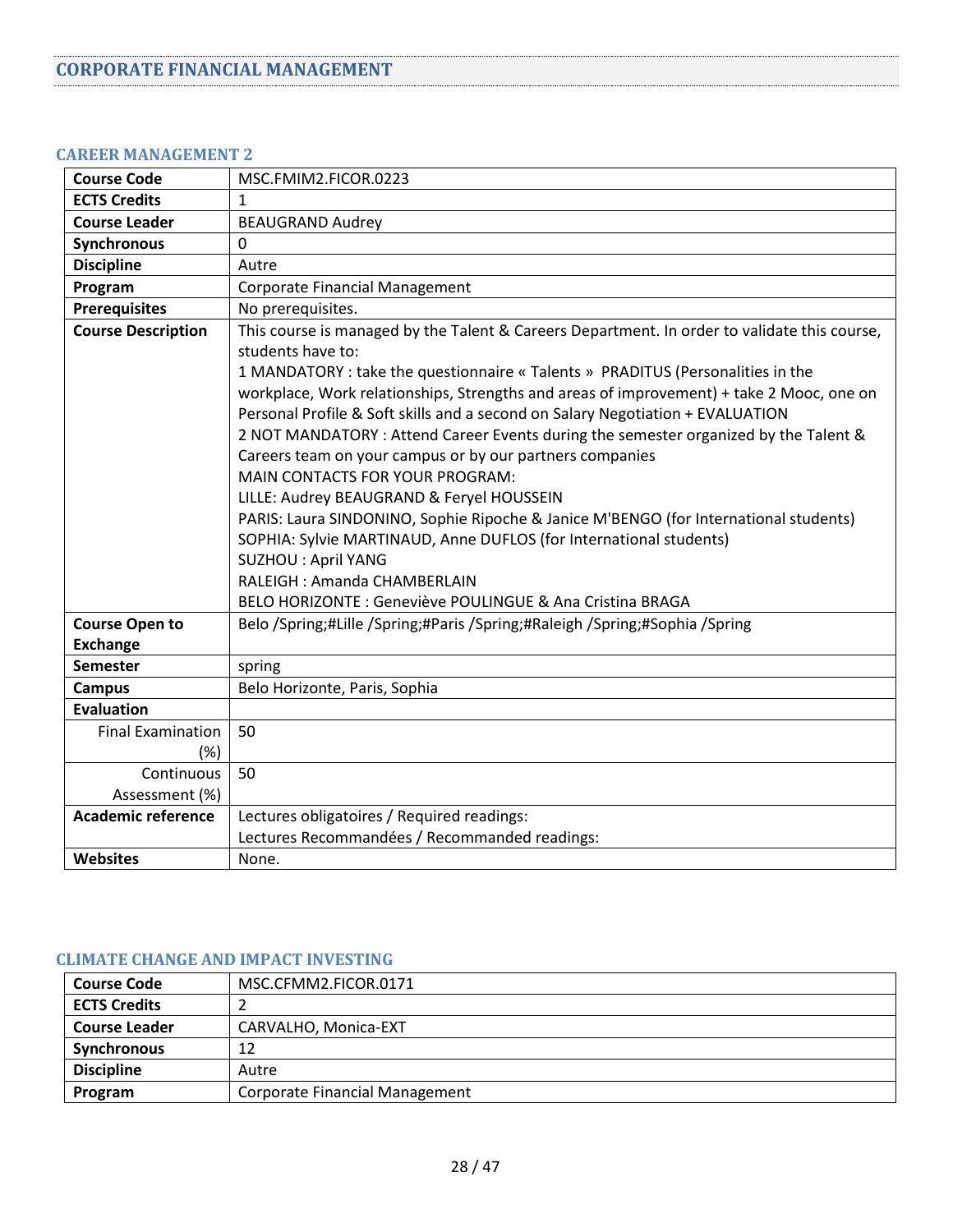| <b>Prerequisites</b>            | There are no mandatory pre-requisites for this course, but we suggest that students have<br>taken International Finance (M1) and / or Financial Markets and Products (MSc CFM / first<br>semester)                                                                                                                                                                                                                                                                                    |
|---------------------------------|---------------------------------------------------------------------------------------------------------------------------------------------------------------------------------------------------------------------------------------------------------------------------------------------------------------------------------------------------------------------------------------------------------------------------------------------------------------------------------------|
| <b>Course Description</b>       | In this course, students will become acquainted with the different instruments in capital<br>markets and asset management associated with initiatives with social and environmental<br>impact. The course explores a hands-on approach to present students to actual issues such<br>as green bonds, social bonds, and their application as catalizers of climate risk mitigation.<br>Likewise, different risk-management tools gradually being developed are explored and<br>applied. |
| <b>Course Open to</b>           | Belo /Spring                                                                                                                                                                                                                                                                                                                                                                                                                                                                          |
| <b>Exchange</b>                 |                                                                                                                                                                                                                                                                                                                                                                                                                                                                                       |
| <b>Semester</b>                 | spring                                                                                                                                                                                                                                                                                                                                                                                                                                                                                |
| Campus                          | <b>Belo Horizonte</b>                                                                                                                                                                                                                                                                                                                                                                                                                                                                 |
| <b>Evaluation</b>               |                                                                                                                                                                                                                                                                                                                                                                                                                                                                                       |
| <b>Final Examination</b><br>(%) | 100                                                                                                                                                                                                                                                                                                                                                                                                                                                                                   |
|                                 |                                                                                                                                                                                                                                                                                                                                                                                                                                                                                       |
| Continuous                      | $\Omega$                                                                                                                                                                                                                                                                                                                                                                                                                                                                              |
| Assessment (%)                  |                                                                                                                                                                                                                                                                                                                                                                                                                                                                                       |
| <b>Academic reference</b>       |                                                                                                                                                                                                                                                                                                                                                                                                                                                                                       |
| <b>Websites</b>                 |                                                                                                                                                                                                                                                                                                                                                                                                                                                                                       |

#### <span id="page-28-0"></span>**CREDIT RISK MEASUREMENT AND MANAGEMENT**

| <b>Course Code</b>        | MSC.CFMM2.FICOR.0187                  |
|---------------------------|---------------------------------------|
| <b>ECTS Credits</b>       | 3                                     |
| <b>Course Leader</b>      | CARVALHO, Monica-EXT                  |
| Synchronous               | 18                                    |
| <b>Discipline</b>         | Autre                                 |
| Program                   | <b>Corporate Financial Management</b> |
| <b>Prerequisites</b>      | <b>TBC</b>                            |
| <b>Course Description</b> | <b>TBC</b>                            |
| <b>Course Open to</b>     | Belo /Spring                          |
| <b>Exchange</b>           |                                       |
| <b>Semester</b>           | spring                                |
| Campus                    | <b>Belo Horizonte</b>                 |
| <b>Evaluation</b>         |                                       |
| <b>Final Examination</b>  | 100                                   |
| $(\%)$                    |                                       |
| Continuous                | $\mathbf{0}$                          |
| Assessment (%)            |                                       |
| <b>Academic reference</b> |                                       |
| <b>Websites</b>           |                                       |

# <span id="page-28-1"></span>**EMERGING MARKETS OPPORTUNITIES**

| Code<br>`ourse l                        | IELE.0134<br>$\sim$<br>MSC.L.<br>FMM<br>-- |
|-----------------------------------------|--------------------------------------------|
| <b>Credits</b><br>ECT <sup>-</sup><br>∼ |                                            |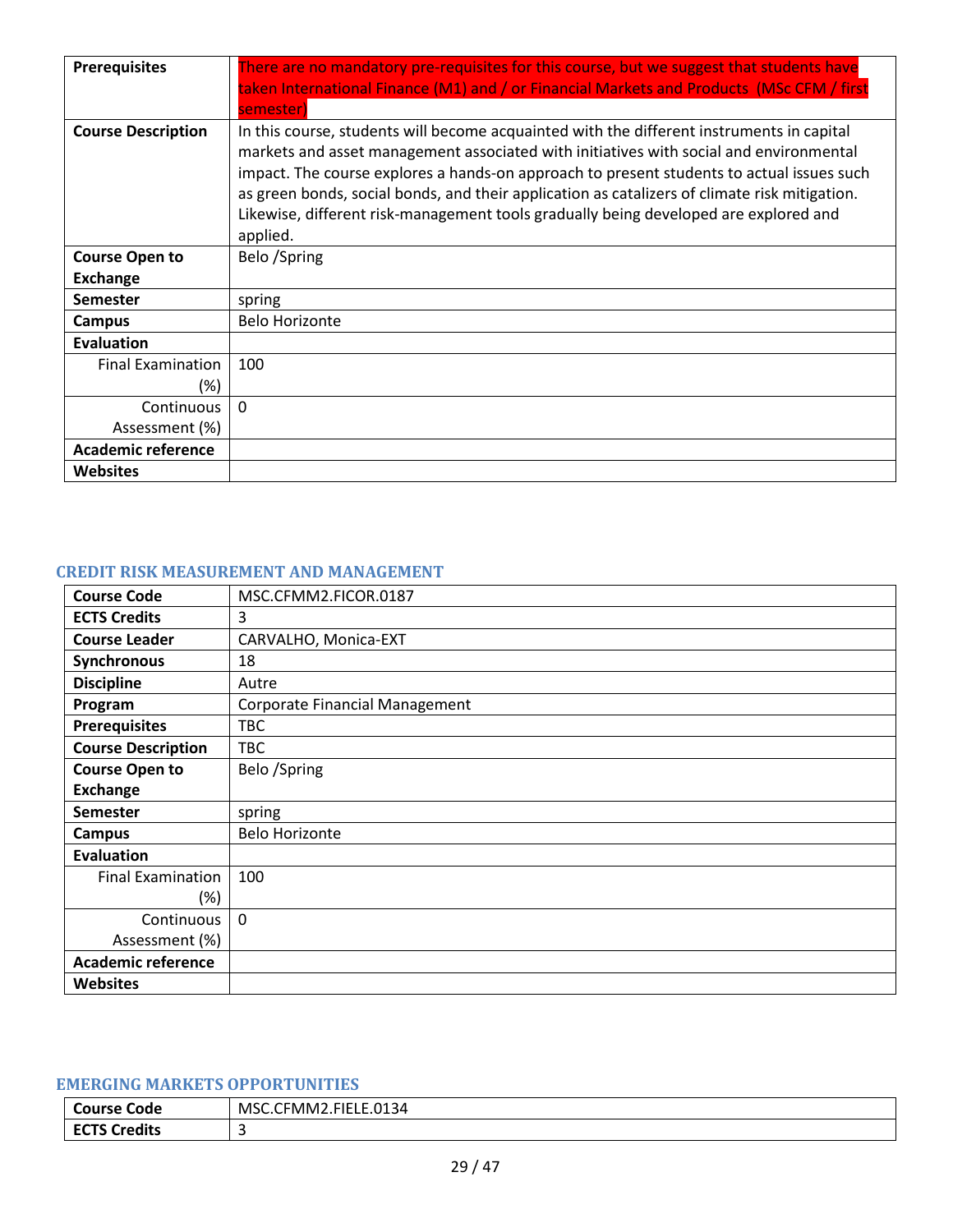| <b>Course Leader</b>      | CARVALHO, Monica-EXT                                                                                                                          |
|---------------------------|-----------------------------------------------------------------------------------------------------------------------------------------------|
| Synchronous               | 18                                                                                                                                            |
| <b>Discipline</b>         | Autre                                                                                                                                         |
| Program                   | <b>Corporate Financial Management</b>                                                                                                         |
| <b>Prerequisites</b>      | <b>Corporate valuation methods.</b>                                                                                                           |
| <b>Course Description</b> | Managing Risks and exploiting opportunities on BRICs and Emerging Markets countries.                                                          |
|                           | Economic outlook. Political Risk. Compliance. Technological readiness and Innovation.                                                         |
|                           | Contemporary challenges of the countries today.                                                                                               |
| <b>Course Open to</b>     | Belo /Spring                                                                                                                                  |
| <b>Exchange</b>           |                                                                                                                                               |
| <b>Semester</b>           | spring                                                                                                                                        |
| <b>Campus</b>             | <b>Belo Horizonte</b>                                                                                                                         |
| <b>Evaluation</b>         |                                                                                                                                               |
| <b>Final Examination</b>  | 50                                                                                                                                            |
| (%)                       |                                                                                                                                               |
| Continuous                | 50                                                                                                                                            |
| Assessment (%)            |                                                                                                                                               |
| <b>Academic reference</b> | "Selected Case studies focusing each of the topics. Empirical local data.                                                                     |
|                           | References Arnold, D. J.; Quelch, J. A. (1998). New strategies in emerging economies. Sloan                                                   |
|                           | Management Review, v. 40, n.1, p. 7-20.                                                                                                       |
|                           | Ayyagari, M.; Dau, L. A.; Spencer, J. (2015). Strategic responses to FDI in emerging markets:                                                 |
|                           | are core members more responsive than peripheral members of business groups? Academy                                                          |
|                           | of Management Journal, v. 58, n.6, p. 1869-1894.                                                                                              |
|                           | Hoskisson, R.; Eden, L.; Lau, C.; Wright, M. (2000). Strategy in emerging economies. Academy<br>of Management Journal, v.43, n.3, p. 249-267. |
|                           | Wylde, C. (2017). Emerging markets and the state: developmentalism in the 21st century.                                                       |
|                           | Richmond: Palgrave MacMillan.                                                                                                                 |
|                           | Hitt, M., Ireland, D., Hoskisson R. Thomson/South-Western. Strategic Management:                                                              |
|                           | Competitiveness and Globalization, Concepts and cases, Chapter 8.                                                                             |
|                           | HBS Case Study: The Rise and Fall of Petrobras, by Andrew C. Inkpen. Pub Date: Jan 1, 2016                                                    |
|                           | HBS Case Study: Equity International: The Second Act, by Nicolas P. Retsinas; Ben Creo;                                                       |
|                           | Ricardo Reisen de Pinho. Pub Date: Apr 3, 2009                                                                                                |
|                           | HBS Case Study: Banco do Brasil: From Brazil to the World?, by Claudio Conti; Felipe L                                                        |
|                           | Monteiro. Pub Date: Sep 29, 2014                                                                                                              |
|                           |                                                                                                                                               |
| <b>Websites</b>           | http://markets.ft.com/data                                                                                                                    |
|                           | http://www.imf.org/external                                                                                                                   |
|                           | http://www.worldbank.org/                                                                                                                     |
|                           | http://www.bloomberg.com/                                                                                                                     |
|                           | http://www.economist.com/                                                                                                                     |
|                           | http://www.doingbusiness.org/                                                                                                                 |
|                           | http://www.focus-economics.com/regions/latin-america                                                                                          |
|                           | http://www.latinfinance.com/                                                                                                                  |

# <span id="page-29-0"></span>**FOUNDATIONS OF RISK MANAGEMENT**

| <b>Course Code</b>   | MSC.CFMM2.FICOR.0178 |
|----------------------|----------------------|
| <b>ECTS Credits</b>  |                      |
| <b>Course Leader</b> | CARVALHO, Monica-EXT |
| Synchronous          | 18                   |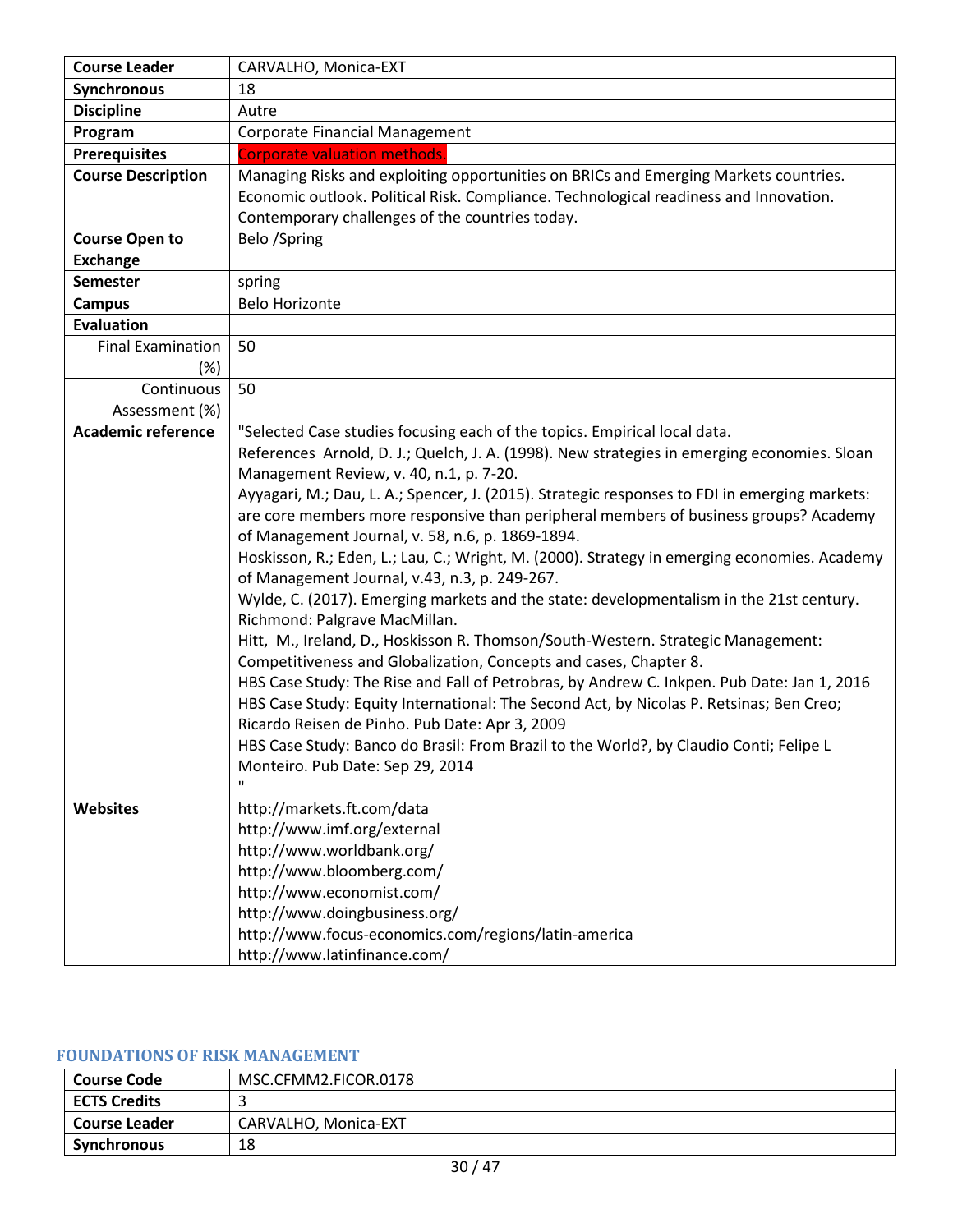| <b>Discipline</b>                  | Autre                                                                                                                                                                                                                                                                                                                                                                                                                                                                                                                                                   |
|------------------------------------|---------------------------------------------------------------------------------------------------------------------------------------------------------------------------------------------------------------------------------------------------------------------------------------------------------------------------------------------------------------------------------------------------------------------------------------------------------------------------------------------------------------------------------------------------------|
| Program                            | <b>Corporate Financial Management</b>                                                                                                                                                                                                                                                                                                                                                                                                                                                                                                                   |
| <b>Prerequisites</b>               | <b>Financial mathematics</b>                                                                                                                                                                                                                                                                                                                                                                                                                                                                                                                            |
| <b>Course Description</b>          | "The main objective of this course is to teach students how to identify and manage risks at<br>the enterprise level as financial managers.<br>This course emphasis on enterprise risk management that covers the four main aspects of<br>risk in a corporation: Hazard risks, financial risks, operational risks and strategic risks.<br>The course provides an introduction to enterprise risk management, explains the financial<br>risk exposures of a company (foreign exchange, transaction, economic) and methods of<br>hedging financial risks." |
| <b>Course Open to</b>              | Belo /Spring                                                                                                                                                                                                                                                                                                                                                                                                                                                                                                                                            |
| <b>Exchange</b>                    |                                                                                                                                                                                                                                                                                                                                                                                                                                                                                                                                                         |
| <b>Semester</b>                    | spring                                                                                                                                                                                                                                                                                                                                                                                                                                                                                                                                                  |
| Campus                             | <b>Belo Horizonte</b>                                                                                                                                                                                                                                                                                                                                                                                                                                                                                                                                   |
| <b>Evaluation</b>                  |                                                                                                                                                                                                                                                                                                                                                                                                                                                                                                                                                         |
| <b>Final Examination</b><br>$(\%)$ | 50                                                                                                                                                                                                                                                                                                                                                                                                                                                                                                                                                      |
| Continuous<br>Assessment (%)       | 50                                                                                                                                                                                                                                                                                                                                                                                                                                                                                                                                                      |
| <b>Academic reference</b>          | "GARPs proprietary Foundations of Risk Management book                                                                                                                                                                                                                                                                                                                                                                                                                                                                                                  |
|                                    | Financial Risk Manager Handbook Plus Test Bank (Jorion, 2010). Chapter 1."                                                                                                                                                                                                                                                                                                                                                                                                                                                                              |
| <b>Websites</b>                    | www.garp.org                                                                                                                                                                                                                                                                                                                                                                                                                                                                                                                                            |

# <span id="page-30-0"></span>**M&A AND CORPORATE RESTRUCTURING**

| <b>Course Code</b>              | MSC.CFMM2.FICOR.0018                                                                                                                                                                                                                                                                                                                                                                                                                                                                                                        |
|---------------------------------|-----------------------------------------------------------------------------------------------------------------------------------------------------------------------------------------------------------------------------------------------------------------------------------------------------------------------------------------------------------------------------------------------------------------------------------------------------------------------------------------------------------------------------|
| <b>ECTS Credits</b>             | 4                                                                                                                                                                                                                                                                                                                                                                                                                                                                                                                           |
| <b>Course Leader</b>            | ROSZAK Sabrina                                                                                                                                                                                                                                                                                                                                                                                                                                                                                                              |
| Synchronous                     | 24                                                                                                                                                                                                                                                                                                                                                                                                                                                                                                                          |
| <b>Discipline</b>               | Autre                                                                                                                                                                                                                                                                                                                                                                                                                                                                                                                       |
| Program                         | <b>Corporate Financial Management</b>                                                                                                                                                                                                                                                                                                                                                                                                                                                                                       |
| <b>Prerequisites</b>            | Introduction to finance, Financial Mathematics and Corporate Finance.                                                                                                                                                                                                                                                                                                                                                                                                                                                       |
| <b>Course Description</b>       | This course is dedicated to the valuation, structuring, financing and negotiation of<br>controlling-equity transactions.<br>It will present some aggregate and historical evidence, before it delves into the core issue of<br>valuation, and then structuring (and restructuring).<br>It provides the students with a background for understanding mergers and acquisitions and<br>corporate restructuring. Most importantly, it provides the building blocks to understand the<br>activity of evaluating a business firm. |
| <b>Course Open to</b>           | Sophia / Spring                                                                                                                                                                                                                                                                                                                                                                                                                                                                                                             |
| <b>Exchange</b>                 |                                                                                                                                                                                                                                                                                                                                                                                                                                                                                                                             |
| <b>Semester</b>                 | spring                                                                                                                                                                                                                                                                                                                                                                                                                                                                                                                      |
| <b>Campus</b>                   | Belo Horizonte, Paris, Sophia, Suzhou                                                                                                                                                                                                                                                                                                                                                                                                                                                                                       |
| <b>Evaluation</b>               |                                                                                                                                                                                                                                                                                                                                                                                                                                                                                                                             |
| <b>Final Examination</b><br>(%) | 60                                                                                                                                                                                                                                                                                                                                                                                                                                                                                                                          |
| Continuous<br>Assessment (%)    | 40                                                                                                                                                                                                                                                                                                                                                                                                                                                                                                                          |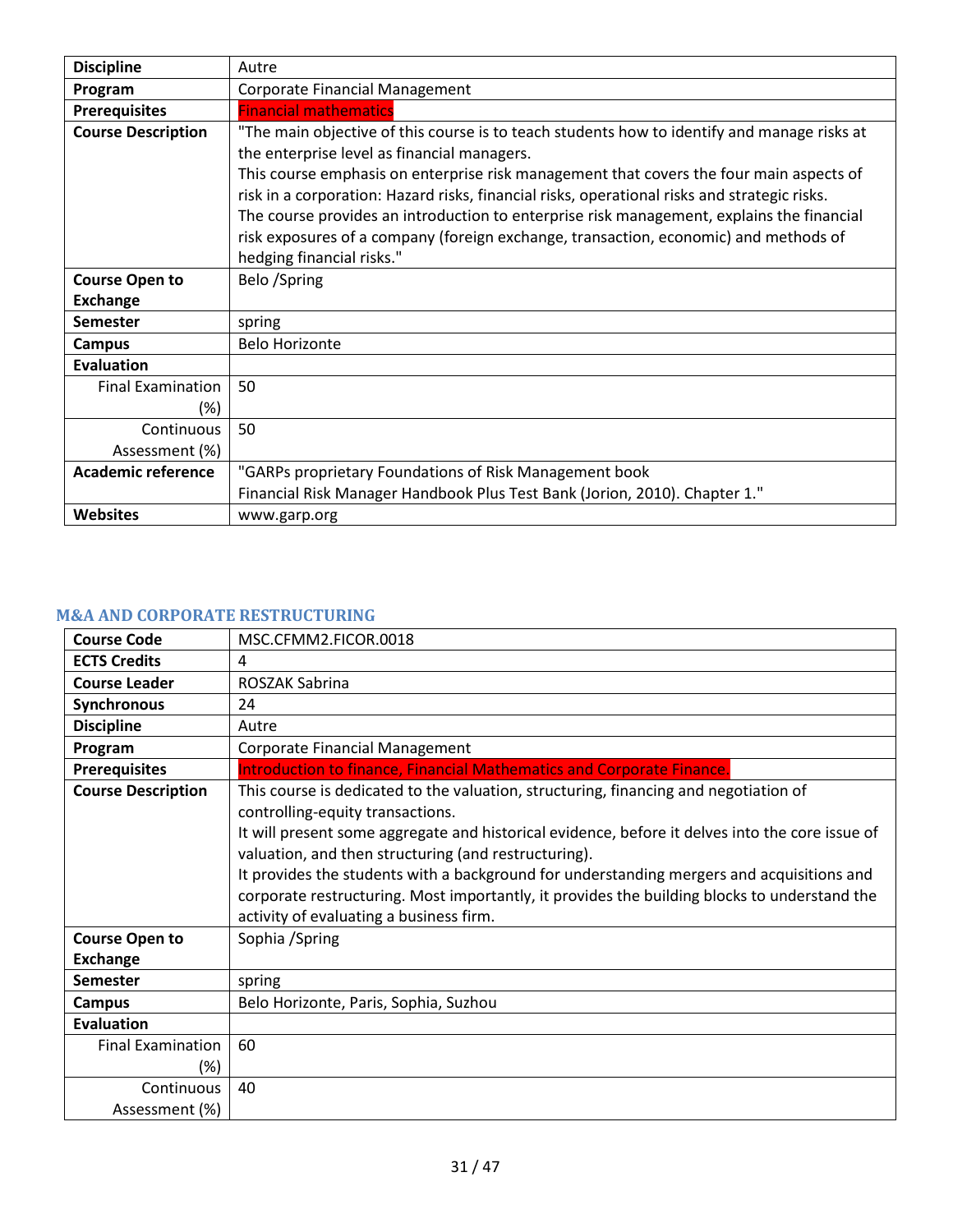| <b>Academic reference</b> | Lectures obligatoires / Required readings:    |
|---------------------------|-----------------------------------------------|
|                           | Lectures Recommandées / Recommanded readings: |
| <b>Websites</b>           |                                               |

## <span id="page-31-0"></span>**QUANTITATIVE ANALYSIS**

| <b>Course Code</b>        | MSC.CFMM2.FICOR.0179                                                                             |
|---------------------------|--------------------------------------------------------------------------------------------------|
| <b>ECTS Credits</b>       | 3                                                                                                |
| <b>Course Leader</b>      | CARVALHO, Monica-EXT                                                                             |
| <b>Synchronous</b>        | 24                                                                                               |
| <b>Discipline</b>         | Autre                                                                                            |
| Program                   | Corporate Financial Management                                                                   |
| <b>Prerequisites</b>      | "Financial data modeling with R"                                                                 |
| <b>Course Description</b> | The goal of this course is to provide the student with analytical tools in statistics applied to |
|                           | finance.                                                                                         |
| <b>Course Open to</b>     | Belo /Spring                                                                                     |
| Exchange                  |                                                                                                  |
| <b>Semester</b>           | spring                                                                                           |
| Campus                    | <b>Belo Horizonte</b>                                                                            |
| Evaluation                |                                                                                                  |
| <b>Final Examination</b>  | 50                                                                                               |
| (%)                       |                                                                                                  |
| Continuous                | 50                                                                                               |
| Assessment (%)            |                                                                                                  |
| <b>Academic reference</b> | "GARPs proprietary Quantitative Analysis book                                                    |
|                           | Financial Risk Manager Handbook Plus Test Bank (Jorion, 2010). Chapter 2, 3 and 5."              |
| <b>Websites</b>           | www.garp.org                                                                                     |

#### <span id="page-31-1"></span>**RISK MANAGEMENT AND INVESTMENT MANAGEMENT**

| <b>Course Code</b>        | MSC.CFMM2.FICOR.0186                                                                 |
|---------------------------|--------------------------------------------------------------------------------------|
| <b>ECTS Credits</b>       | 3                                                                                    |
| <b>Course Leader</b>      | CARVALHO, Monica-EXT                                                                 |
| Synchronous               | 18                                                                                   |
| <b>Discipline</b>         | Autre                                                                                |
| Program                   | <b>Corporate Financial Management</b>                                                |
| <b>Prerequisites</b>      | <b>Corporate Valuation Methods;</b>                                                  |
| <b>Course Description</b> | This course focuses on portfolio management techniques and the main features of risk |
|                           | measurement and monitoring in portfolio management.                                  |
| <b>Course Open to</b>     | Belo /Spring                                                                         |
| <b>Exchange</b>           |                                                                                      |
| <b>Semester</b>           | spring                                                                               |
| Campus                    | <b>Belo Horizonte</b>                                                                |
| Evaluation                |                                                                                      |
| <b>Final Examination</b>  | 50                                                                                   |
| (%)                       |                                                                                      |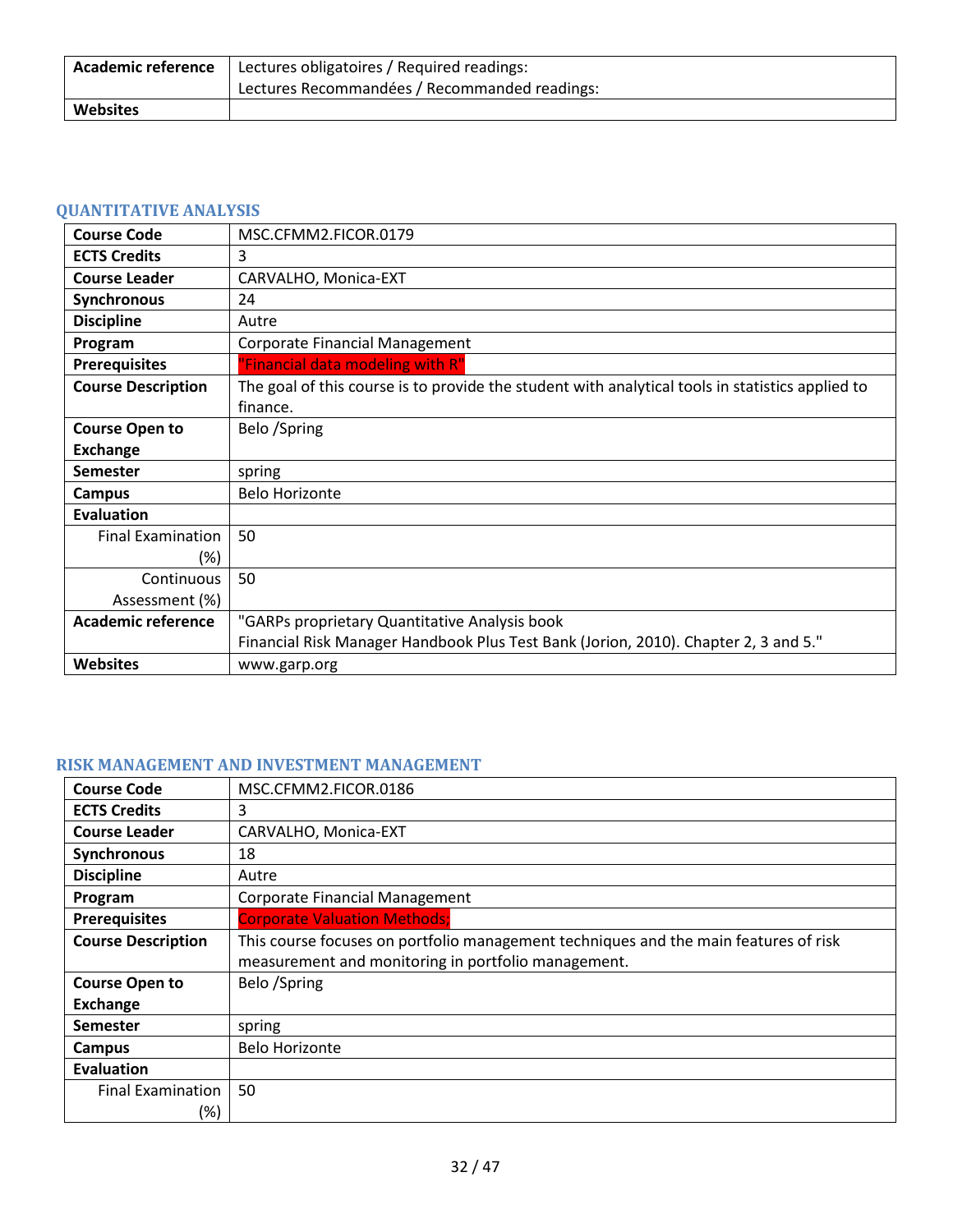| Continuous   50           |                                                                                   |
|---------------------------|-----------------------------------------------------------------------------------|
| Assessment (%)            |                                                                                   |
| <b>Academic reference</b> | Financial Risk Manager Handbook Plus Test Bank (Jorion, 2010). Chapter 29 and 30. |
| <b>Websites</b>           | https://www.garp.org                                                              |

## <span id="page-32-0"></span>**SUSTAINABILITY AND CLIMATE RISK**

| <b>Course Code</b>        | MSC.CFMM2.FICOR.0181                                                                                                                                                                                                                                                                                                                                                                                                                                                                                                                                                                                                                                                                                                                                                                                                                                                                                                 |
|---------------------------|----------------------------------------------------------------------------------------------------------------------------------------------------------------------------------------------------------------------------------------------------------------------------------------------------------------------------------------------------------------------------------------------------------------------------------------------------------------------------------------------------------------------------------------------------------------------------------------------------------------------------------------------------------------------------------------------------------------------------------------------------------------------------------------------------------------------------------------------------------------------------------------------------------------------|
| <b>ECTS Credits</b>       | 3                                                                                                                                                                                                                                                                                                                                                                                                                                                                                                                                                                                                                                                                                                                                                                                                                                                                                                                    |
| <b>Course Leader</b>      | CARVALHO, Monica-EXT                                                                                                                                                                                                                                                                                                                                                                                                                                                                                                                                                                                                                                                                                                                                                                                                                                                                                                 |
| <b>Synchronous</b>        | 18                                                                                                                                                                                                                                                                                                                                                                                                                                                                                                                                                                                                                                                                                                                                                                                                                                                                                                                   |
| <b>Discipline</b>         | Autre                                                                                                                                                                                                                                                                                                                                                                                                                                                                                                                                                                                                                                                                                                                                                                                                                                                                                                                |
| Program                   | Corporate Financial Management                                                                                                                                                                                                                                                                                                                                                                                                                                                                                                                                                                                                                                                                                                                                                                                                                                                                                       |
| <b>Prerequisites</b>      | n/a                                                                                                                                                                                                                                                                                                                                                                                                                                                                                                                                                                                                                                                                                                                                                                                                                                                                                                                  |
| <b>Course Description</b> | <b>FINANCE PROFESSIONALS</b><br>Sustainability & Climate Risk helps professionals in sustainability management, climate risk<br>management, and other critical areas of financial and environmental-related service<br>industries to broaden their knowledge of the different types of sustainability and climate risk<br>to enhance their current skillset. Finance and ESG-linked measurements and methods are<br>increasingly intertwined, making the SCR a vital link to existing risk management practices.<br>Those who are just beginning their careers benefit from the breadth of the curriculum, which<br>exposes candidates to the major strategic aspects of sustainability and climate risk<br>management. More established<br>practitioners choose to become SCR certificate with GARP holders to ensure that they are<br>apprised of the latest trends in sustainability and climate risk management. |
| <b>Course Open to</b>     | Belo /Spring                                                                                                                                                                                                                                                                                                                                                                                                                                                                                                                                                                                                                                                                                                                                                                                                                                                                                                         |
| <b>Exchange</b>           |                                                                                                                                                                                                                                                                                                                                                                                                                                                                                                                                                                                                                                                                                                                                                                                                                                                                                                                      |
| <b>Semester</b>           | spring                                                                                                                                                                                                                                                                                                                                                                                                                                                                                                                                                                                                                                                                                                                                                                                                                                                                                                               |
| <b>Campus</b>             | Belo Horizonte, Paris                                                                                                                                                                                                                                                                                                                                                                                                                                                                                                                                                                                                                                                                                                                                                                                                                                                                                                |
| <b>Evaluation</b>         |                                                                                                                                                                                                                                                                                                                                                                                                                                                                                                                                                                                                                                                                                                                                                                                                                                                                                                                      |
| <b>Final Examination</b>  | 50                                                                                                                                                                                                                                                                                                                                                                                                                                                                                                                                                                                                                                                                                                                                                                                                                                                                                                                   |
| $(\%)$                    |                                                                                                                                                                                                                                                                                                                                                                                                                                                                                                                                                                                                                                                                                                                                                                                                                                                                                                                      |
| Continuous                | 50                                                                                                                                                                                                                                                                                                                                                                                                                                                                                                                                                                                                                                                                                                                                                                                                                                                                                                                   |
| Assessment (%)            |                                                                                                                                                                                                                                                                                                                                                                                                                                                                                                                                                                                                                                                                                                                                                                                                                                                                                                                      |
| <b>Academic reference</b> |                                                                                                                                                                                                                                                                                                                                                                                                                                                                                                                                                                                                                                                                                                                                                                                                                                                                                                                      |
| Websites                  |                                                                                                                                                                                                                                                                                                                                                                                                                                                                                                                                                                                                                                                                                                                                                                                                                                                                                                                      |

# <span id="page-32-1"></span>**VALUATION AND RISK MODELS**

| <b>Course Code</b>   | MSC.CFMM2.FICOR.0185               |
|----------------------|------------------------------------|
| <b>ECTS Credits</b>  |                                    |
| <b>Course Leader</b> | CARVALHO, Monica-EXT               |
| Synchronous          | 18                                 |
| <b>Discipline</b>    | Autre                              |
| Program              | Corporate Financial Management     |
| <b>Prerequisites</b> | <b>Corporate valuation methods</b> |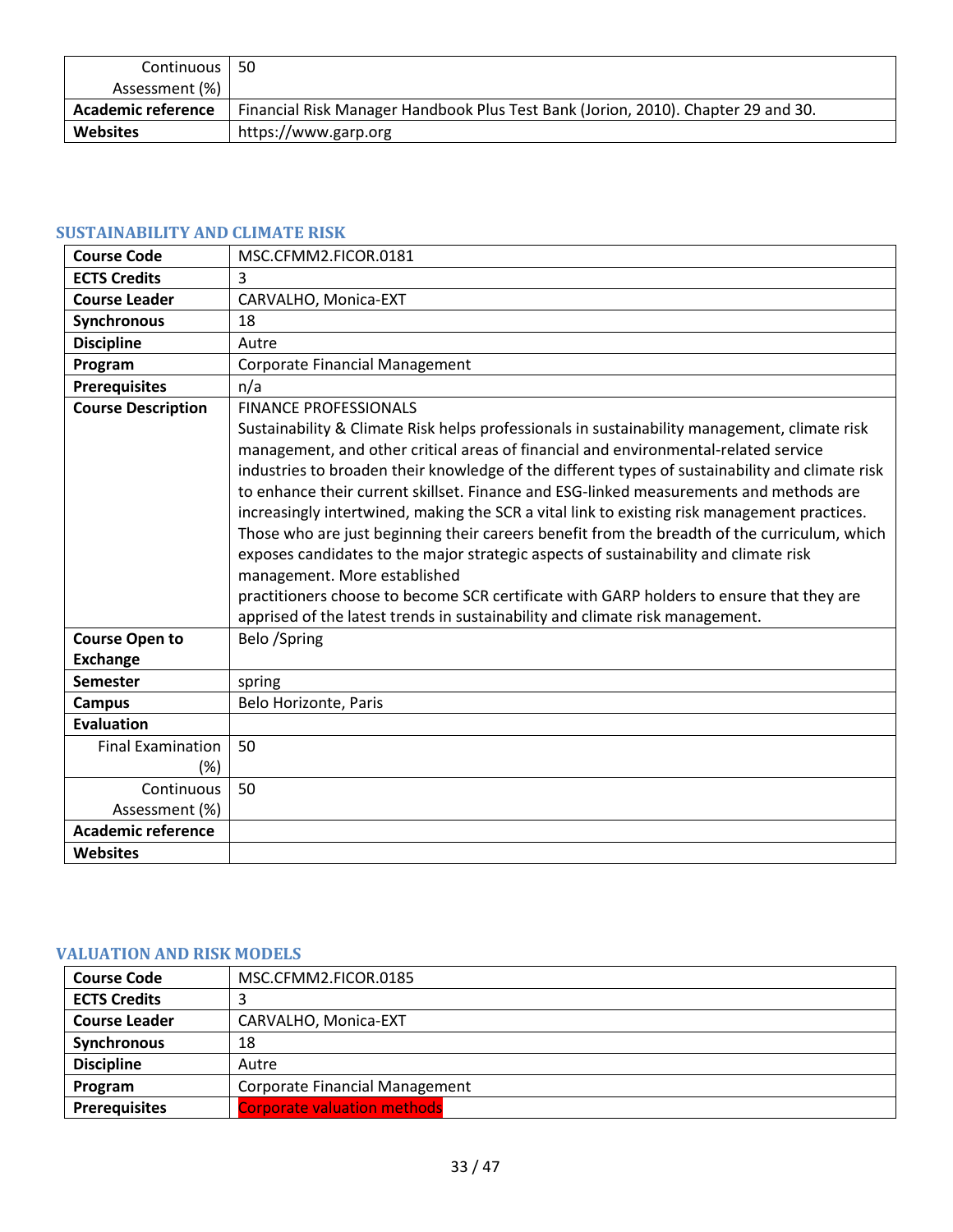| <b>Course Description</b> | The main objective of this course is to teach students how to identify, as managers, the risks |
|---------------------------|------------------------------------------------------------------------------------------------|
|                           | related to the valuation of different financial instruments. The evaluation of tangible and    |
|                           | intangible assets, as well as managing market perception and ratings are explored.             |
| <b>Course Open to</b>     | Belo /Spring                                                                                   |
| <b>Exchange</b>           |                                                                                                |
| <b>Semester</b>           | spring                                                                                         |
| Campus                    | <b>Belo Horizonte</b>                                                                          |
| Evaluation                |                                                                                                |
| <b>Final Examination</b>  | 50                                                                                             |
| (%)                       |                                                                                                |
| Continuous                | 50                                                                                             |
| Assessment (%)            |                                                                                                |
| <b>Academic reference</b> | "GARPs proprietary Valuation and Risk Models book                                              |
|                           | Financial Risk Manager Handbook Plus Test Bank (Jorion, 2010). Chapter 7,9, 14, 20, 24 and     |
|                           | 25"                                                                                            |
| <b>Websites</b>           | www.garp.org                                                                                   |

#### <span id="page-33-0"></span>**BLOOMBERG SEMINAR**

| <b>Course Code</b>        | MSC.CFMM2.FIELE.0145                                                             |
|---------------------------|----------------------------------------------------------------------------------|
| <b>ECTS Credits</b>       | 0                                                                                |
| <b>Course Leader</b>      | CARVALHO, Monica-EXT                                                             |
| Synchronous               | 6                                                                                |
| <b>Discipline</b>         | Autre                                                                            |
| Program                   | Corporate Financial Management                                                   |
| <b>Prerequisites</b>      | no                                                                               |
| <b>Course Description</b> | Bloomberg is the global leader in business and financial data, news and insight. |
| <b>Course Open to</b>     | Belo /Fall;#Belo /Spring                                                         |
| <b>Exchange</b>           |                                                                                  |
| Semester                  | spring                                                                           |
| Campus                    | <b>Belo Horizonte</b>                                                            |
| Evaluation                |                                                                                  |
| <b>Final Examination</b>  | 100                                                                              |
| (%)                       |                                                                                  |
| Continuous                | $\Omega$                                                                         |
| Assessment (%)            |                                                                                  |
| <b>Academic reference</b> |                                                                                  |
| <b>Websites</b>           |                                                                                  |

#### <span id="page-33-1"></span>**FINANCIAL MODELING II**

| <b>Course Code</b>   | MSC.CFMM2.FICOR.0173                  |
|----------------------|---------------------------------------|
| <b>ECTS Credits</b>  |                                       |
| <b>Course Leader</b> | <b>CHIKH Sabrina</b>                  |
| <b>Synchronous</b>   | 18                                    |
| <b>Discipline</b>    | Autre                                 |
| Program              | <b>Corporate Financial Management</b> |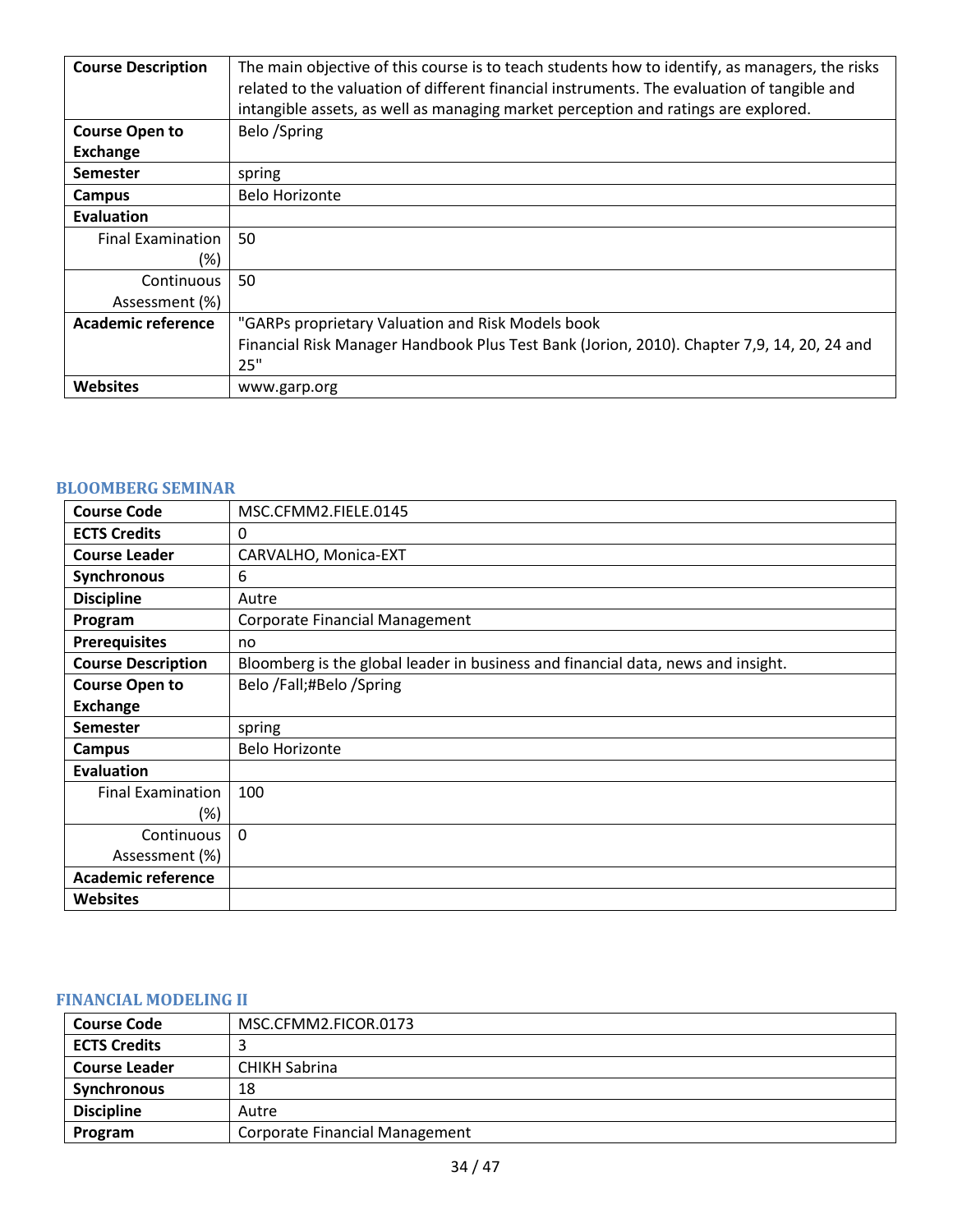| <b>Prerequisites</b>      | <b>FINANCIAL MODELING I/</b>                                                                                                                                                                                                                                                                              |
|---------------------------|-----------------------------------------------------------------------------------------------------------------------------------------------------------------------------------------------------------------------------------------------------------------------------------------------------------|
|                           | <b>EXCEL AND VBA LEVEL 1</b>                                                                                                                                                                                                                                                                              |
| <b>Course Description</b> | This course will help the students to know how to build an abstract representation of a real<br>world financial situation. It will enhance their capacities to design a model that will simulate<br>the performance of a financial asset or portfolio of a business, project, or any other<br>investment. |
| <b>Course Open to</b>     | Belo /Spring;#Sophia /Spring                                                                                                                                                                                                                                                                              |
| <b>Exchange</b>           |                                                                                                                                                                                                                                                                                                           |
| <b>Semester</b>           | spring                                                                                                                                                                                                                                                                                                    |
| Campus                    | Belo Horizonte, Sophia, Suzhou                                                                                                                                                                                                                                                                            |
| Evaluation                |                                                                                                                                                                                                                                                                                                           |
| <b>Final Examination</b>  | 100                                                                                                                                                                                                                                                                                                       |
| (%)                       |                                                                                                                                                                                                                                                                                                           |
| Continuous                | $\Omega$                                                                                                                                                                                                                                                                                                  |
| Assessment (%)            |                                                                                                                                                                                                                                                                                                           |
| <b>Academic reference</b> |                                                                                                                                                                                                                                                                                                           |
| <b>Websites</b>           |                                                                                                                                                                                                                                                                                                           |

## <span id="page-34-0"></span>**FINANCIAL RISK MANAGEMENT TRAINING**

| <b>Course Code</b>                       | MSC.CFMM2.FIELE.0167                                                                                                                                                                                                                                                                                                                                                                                                                                                                                                                                                                                                                                                                                                                       |
|------------------------------------------|--------------------------------------------------------------------------------------------------------------------------------------------------------------------------------------------------------------------------------------------------------------------------------------------------------------------------------------------------------------------------------------------------------------------------------------------------------------------------------------------------------------------------------------------------------------------------------------------------------------------------------------------------------------------------------------------------------------------------------------------|
| <b>ECTS Credits</b>                      | $\overline{3}$                                                                                                                                                                                                                                                                                                                                                                                                                                                                                                                                                                                                                                                                                                                             |
| <b>Course Leader</b>                     | CARVALHO, Monica-EXT                                                                                                                                                                                                                                                                                                                                                                                                                                                                                                                                                                                                                                                                                                                       |
| Synchronous                              | 18                                                                                                                                                                                                                                                                                                                                                                                                                                                                                                                                                                                                                                                                                                                                         |
| <b>Discipline</b>                        | Autre                                                                                                                                                                                                                                                                                                                                                                                                                                                                                                                                                                                                                                                                                                                                      |
| Program                                  | <b>Corporate Financial Management</b>                                                                                                                                                                                                                                                                                                                                                                                                                                                                                                                                                                                                                                                                                                      |
| <b>Prerequisites</b>                     | <b>Financial Risk Management</b>                                                                                                                                                                                                                                                                                                                                                                                                                                                                                                                                                                                                                                                                                                           |
| <b>Course Description</b>                | The course prepares students for the FRM Certification; the FRM is a professional<br>certification offered by the Global Association of Risk Professionals (GARP). It is recognized in<br>every major market, being the leading certification for risk managers. Usually taken in one<br>year, it is consistently in demand by nearly every major bank and companies in the world. By<br>taking this course and proceeding to obtain the certification, students may increase their<br>employability, as it is viewed as the globally recognized gold standard for risk professionals.<br>The course may be taught by one or more specialized professors, who guide and follow up<br>with students in their preparation for the FRM exams. |
| <b>Course Open to</b><br><b>Exchange</b> | Belo /Fall;#Belo /Spring                                                                                                                                                                                                                                                                                                                                                                                                                                                                                                                                                                                                                                                                                                                   |
| <b>Semester</b>                          | fall, spring                                                                                                                                                                                                                                                                                                                                                                                                                                                                                                                                                                                                                                                                                                                               |
| <b>Campus</b>                            | <b>Belo Horizonte</b>                                                                                                                                                                                                                                                                                                                                                                                                                                                                                                                                                                                                                                                                                                                      |
| Evaluation                               |                                                                                                                                                                                                                                                                                                                                                                                                                                                                                                                                                                                                                                                                                                                                            |
| <b>Final Examination</b>                 | 60                                                                                                                                                                                                                                                                                                                                                                                                                                                                                                                                                                                                                                                                                                                                         |
| (%)                                      |                                                                                                                                                                                                                                                                                                                                                                                                                                                                                                                                                                                                                                                                                                                                            |
| Continuous                               | 40                                                                                                                                                                                                                                                                                                                                                                                                                                                                                                                                                                                                                                                                                                                                         |
| Assessment (%)                           |                                                                                                                                                                                                                                                                                                                                                                                                                                                                                                                                                                                                                                                                                                                                            |
| <b>Academic reference</b>                | FRM Certification / GARP proprietary manuals and all bibliography used in the whole<br>Financial Risk Management track.                                                                                                                                                                                                                                                                                                                                                                                                                                                                                                                                                                                                                    |
| <b>Websites</b>                          | www.garp.org                                                                                                                                                                                                                                                                                                                                                                                                                                                                                                                                                                                                                                                                                                                               |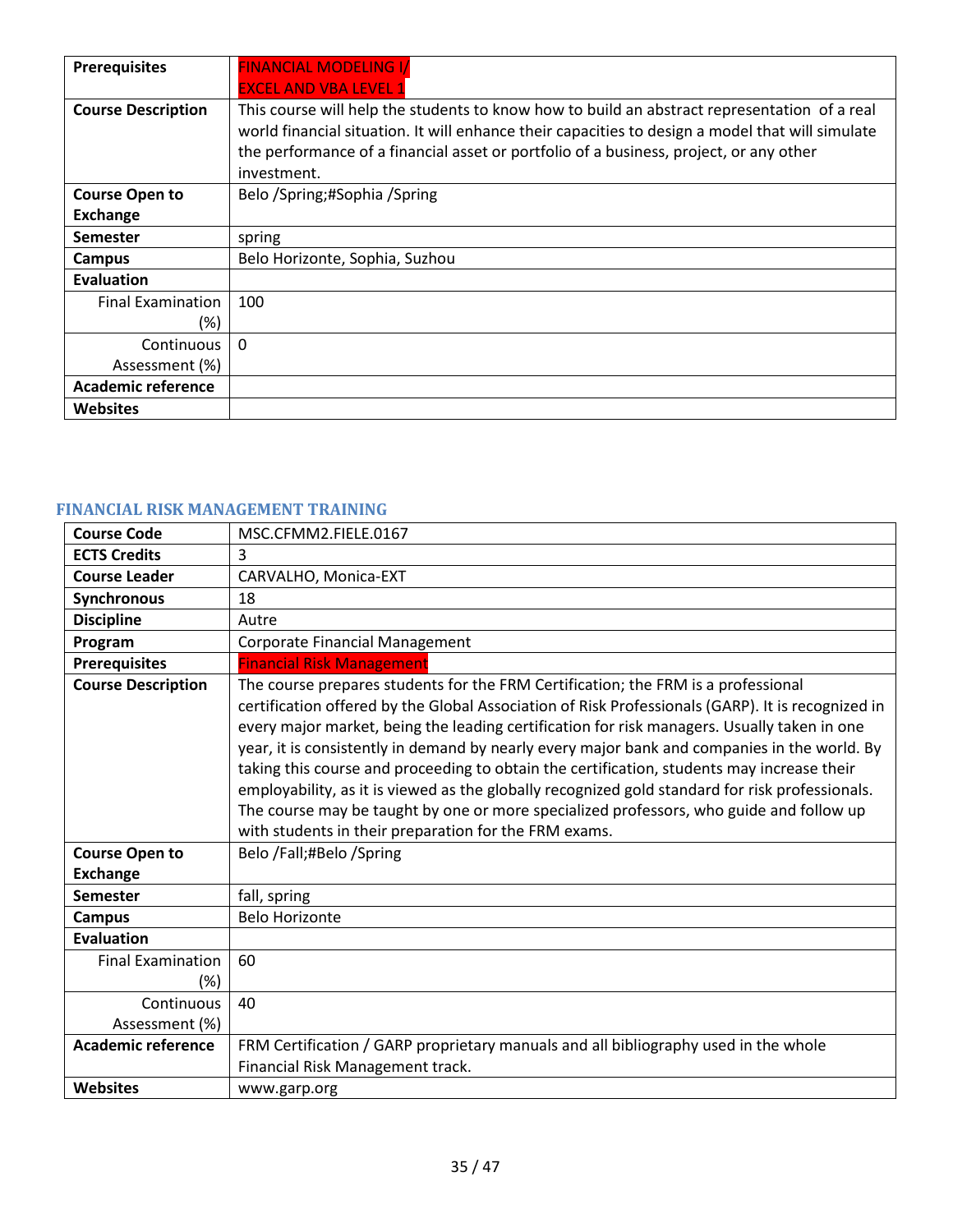# <span id="page-35-0"></span>**INTERNATIONAL MARKETING AND BUSINESS DEVELOPMENT BELO HORIZONTE**

#### <span id="page-35-1"></span>**BUSINESS DEVELOPMENT & SALES**

| <b>Course Code</b>   | MSC.IMBM2.MKCOR.0065                                            |
|----------------------|-----------------------------------------------------------------|
| <b>ECTS Credits</b>  |                                                                 |
| <b>Course Leader</b> | <b>SPIER Peter</b>                                              |
| Synchronous          |                                                                 |
| <b>Discipline</b>    | Autre                                                           |
| Program              | International Marketing and Business Development Belo Horizonte |
| <b>Prerequisites</b> | <b>Business models, negotiation, sales</b>                      |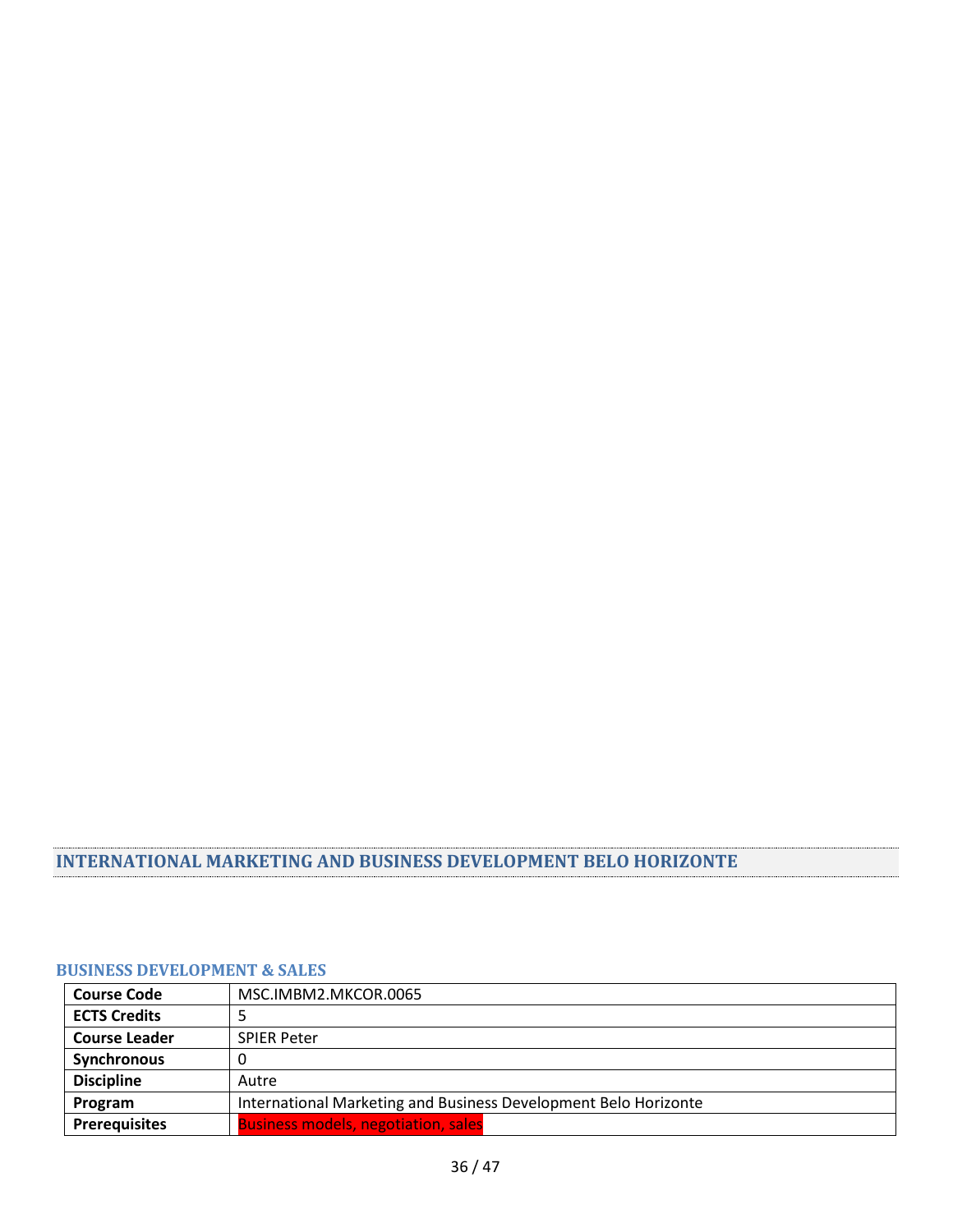| <b>Course Description</b> | This course covers two strongly related areas: business development and sales.<br>Sales and business development are an essential component of the MSc in International<br>Marketing and Business Development. Companies are seeking to recruit candidates with<br>good potential for sales and a good number of students will begin their careers in the sales<br>function, either moving up into sales management or across into marketing.<br>Two other courses: international business development and new business development<br>focus on these aspects of business development. This course in more concerned with areas<br>such as key account management, sales methods and developing business in existing<br>markets with existing customers.<br>SALES:<br>The sales component of the course provides will help to develop selling techniques and<br>discover the different kinds of positions available in sales and business development. The<br>course will look at different types of sales situation and reveal how very different sales can<br>be in different sectors. We will look at transactional bargaining situations moving through to<br>more complex situations involving consultative- and solution-selling approaches.<br>Throughout, the emphasis will be on developing students' ability to 'connect' with the other<br>person, to use enquiry to better understand their point of view, to put forward their own<br>position and to communicate and defend value.<br>This course is a 'must' for students who wish to follow a career or spend their first years in<br>sales or marketing. It will help to build confidence and cover the kind of techniques used in |
|---------------------------|-----------------------------------------------------------------------------------------------------------------------------------------------------------------------------------------------------------------------------------------------------------------------------------------------------------------------------------------------------------------------------------------------------------------------------------------------------------------------------------------------------------------------------------------------------------------------------------------------------------------------------------------------------------------------------------------------------------------------------------------------------------------------------------------------------------------------------------------------------------------------------------------------------------------------------------------------------------------------------------------------------------------------------------------------------------------------------------------------------------------------------------------------------------------------------------------------------------------------------------------------------------------------------------------------------------------------------------------------------------------------------------------------------------------------------------------------------------------------------------------------------------------------------------------------------------------------------------------------------------------------------------------------------------------------------------------------------|
|                           | companies. The course will be interactive, and students will be expected to participate fully<br>with live simulation.<br>The skills developed in the course will certainly be useful elsewhere: selling ideas, pitching<br>for resources, job interviews, internal selling<br>This part of the course goes hand in hand with the business development part that looks                                                                                                                                                                                                                                                                                                                                                                                                                                                                                                                                                                                                                                                                                                                                                                                                                                                                                                                                                                                                                                                                                                                                                                                                                                                                                                                              |
|                           | more specifically at Key account management and negotiation.<br><b>BUSINESS DEVELOPMENT</b><br>Business development involves identifying, analyzing and qualifying opportunities for growth<br>that are both profitable and consistent with a company's strategy, and then making things<br>happen. It is this combination of analysis and strategic vision with a concern for the practical<br>side of things that make the activity so satisfying.                                                                                                                                                                                                                                                                                                                                                                                                                                                                                                                                                                                                                                                                                                                                                                                                                                                                                                                                                                                                                                                                                                                                                                                                                                                |
|                           | This course will look at how companies in a range of sectors grow - whether in new or<br>existing markets, with new or existing clients -, how decisions about which options to pursue<br>can be formulated and evaluated, and how growth strategies can be put in place. There will<br>be a natural focus on the role of key account managers, who are key players in developing<br>business.                                                                                                                                                                                                                                                                                                                                                                                                                                                                                                                                                                                                                                                                                                                                                                                                                                                                                                                                                                                                                                                                                                                                                                                                                                                                                                      |
|                           | In Sophia, Lille and Suzhou, the course will culminate in the annual Sales Challenge, where<br>students will meet and sell to companies. In Paris and Belo, students will be able to opt for<br>this event as an elective.<br>Topics:                                                                                                                                                                                                                                                                                                                                                                                                                                                                                                                                                                                                                                                                                                                                                                                                                                                                                                                                                                                                                                                                                                                                                                                                                                                                                                                                                                                                                                                               |
|                           | <b>SALES</b><br>Sales technics/ Engaging with the client / pitching a product or service/ doing a sales pitch /<br>communicating value / defending value / building trust and relationships / using enquiry to<br>better understand the customers concerns / solution and consultative selling/international<br>selling/social selling/sales management/Sales enablement/sales automation/negotiation<br><b>BUSINESS DEVELOPMENT</b>                                                                                                                                                                                                                                                                                                                                                                                                                                                                                                                                                                                                                                                                                                                                                                                                                                                                                                                                                                                                                                                                                                                                                                                                                                                                |
|                           | KAM/Identifying growth opportunities / analyzing growth opportunities / qualifying growth<br>opportunities / assessing profitability and attractiveness / maintaining strategic consistency /<br>exploring growth strategies in a variety of industries.                                                                                                                                                                                                                                                                                                                                                                                                                                                                                                                                                                                                                                                                                                                                                                                                                                                                                                                                                                                                                                                                                                                                                                                                                                                                                                                                                                                                                                            |
| <b>Course Open to</b>     | Belo /Spring;#Lille /Spring;#Sophia /Spring                                                                                                                                                                                                                                                                                                                                                                                                                                                                                                                                                                                                                                                                                                                                                                                                                                                                                                                                                                                                                                                                                                                                                                                                                                                                                                                                                                                                                                                                                                                                                                                                                                                         |
| <b>Exchange</b>           |                                                                                                                                                                                                                                                                                                                                                                                                                                                                                                                                                                                                                                                                                                                                                                                                                                                                                                                                                                                                                                                                                                                                                                                                                                                                                                                                                                                                                                                                                                                                                                                                                                                                                                     |
| <b>Semester</b>           | spring                                                                                                                                                                                                                                                                                                                                                                                                                                                                                                                                                                                                                                                                                                                                                                                                                                                                                                                                                                                                                                                                                                                                                                                                                                                                                                                                                                                                                                                                                                                                                                                                                                                                                              |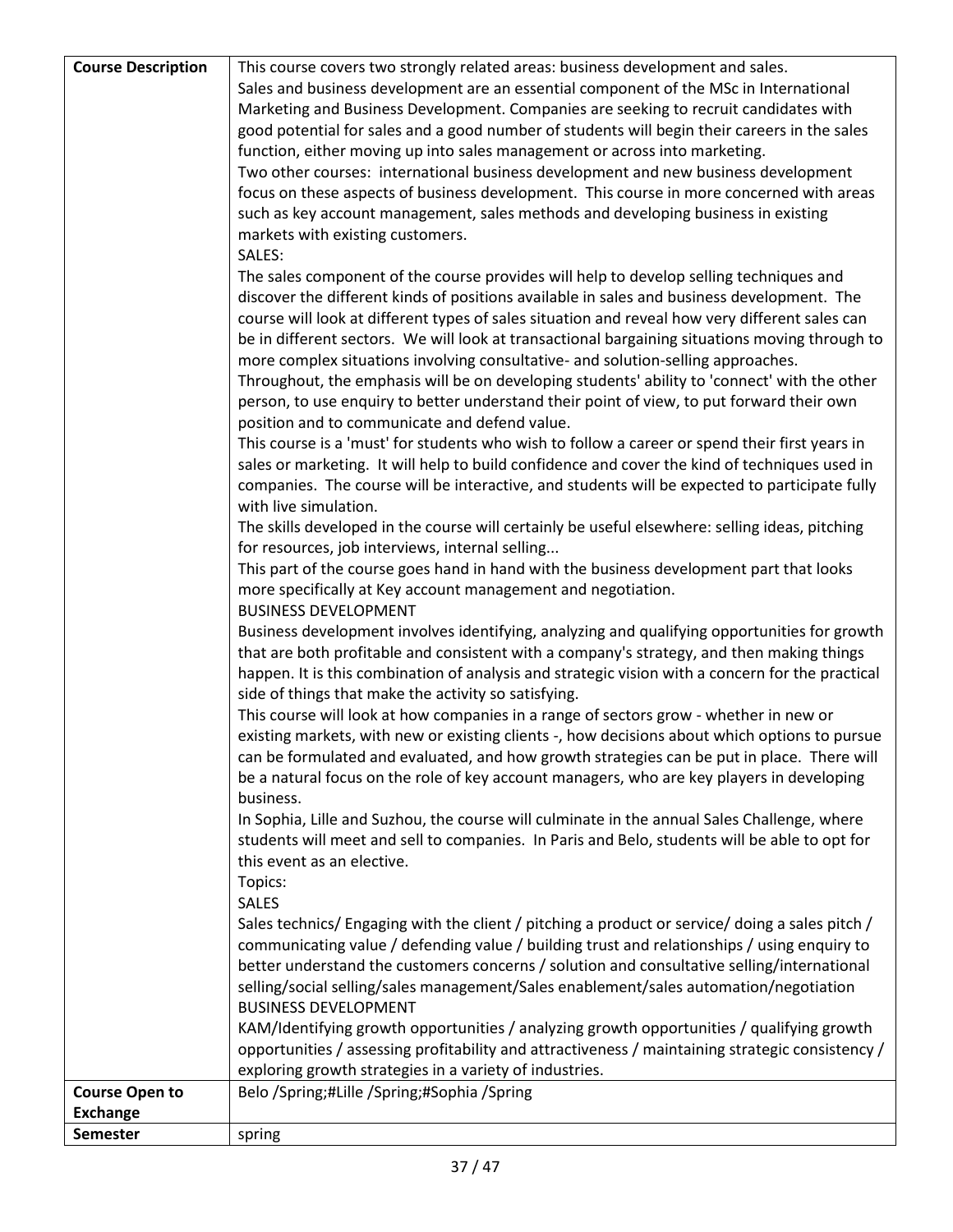| Campus                    | Belo Horizonte, Lille, Paris, Raleigh, Sophia, Suzhou                          |
|---------------------------|--------------------------------------------------------------------------------|
| Evaluation                |                                                                                |
| <b>Final Examination</b>  | 50                                                                             |
| (%)                       |                                                                                |
| Continuous                | 50                                                                             |
| Assessment (%)            |                                                                                |
| <b>Academic reference</b> | Lectures obligatoires / Required readings: Available on knowledge website.     |
|                           | Lectures Recommandées / Recommanded readings: Full reading list on K2 website. |
| <b>Websites</b>           | Useful links will be provided on the K2 platform                               |

#### <span id="page-37-0"></span>**CAREER MANAGEMENT 2**

| <b>Course Code</b>        | MSC.FMIM2.FICOR.0223                                                                                                                                                                                                                                                                                                                                                                                                                                                                                                                                                                                                                                                                                                                                                                                                                                                                                                 |
|---------------------------|----------------------------------------------------------------------------------------------------------------------------------------------------------------------------------------------------------------------------------------------------------------------------------------------------------------------------------------------------------------------------------------------------------------------------------------------------------------------------------------------------------------------------------------------------------------------------------------------------------------------------------------------------------------------------------------------------------------------------------------------------------------------------------------------------------------------------------------------------------------------------------------------------------------------|
| <b>ECTS Credits</b>       | $\mathbf{1}$                                                                                                                                                                                                                                                                                                                                                                                                                                                                                                                                                                                                                                                                                                                                                                                                                                                                                                         |
| <b>Course Leader</b>      | <b>BEAUGRAND Audrey</b>                                                                                                                                                                                                                                                                                                                                                                                                                                                                                                                                                                                                                                                                                                                                                                                                                                                                                              |
| Synchronous               | 6                                                                                                                                                                                                                                                                                                                                                                                                                                                                                                                                                                                                                                                                                                                                                                                                                                                                                                                    |
| <b>Discipline</b>         | Autre                                                                                                                                                                                                                                                                                                                                                                                                                                                                                                                                                                                                                                                                                                                                                                                                                                                                                                                |
| Program                   | International Marketing and Business Development Belo Horizonte                                                                                                                                                                                                                                                                                                                                                                                                                                                                                                                                                                                                                                                                                                                                                                                                                                                      |
| <b>Prerequisites</b>      | No prerequisites.                                                                                                                                                                                                                                                                                                                                                                                                                                                                                                                                                                                                                                                                                                                                                                                                                                                                                                    |
| <b>Course Description</b> | This course is managed by the Talent & Careers Department. In order to validate this course,<br>students have to:<br>1 MANDATORY : take the questionnaire « Talents » PRADITUS (Personalities in the<br>workplace, Work relationships, Strengths and areas of improvement) + take 2 Mooc, one on<br>Personal Profile & Soft skills and a second on Salary Negotiation + EVALUATION<br>2 NOT MANDATORY : Attend Career Events during the semester organized by the Talent &<br>Careers team on your campus or by our partners companies<br><b>MAIN CONTACTS FOR YOUR PROGRAM:</b><br>LILLE: Audrey BEAUGRAND & Feryel HOUSSEIN<br>PARIS: Laura SINDONINO, Sophie Ripoche & Janice M'BENGO (for International students)<br>SOPHIA: Sylvie MARTINAUD, Anne DUFLOS (for International students)<br><b>SUZHOU: April YANG</b><br>RALEIGH: Amanda CHAMBERLAIN<br>BELO HORIZONTE : Geneviève POULINGUE & Ana Cristina BRAGA |
| <b>Course Open to</b>     | Belo /Spring;#Lille /Spring;#Paris /Spring;#Raleigh /Spring;#Sophia /Spring                                                                                                                                                                                                                                                                                                                                                                                                                                                                                                                                                                                                                                                                                                                                                                                                                                          |
| <b>Exchange</b>           |                                                                                                                                                                                                                                                                                                                                                                                                                                                                                                                                                                                                                                                                                                                                                                                                                                                                                                                      |
| <b>Semester</b>           | spring                                                                                                                                                                                                                                                                                                                                                                                                                                                                                                                                                                                                                                                                                                                                                                                                                                                                                                               |
| <b>Campus</b>             | Belo Horizonte, Paris, Sophia                                                                                                                                                                                                                                                                                                                                                                                                                                                                                                                                                                                                                                                                                                                                                                                                                                                                                        |
| <b>Evaluation</b>         |                                                                                                                                                                                                                                                                                                                                                                                                                                                                                                                                                                                                                                                                                                                                                                                                                                                                                                                      |
| <b>Final Examination</b>  | 50                                                                                                                                                                                                                                                                                                                                                                                                                                                                                                                                                                                                                                                                                                                                                                                                                                                                                                                   |
| $(\%)$                    |                                                                                                                                                                                                                                                                                                                                                                                                                                                                                                                                                                                                                                                                                                                                                                                                                                                                                                                      |
| Continuous                | 50                                                                                                                                                                                                                                                                                                                                                                                                                                                                                                                                                                                                                                                                                                                                                                                                                                                                                                                   |
| Assessment (%)            |                                                                                                                                                                                                                                                                                                                                                                                                                                                                                                                                                                                                                                                                                                                                                                                                                                                                                                                      |
| <b>Academic reference</b> | Lectures obligatoires / Required readings:                                                                                                                                                                                                                                                                                                                                                                                                                                                                                                                                                                                                                                                                                                                                                                                                                                                                           |
|                           | Lectures Recommandées / Recommanded readings:                                                                                                                                                                                                                                                                                                                                                                                                                                                                                                                                                                                                                                                                                                                                                                                                                                                                        |
| <b>Websites</b>           | None.                                                                                                                                                                                                                                                                                                                                                                                                                                                                                                                                                                                                                                                                                                                                                                                                                                                                                                                |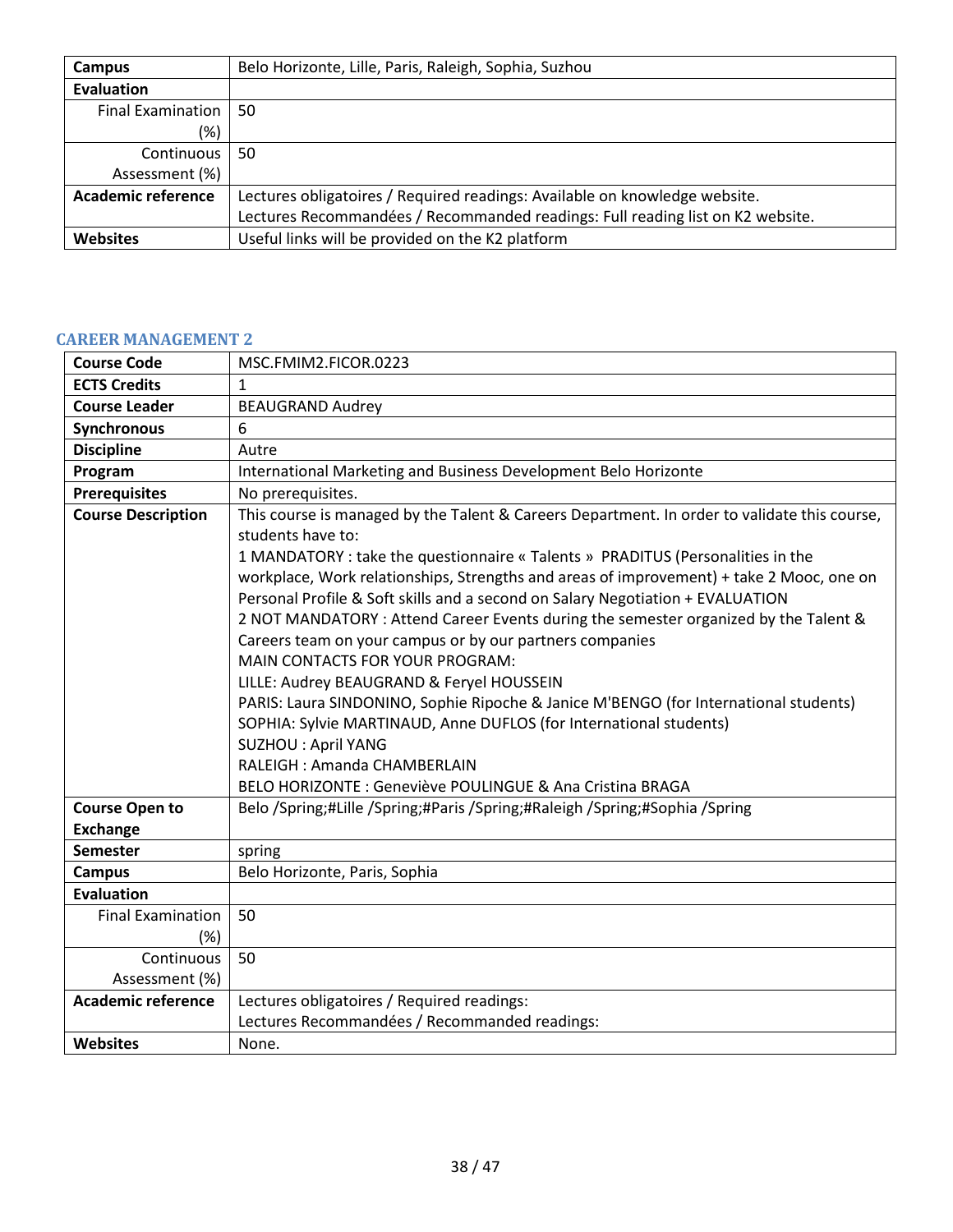## <span id="page-38-0"></span>**PRODUCT MANAGEMENT AND OPERATIONAL MARKETING**

| <b>Course Code</b>        | MSC.IMBM2.MKCOR.0063                                                                                                                                                                                                                                                                                                                                                                                                                                                                                                                                                                                                                                                                                                                                                                                                                                                                                                                                                                                                                                                                                                                                                                                                                                                                                                                                                                                                                                                                                                                                                                                                                                                                                                                                                                                              |
|---------------------------|-------------------------------------------------------------------------------------------------------------------------------------------------------------------------------------------------------------------------------------------------------------------------------------------------------------------------------------------------------------------------------------------------------------------------------------------------------------------------------------------------------------------------------------------------------------------------------------------------------------------------------------------------------------------------------------------------------------------------------------------------------------------------------------------------------------------------------------------------------------------------------------------------------------------------------------------------------------------------------------------------------------------------------------------------------------------------------------------------------------------------------------------------------------------------------------------------------------------------------------------------------------------------------------------------------------------------------------------------------------------------------------------------------------------------------------------------------------------------------------------------------------------------------------------------------------------------------------------------------------------------------------------------------------------------------------------------------------------------------------------------------------------------------------------------------------------|
| <b>ECTS Credits</b>       | 4                                                                                                                                                                                                                                                                                                                                                                                                                                                                                                                                                                                                                                                                                                                                                                                                                                                                                                                                                                                                                                                                                                                                                                                                                                                                                                                                                                                                                                                                                                                                                                                                                                                                                                                                                                                                                 |
| <b>Course Leader</b>      | <b>SPIER Peter</b>                                                                                                                                                                                                                                                                                                                                                                                                                                                                                                                                                                                                                                                                                                                                                                                                                                                                                                                                                                                                                                                                                                                                                                                                                                                                                                                                                                                                                                                                                                                                                                                                                                                                                                                                                                                                |
| <b>Synchronous</b>        | 24                                                                                                                                                                                                                                                                                                                                                                                                                                                                                                                                                                                                                                                                                                                                                                                                                                                                                                                                                                                                                                                                                                                                                                                                                                                                                                                                                                                                                                                                                                                                                                                                                                                                                                                                                                                                                |
| <b>Discipline</b>         | Autre                                                                                                                                                                                                                                                                                                                                                                                                                                                                                                                                                                                                                                                                                                                                                                                                                                                                                                                                                                                                                                                                                                                                                                                                                                                                                                                                                                                                                                                                                                                                                                                                                                                                                                                                                                                                             |
| Program                   | International Marketing and Business Development Belo Horizonte                                                                                                                                                                                                                                                                                                                                                                                                                                                                                                                                                                                                                                                                                                                                                                                                                                                                                                                                                                                                                                                                                                                                                                                                                                                                                                                                                                                                                                                                                                                                                                                                                                                                                                                                                   |
| <b>Prerequisites</b>      | None.                                                                                                                                                                                                                                                                                                                                                                                                                                                                                                                                                                                                                                                                                                                                                                                                                                                                                                                                                                                                                                                                                                                                                                                                                                                                                                                                                                                                                                                                                                                                                                                                                                                                                                                                                                                                             |
| <b>Course Description</b> | In the last 10 years, new methodologies of product development and product management<br>were created and implemented in the most important centers of entrepreneurship as the<br>Silicon Valley. Those methodologies must work together with the traditional ones to develop<br>new products and services ant to allow marketing professionals to create the best strategy<br>for each one.<br>The objective of this course is to give the student a global insight on product management,<br>product development and product marketing, three activities that are fundamental for a<br>product or service company. The student will identify all the steps of the product life cycle<br>and will understand how every department of a company (creatives, marketing, sales,<br>finance, operations, etc.) do participate and interfere into the process of research, creation,<br>development and commercialization of a product. As a future CEO, Sales Manager,<br>Product/Category/Brand Manager, Marketing Manager or even CFO or COO, the student will<br>appreciate to get this global vision on how all the departments and all the functions of a<br>company do gravitate around its core business, the Product, and how do each department<br>converge towards the same direction in order to achieve a common goal. Besides that, this<br>course will give for the students the capacity to implement the most moderns methodologies<br>as Lean, Scrum, Sprint, Omnichannel, Consumer Journey, Co-creation process and<br>innovation.<br>This course will give for the student a clear vision about how the most innovative companies<br>around the world are developing new products and services, managing products and<br>services, and implementing a competitive marketing plan for all of them. |
| <b>Course Open to</b>     | Belo /Spring;#Lille /Spring;#Sophia /Spring                                                                                                                                                                                                                                                                                                                                                                                                                                                                                                                                                                                                                                                                                                                                                                                                                                                                                                                                                                                                                                                                                                                                                                                                                                                                                                                                                                                                                                                                                                                                                                                                                                                                                                                                                                       |
| <b>Exchange</b>           |                                                                                                                                                                                                                                                                                                                                                                                                                                                                                                                                                                                                                                                                                                                                                                                                                                                                                                                                                                                                                                                                                                                                                                                                                                                                                                                                                                                                                                                                                                                                                                                                                                                                                                                                                                                                                   |
| <b>Semester</b>           | spring                                                                                                                                                                                                                                                                                                                                                                                                                                                                                                                                                                                                                                                                                                                                                                                                                                                                                                                                                                                                                                                                                                                                                                                                                                                                                                                                                                                                                                                                                                                                                                                                                                                                                                                                                                                                            |
| <b>Campus</b>             | Belo Horizonte, Lille, Paris, Raleigh, Sophia, Suzhou                                                                                                                                                                                                                                                                                                                                                                                                                                                                                                                                                                                                                                                                                                                                                                                                                                                                                                                                                                                                                                                                                                                                                                                                                                                                                                                                                                                                                                                                                                                                                                                                                                                                                                                                                             |
| <b>Evaluation</b>         |                                                                                                                                                                                                                                                                                                                                                                                                                                                                                                                                                                                                                                                                                                                                                                                                                                                                                                                                                                                                                                                                                                                                                                                                                                                                                                                                                                                                                                                                                                                                                                                                                                                                                                                                                                                                                   |
| <b>Final Examination</b>  | 50                                                                                                                                                                                                                                                                                                                                                                                                                                                                                                                                                                                                                                                                                                                                                                                                                                                                                                                                                                                                                                                                                                                                                                                                                                                                                                                                                                                                                                                                                                                                                                                                                                                                                                                                                                                                                |
| (%)                       |                                                                                                                                                                                                                                                                                                                                                                                                                                                                                                                                                                                                                                                                                                                                                                                                                                                                                                                                                                                                                                                                                                                                                                                                                                                                                                                                                                                                                                                                                                                                                                                                                                                                                                                                                                                                                   |
| Continuous                | 50                                                                                                                                                                                                                                                                                                                                                                                                                                                                                                                                                                                                                                                                                                                                                                                                                                                                                                                                                                                                                                                                                                                                                                                                                                                                                                                                                                                                                                                                                                                                                                                                                                                                                                                                                                                                                |
| Assessment (%)            |                                                                                                                                                                                                                                                                                                                                                                                                                                                                                                                                                                                                                                                                                                                                                                                                                                                                                                                                                                                                                                                                                                                                                                                                                                                                                                                                                                                                                                                                                                                                                                                                                                                                                                                                                                                                                   |
| <b>Academic reference</b> | Marketing 4.0, Philip Kotler.<br>Scrum, Jeff Sutherland.                                                                                                                                                                                                                                                                                                                                                                                                                                                                                                                                                                                                                                                                                                                                                                                                                                                                                                                                                                                                                                                                                                                                                                                                                                                                                                                                                                                                                                                                                                                                                                                                                                                                                                                                                          |
|                           | Design Thinking, Tim Brown.                                                                                                                                                                                                                                                                                                                                                                                                                                                                                                                                                                                                                                                                                                                                                                                                                                                                                                                                                                                                                                                                                                                                                                                                                                                                                                                                                                                                                                                                                                                                                                                                                                                                                                                                                                                       |
|                           | Sprint, Jake Kinapp.                                                                                                                                                                                                                                                                                                                                                                                                                                                                                                                                                                                                                                                                                                                                                                                                                                                                                                                                                                                                                                                                                                                                                                                                                                                                                                                                                                                                                                                                                                                                                                                                                                                                                                                                                                                              |
|                           | The Lean Startup, Eric Ries.                                                                                                                                                                                                                                                                                                                                                                                                                                                                                                                                                                                                                                                                                                                                                                                                                                                                                                                                                                                                                                                                                                                                                                                                                                                                                                                                                                                                                                                                                                                                                                                                                                                                                                                                                                                      |
|                           | Brand Strategic Management, Kevin Lane Keller.                                                                                                                                                                                                                                                                                                                                                                                                                                                                                                                                                                                                                                                                                                                                                                                                                                                                                                                                                                                                                                                                                                                                                                                                                                                                                                                                                                                                                                                                                                                                                                                                                                                                                                                                                                    |
|                           | Managing, Henry Mintzberg.                                                                                                                                                                                                                                                                                                                                                                                                                                                                                                                                                                                                                                                                                                                                                                                                                                                                                                                                                                                                                                                                                                                                                                                                                                                                                                                                                                                                                                                                                                                                                                                                                                                                                                                                                                                        |
| <b>Websites</b>           | www.deloitte.com.                                                                                                                                                                                                                                                                                                                                                                                                                                                                                                                                                                                                                                                                                                                                                                                                                                                                                                                                                                                                                                                                                                                                                                                                                                                                                                                                                                                                                                                                                                                                                                                                                                                                                                                                                                                                 |
|                           | www.innovationexcellence.com.                                                                                                                                                                                                                                                                                                                                                                                                                                                                                                                                                                                                                                                                                                                                                                                                                                                                                                                                                                                                                                                                                                                                                                                                                                                                                                                                                                                                                                                                                                                                                                                                                                                                                                                                                                                     |
|                           | www.reddit.com.                                                                                                                                                                                                                                                                                                                                                                                                                                                                                                                                                                                                                                                                                                                                                                                                                                                                                                                                                                                                                                                                                                                                                                                                                                                                                                                                                                                                                                                                                                                                                                                                                                                                                                                                                                                                   |
|                           | www.iddeaconnection.com.                                                                                                                                                                                                                                                                                                                                                                                                                                                                                                                                                                                                                                                                                                                                                                                                                                                                                                                                                                                                                                                                                                                                                                                                                                                                                                                                                                                                                                                                                                                                                                                                                                                                                                                                                                                          |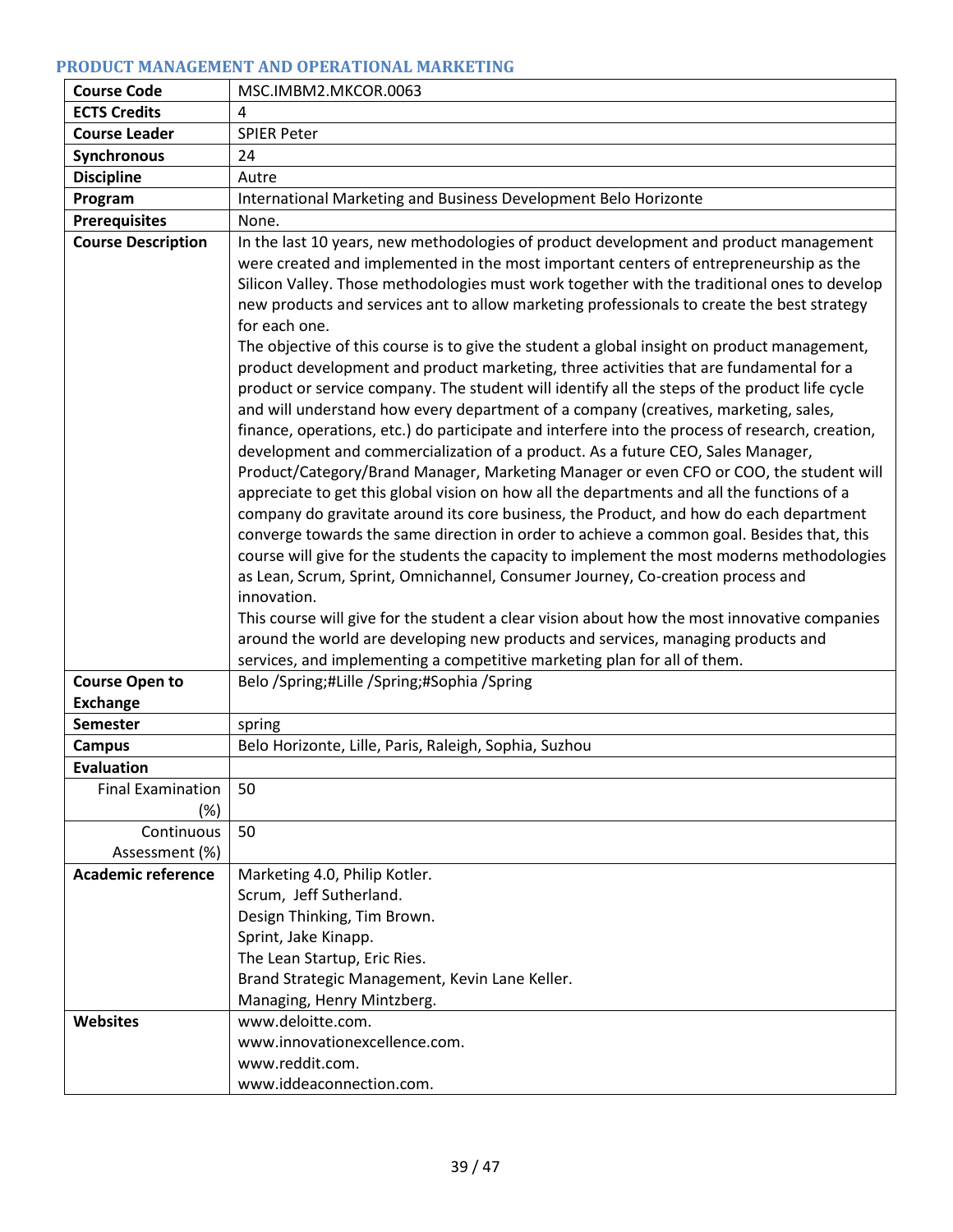### <span id="page-39-0"></span>**STRATEGIC MARKETING BUSINESS GAME**

| <b>Course Code</b>        | MSC.IMBM2.MKCOR.0079                                                                                                                                                                                                                                                                                                                                                                                                                                                                                                                                                                                                                                                                                                                                                                                                                                                                                                                                                                                                                                                                                                                                                                        |
|---------------------------|---------------------------------------------------------------------------------------------------------------------------------------------------------------------------------------------------------------------------------------------------------------------------------------------------------------------------------------------------------------------------------------------------------------------------------------------------------------------------------------------------------------------------------------------------------------------------------------------------------------------------------------------------------------------------------------------------------------------------------------------------------------------------------------------------------------------------------------------------------------------------------------------------------------------------------------------------------------------------------------------------------------------------------------------------------------------------------------------------------------------------------------------------------------------------------------------|
| <b>ECTS Credits</b>       | 3                                                                                                                                                                                                                                                                                                                                                                                                                                                                                                                                                                                                                                                                                                                                                                                                                                                                                                                                                                                                                                                                                                                                                                                           |
| <b>Course Leader</b>      | <b>POULINGUE Genevieve</b>                                                                                                                                                                                                                                                                                                                                                                                                                                                                                                                                                                                                                                                                                                                                                                                                                                                                                                                                                                                                                                                                                                                                                                  |
| Synchronous               | 18                                                                                                                                                                                                                                                                                                                                                                                                                                                                                                                                                                                                                                                                                                                                                                                                                                                                                                                                                                                                                                                                                                                                                                                          |
| <b>Discipline</b>         | Autre                                                                                                                                                                                                                                                                                                                                                                                                                                                                                                                                                                                                                                                                                                                                                                                                                                                                                                                                                                                                                                                                                                                                                                                       |
| Program                   | International Marketing and Business Development Belo Horizonte                                                                                                                                                                                                                                                                                                                                                                                                                                                                                                                                                                                                                                                                                                                                                                                                                                                                                                                                                                                                                                                                                                                             |
| <b>Prerequisites</b>      | M1 level                                                                                                                                                                                                                                                                                                                                                                                                                                                                                                                                                                                                                                                                                                                                                                                                                                                                                                                                                                                                                                                                                                                                                                                    |
| <b>Course Description</b> | This simulation exposes students to all aspects of modern marketing. It allows the students<br>to develop and execute a complete marketing strategy, including brand design, pricing, ad<br>copy design, media placement, distribution, and sales force management. Throughout the<br>exercise, students receive information on customer needs as well as a feedback on customer<br>satisfaction with brands, prices and advertising. They discover how their actions reflect in<br>both brand profitability and firm profitability. They will learn to prepare sales projections and<br>analyze simple accounting statements. They will study competitive tactics and adjust their<br>marketing strategy to stay ahead of the competition. This course uses the most advanced<br>marketing simulation game (http://www.marketplace-simulation.com/advanced-strategic-<br>marketing), used by the best business schools around the world and hundreds of big<br>corporations to prepare their executives to the real life challenge and develope a<br>big picture sense and management skills, integrating all marketing concepts and practices in<br>one place. It is an awesome experince |
| <b>Course Open to</b>     | Belo /Spring                                                                                                                                                                                                                                                                                                                                                                                                                                                                                                                                                                                                                                                                                                                                                                                                                                                                                                                                                                                                                                                                                                                                                                                |
| <b>Exchange</b>           |                                                                                                                                                                                                                                                                                                                                                                                                                                                                                                                                                                                                                                                                                                                                                                                                                                                                                                                                                                                                                                                                                                                                                                                             |
| <b>Semester</b>           | spring                                                                                                                                                                                                                                                                                                                                                                                                                                                                                                                                                                                                                                                                                                                                                                                                                                                                                                                                                                                                                                                                                                                                                                                      |
| <b>Campus</b>             | <b>Belo Horizonte</b>                                                                                                                                                                                                                                                                                                                                                                                                                                                                                                                                                                                                                                                                                                                                                                                                                                                                                                                                                                                                                                                                                                                                                                       |
| <b>Evaluation</b>         |                                                                                                                                                                                                                                                                                                                                                                                                                                                                                                                                                                                                                                                                                                                                                                                                                                                                                                                                                                                                                                                                                                                                                                                             |
| <b>Final Examination</b>  | 50                                                                                                                                                                                                                                                                                                                                                                                                                                                                                                                                                                                                                                                                                                                                                                                                                                                                                                                                                                                                                                                                                                                                                                                          |
| $(\%)$                    |                                                                                                                                                                                                                                                                                                                                                                                                                                                                                                                                                                                                                                                                                                                                                                                                                                                                                                                                                                                                                                                                                                                                                                                             |
| Continuous                | 50                                                                                                                                                                                                                                                                                                                                                                                                                                                                                                                                                                                                                                                                                                                                                                                                                                                                                                                                                                                                                                                                                                                                                                                          |
| Assessment (%)            |                                                                                                                                                                                                                                                                                                                                                                                                                                                                                                                                                                                                                                                                                                                                                                                                                                                                                                                                                                                                                                                                                                                                                                                             |
| <b>Academic reference</b> |                                                                                                                                                                                                                                                                                                                                                                                                                                                                                                                                                                                                                                                                                                                                                                                                                                                                                                                                                                                                                                                                                                                                                                                             |
| <b>Websites</b>           | http://www.marketplace-simulation.com/advanced-strategic-marketing                                                                                                                                                                                                                                                                                                                                                                                                                                                                                                                                                                                                                                                                                                                                                                                                                                                                                                                                                                                                                                                                                                                          |

#### <span id="page-39-1"></span>**UNDERSTANDING THE ELUSIVE CONSUMER**

| <b>Course Code</b>        | MSC.IMBM2.MKCOR.0031                                                                                                                                                                                                                                                                                                                                                                                                                                                                                                                                                                             |
|---------------------------|--------------------------------------------------------------------------------------------------------------------------------------------------------------------------------------------------------------------------------------------------------------------------------------------------------------------------------------------------------------------------------------------------------------------------------------------------------------------------------------------------------------------------------------------------------------------------------------------------|
| <b>ECTS Credits</b>       | 5                                                                                                                                                                                                                                                                                                                                                                                                                                                                                                                                                                                                |
| <b>Course Leader</b>      | <b>CASTILHOS Rodrigo</b>                                                                                                                                                                                                                                                                                                                                                                                                                                                                                                                                                                         |
| Synchronous               | 30                                                                                                                                                                                                                                                                                                                                                                                                                                                                                                                                                                                               |
| <b>Discipline</b>         | Autre                                                                                                                                                                                                                                                                                                                                                                                                                                                                                                                                                                                            |
| Program                   | International Marketing and Business Development Belo Horizonte                                                                                                                                                                                                                                                                                                                                                                                                                                                                                                                                  |
| <b>Prerequisites</b>      | <b>Market research notion</b>                                                                                                                                                                                                                                                                                                                                                                                                                                                                                                                                                                    |
| <b>Course Description</b> | Contemporary approaches to business emphasize the importance of adopting a customer<br>focus. Marketing begins and ends with the consumer from determining consumer needs to<br>ensuring customer satisfaction. Todays marketing manager has to possess an in-depth,<br>scientific understanding of consumer judgment and decision-making but also of the way<br>consumption functions in individuals lives.<br>The primary goal of this course is to enhance your understanding of consumer behavior.<br>Whereas our primary focus will be on understanding consumer behavior theories, we will |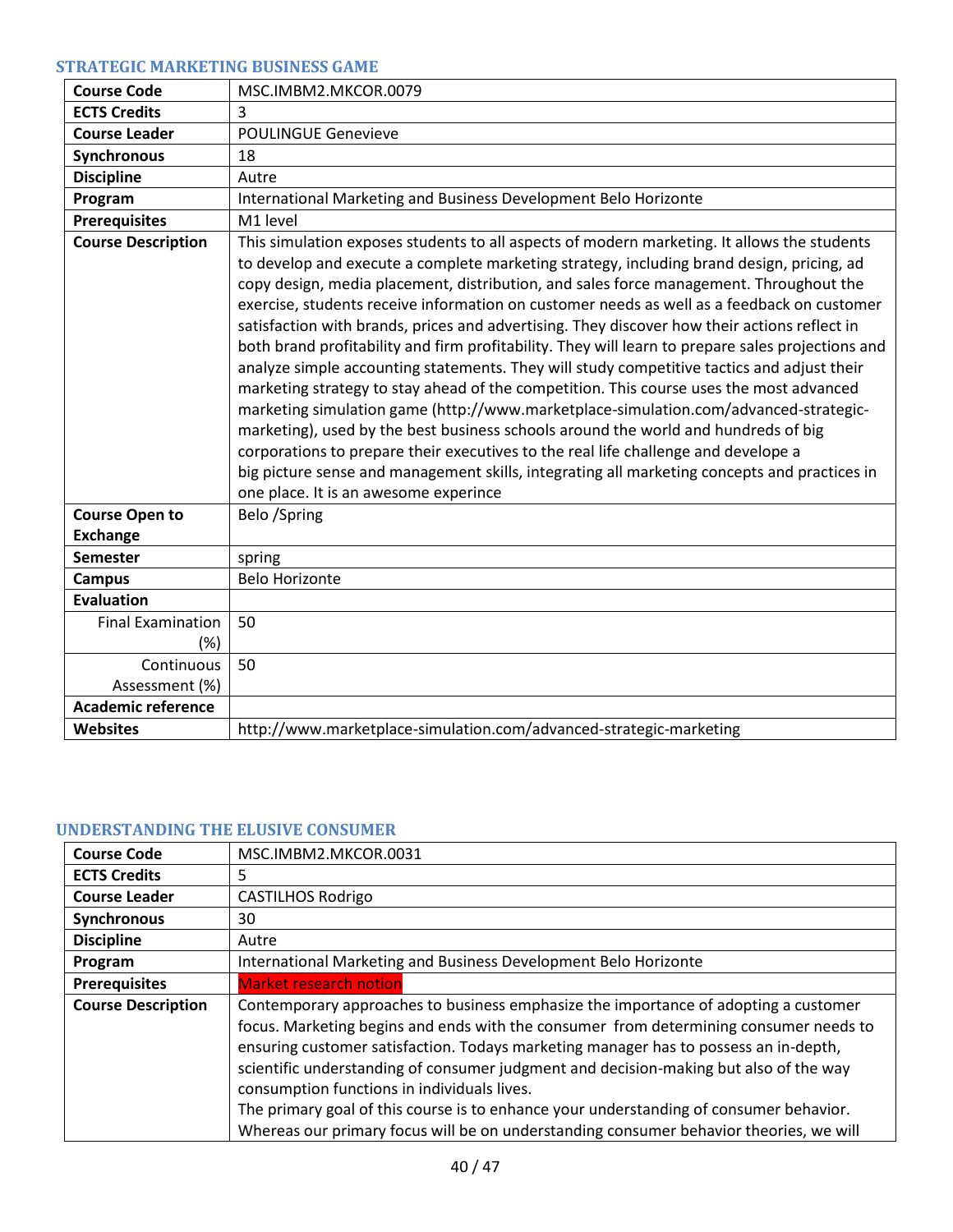|                          | discuss many of these applications in class, we want to develop and evaluate marketing                                                                                                                                                                                                                                                                                                                                                                                                                                                                                                                                                                                                                                                                                                                                                                                                                      |
|--------------------------|-------------------------------------------------------------------------------------------------------------------------------------------------------------------------------------------------------------------------------------------------------------------------------------------------------------------------------------------------------------------------------------------------------------------------------------------------------------------------------------------------------------------------------------------------------------------------------------------------------------------------------------------------------------------------------------------------------------------------------------------------------------------------------------------------------------------------------------------------------------------------------------------------------------|
|                          | strategies intended to influence their behavior.                                                                                                                                                                                                                                                                                                                                                                                                                                                                                                                                                                                                                                                                                                                                                                                                                                                            |
| <b>Course Open to</b>    | Belo /Spring;#Lille /Spring;#Sophia /Spring                                                                                                                                                                                                                                                                                                                                                                                                                                                                                                                                                                                                                                                                                                                                                                                                                                                                 |
| Exchange                 |                                                                                                                                                                                                                                                                                                                                                                                                                                                                                                                                                                                                                                                                                                                                                                                                                                                                                                             |
| Semester                 | spring                                                                                                                                                                                                                                                                                                                                                                                                                                                                                                                                                                                                                                                                                                                                                                                                                                                                                                      |
| <b>Campus</b>            | Belo Horizonte, Lille, Paris, Raleigh, Sophia, Suzhou                                                                                                                                                                                                                                                                                                                                                                                                                                                                                                                                                                                                                                                                                                                                                                                                                                                       |
| <b>Evaluation</b>        |                                                                                                                                                                                                                                                                                                                                                                                                                                                                                                                                                                                                                                                                                                                                                                                                                                                                                                             |
| <b>Final Examination</b> | 30                                                                                                                                                                                                                                                                                                                                                                                                                                                                                                                                                                                                                                                                                                                                                                                                                                                                                                          |
| (%)                      |                                                                                                                                                                                                                                                                                                                                                                                                                                                                                                                                                                                                                                                                                                                                                                                                                                                                                                             |
| Continuous               | 70                                                                                                                                                                                                                                                                                                                                                                                                                                                                                                                                                                                                                                                                                                                                                                                                                                                                                                          |
| Assessment (%)           |                                                                                                                                                                                                                                                                                                                                                                                                                                                                                                                                                                                                                                                                                                                                                                                                                                                                                                             |
| Academic reference       | HEDIN, Hans, Hirvensalo, Irmeli, Vaarnas, Markko (2014) The Handbook of Market Intelligence<br>: Understand, Compete and Grow in Global Markets Ed. 2. John Wiley & Sons.<br>KOTLER, P. KARTAJAYA, H. SETIAWAN, I (2010). Marketing 3.0: From Products to Customers<br>to the Human Spirit. United States: John Wiley & Sons.<br>KOTLER, P. KARTAJAYA, H. SETIAWAN, I. (2016) Marketing 4.0: Moving from Traditional to<br>Digital. United States: Wiley.<br>BLACKWELL, Roger D. MINIARD, Paul W. ENGEL, James F. (2005) Consumer Behavior (10th,<br>06). United States: SouthWestern Colege Pub.<br>Schiffman, L. G., & Kanuk, L. L. (2012). Consumer behaviour.<br>Solomon, M. R., Dahl, D. W., White, K., Zaichkowsky, J. L., & Polegato, R. (2014). Consumer<br>behavior: Buying, having, and being (Vol. 10). London: Pearson<br>Szmigin, I. & Piacentini, M. (2018). Consumer Behaviour. Oxford Press |
| <b>Websites</b>          |                                                                                                                                                                                                                                                                                                                                                                                                                                                                                                                                                                                                                                                                                                                                                                                                                                                                                                             |

## <span id="page-40-0"></span>**DIGITAL MARKETING OPPORTUNITIES IN EMERGING MARKETS**

| <b>Course Code</b>        | MSC.IMBM2.MKELE.0184                                                                                                                                                                                                                                                                                                                                                                                                                                                                                                                                                                                                                                                                                                                                                                                                                                                                                                    |
|---------------------------|-------------------------------------------------------------------------------------------------------------------------------------------------------------------------------------------------------------------------------------------------------------------------------------------------------------------------------------------------------------------------------------------------------------------------------------------------------------------------------------------------------------------------------------------------------------------------------------------------------------------------------------------------------------------------------------------------------------------------------------------------------------------------------------------------------------------------------------------------------------------------------------------------------------------------|
| <b>ECTS Credits</b>       | 3                                                                                                                                                                                                                                                                                                                                                                                                                                                                                                                                                                                                                                                                                                                                                                                                                                                                                                                       |
| <b>Course Leader</b>      | <b>POULINGUE Genevieve</b>                                                                                                                                                                                                                                                                                                                                                                                                                                                                                                                                                                                                                                                                                                                                                                                                                                                                                              |
| Synchronous               | 18                                                                                                                                                                                                                                                                                                                                                                                                                                                                                                                                                                                                                                                                                                                                                                                                                                                                                                                      |
| <b>Discipline</b>         | Autre                                                                                                                                                                                                                                                                                                                                                                                                                                                                                                                                                                                                                                                                                                                                                                                                                                                                                                                   |
| Program                   | International Marketing and Business Development Belo Horizonte                                                                                                                                                                                                                                                                                                                                                                                                                                                                                                                                                                                                                                                                                                                                                                                                                                                         |
| <b>Prerequisites</b>      | None.                                                                                                                                                                                                                                                                                                                                                                                                                                                                                                                                                                                                                                                                                                                                                                                                                                                                                                                   |
| <b>Course Description</b> | To seize the immense potential presented by the digital ecosystem, modern companies must<br>continuously optimize their digital offerings.<br>Product Managers play a pivotal role in winning digital organizations: they combine creativity<br>with data analytics to develop the product. Whether it is a website or an application, they<br>are expected to constantly innovate at the very heart of the products features and customer<br>journey.<br>This course will focus on the challenges of product management at a growing startup, driven<br>by two major objectives: improvements to the user experience (also called UX) & conversion<br>(percentage of users completing a desired task, i.e. subscribing). To help guide us on this<br>journey, we will learn the tools (i.e. A/B testing, Growth Hacks) and the data-driven mindset<br>required to quickly and cheaply jumpstart an organizations KPIs. |
| <b>Course Open to</b>     | Belo /Spring                                                                                                                                                                                                                                                                                                                                                                                                                                                                                                                                                                                                                                                                                                                                                                                                                                                                                                            |
| <b>Exchange</b>           |                                                                                                                                                                                                                                                                                                                                                                                                                                                                                                                                                                                                                                                                                                                                                                                                                                                                                                                         |
| <b>Semester</b>           | spring                                                                                                                                                                                                                                                                                                                                                                                                                                                                                                                                                                                                                                                                                                                                                                                                                                                                                                                  |
| Campus                    | <b>Belo Horizonte</b>                                                                                                                                                                                                                                                                                                                                                                                                                                                                                                                                                                                                                                                                                                                                                                                                                                                                                                   |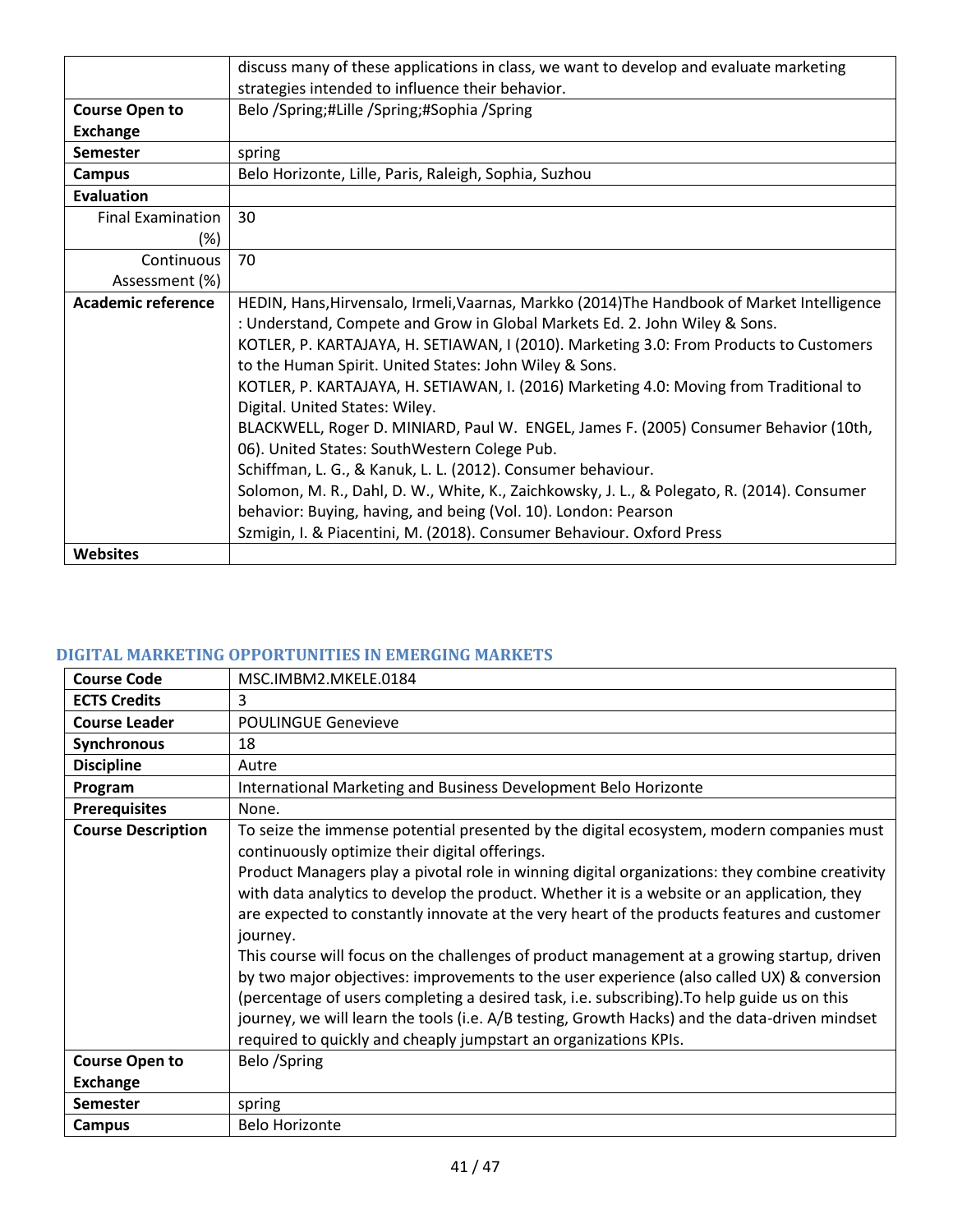| <b>Evaluation</b>         |                                                                                                                                                                                                                                                                                                                                                                                                                                                                                                                                                                                                                                                                                                  |
|---------------------------|--------------------------------------------------------------------------------------------------------------------------------------------------------------------------------------------------------------------------------------------------------------------------------------------------------------------------------------------------------------------------------------------------------------------------------------------------------------------------------------------------------------------------------------------------------------------------------------------------------------------------------------------------------------------------------------------------|
| <b>Final Examination</b>  | 30                                                                                                                                                                                                                                                                                                                                                                                                                                                                                                                                                                                                                                                                                               |
| (%)                       |                                                                                                                                                                                                                                                                                                                                                                                                                                                                                                                                                                                                                                                                                                  |
| Continuous                | 70                                                                                                                                                                                                                                                                                                                                                                                                                                                                                                                                                                                                                                                                                               |
| Assessment (%)            |                                                                                                                                                                                                                                                                                                                                                                                                                                                                                                                                                                                                                                                                                                  |
| <b>Academic reference</b> | Understanding Digital Marketing : Marketing Strategies for Engaging the Digital. Generation<br>Ed. 4.<br>Author: Ryan, Damian.<br>Publisher: Kogan Page.<br>Pub. Date: 2016.<br>Digital Marketing Strategy: An Integrated Approach to Online Marketing Ed. 1.<br>Author: Kingsnorth, Simon.<br>Publisher: Kogan Page.<br>Pub. Date: 2016.<br>Building Digital Culture: A Practical Guide to Successful Digital Transformation Ed. 1.<br>Author: Rowles, Daniel, Brown, Thomas.<br>Publisher: Kogan Page.<br>Pub. Date: 2017. Mobile Marketing: How Mobile Technology is Revolutionizing Marketing,<br>Communications and Advertising Ed. 2.<br>Author: Rowles, Daniel.<br>Publisher: Kogan Page. |
|                           | Pub. Date: 2017.                                                                                                                                                                                                                                                                                                                                                                                                                                                                                                                                                                                                                                                                                 |
| <b>Websites</b>           | Provided on the Knowledge platform.                                                                                                                                                                                                                                                                                                                                                                                                                                                                                                                                                                                                                                                              |

#### <span id="page-41-0"></span>**MARKETING AND CONSCIOUS CAPITALISM**

| <b>Course Code</b>  | MSC.IMBM2.MKELE.0185                                                                                 |
|---------------------|------------------------------------------------------------------------------------------------------|
| <b>ECTS Credits</b> | 3                                                                                                    |
| Course              | RIBEIRO, Aurea-EXT                                                                                   |
| Leader              |                                                                                                      |
| Synchronou          | 18                                                                                                   |
| s                   |                                                                                                      |
| <b>Discipline</b>   | Autre                                                                                                |
| Program             | International Marketing and Business Development Belo Horizonte                                      |
| Prerequisite        | None.                                                                                                |
| s                   |                                                                                                      |
| Course              | Capitalism is changing rapidly due to pressures from environmental change, social activism, and new  |
| <b>Description</b>  | demands and expectations from shareholders, employees and clients. Companies are under pressure      |
|                     | to adjust (or disrupt) their business models in order to face face new competitors and to improve    |
|                     | social and environmental results of their business.                                                  |
|                     | The course will discuss many aspects of this new competitive environment, presenting examples of     |
|                     | international and Brazilian companies that succumbed or thrived at the market due to their (lack of) |
|                     | hability to innovate or to improve their companies.                                                  |
| Course              | Belo /Spring                                                                                         |
| Open to             |                                                                                                      |
| <b>Exchange</b>     |                                                                                                      |
| <b>Semester</b>     | spring                                                                                               |
| Campus              | <b>Belo Horizonte</b>                                                                                |
| <b>Evaluation</b>   |                                                                                                      |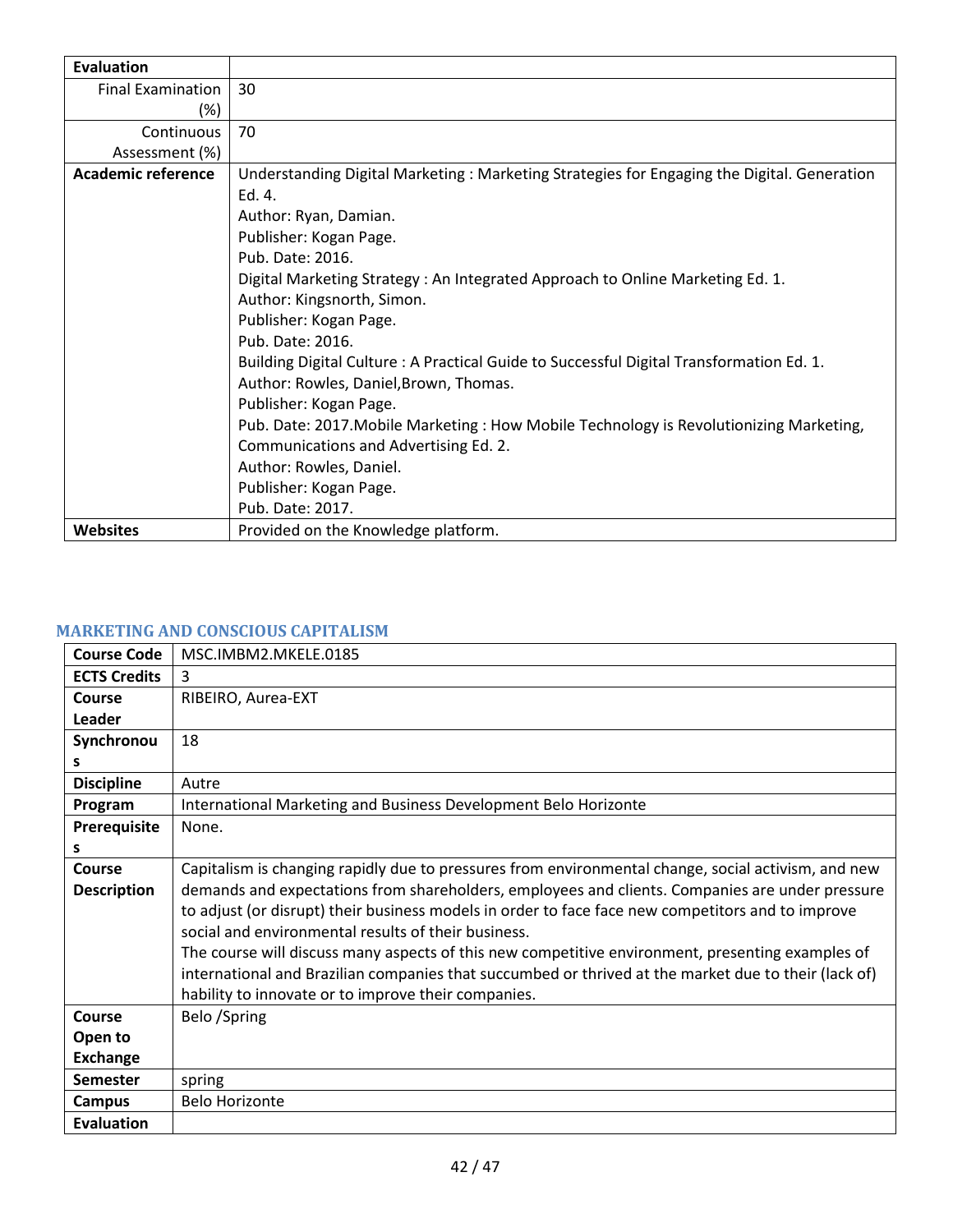| Final           | 40                                                                                                   |
|-----------------|------------------------------------------------------------------------------------------------------|
| Examination     |                                                                                                      |
| (%)             |                                                                                                      |
| Continuous      | 60                                                                                                   |
| Assessment      |                                                                                                      |
| (%)             |                                                                                                      |
| <b>Academic</b> | CLARK; FEINER; VIEHS (2015). From Stockholder to stakeholder: how sustainability can drive financial |
| reference       | outperformance.                                                                                      |
|                 | HART; MILSTEIN (2003). Creating sustainable value.                                                   |
|                 |                                                                                                      |
|                 | LALOUX (2015). The Future of Management is Teal.                                                     |
|                 | OSTERWALDER; PIGNEUR. The Business Model Generator.                                                  |
|                 | PORTER; KRAMER (2011). Crating shared value.                                                         |
|                 | ZADEK (2004). The Path to Corporate Responsibility.                                                  |
| <b>Websites</b> | https://www.bsr.org/reports/Understanding%20 Preventing Greenwash.pdf                                |
|                 | https://www.wearefuterra.com/wpcontent/uploads/2015/10/FuterraBSR_SellingSustainability2015.         |
|                 | pdf                                                                                                  |
|                 | https://www.wearefuterra.com/2017/05/31/sustainabilitymarketing                                      |

# <span id="page-42-0"></span>**NEW BUSINESS MODELS FOR UNDEREXPLORED SEGMENTS**

| <b>Course Code</b>                 | MSC.IMBM2.MKELE.0176                                                                                                                                                                                                                                                                                                                                                                                                                                                                                       |
|------------------------------------|------------------------------------------------------------------------------------------------------------------------------------------------------------------------------------------------------------------------------------------------------------------------------------------------------------------------------------------------------------------------------------------------------------------------------------------------------------------------------------------------------------|
| <b>ECTS Credits</b>                | 3                                                                                                                                                                                                                                                                                                                                                                                                                                                                                                          |
| <b>Course Leader</b>               | <b>POULINGUE Genevieve</b>                                                                                                                                                                                                                                                                                                                                                                                                                                                                                 |
| Synchronous                        | 18                                                                                                                                                                                                                                                                                                                                                                                                                                                                                                         |
| <b>Discipline</b>                  | Autre                                                                                                                                                                                                                                                                                                                                                                                                                                                                                                      |
| Program                            | International Marketing and Business Development Belo Horizonte                                                                                                                                                                                                                                                                                                                                                                                                                                            |
| <b>Prerequisites</b>               | M1 level                                                                                                                                                                                                                                                                                                                                                                                                                                                                                                   |
| <b>Course Description</b>          | The course aims to define market strategies to explore niche markets. In societies with great<br>diversity of cultures, races, tastes, and great distances between income patterns, there are<br>many market opportunities that need to be addressed through economically viable business<br>models. The concept of "long tail" popularized by Chris Anderson in 2004 will also be<br>discussed, which presents how information technology is enabling organizations to reach<br>niche markets profitably. |
| <b>Course Open to</b>              | Belo /Spring                                                                                                                                                                                                                                                                                                                                                                                                                                                                                               |
| <b>Exchange</b>                    |                                                                                                                                                                                                                                                                                                                                                                                                                                                                                                            |
| <b>Semester</b>                    | spring                                                                                                                                                                                                                                                                                                                                                                                                                                                                                                     |
| <b>Campus</b>                      | <b>Belo Horizonte</b>                                                                                                                                                                                                                                                                                                                                                                                                                                                                                      |
| <b>Evaluation</b>                  |                                                                                                                                                                                                                                                                                                                                                                                                                                                                                                            |
| <b>Final Examination</b><br>$(\%)$ | 60                                                                                                                                                                                                                                                                                                                                                                                                                                                                                                         |
| Continuous                         | 40                                                                                                                                                                                                                                                                                                                                                                                                                                                                                                         |
| Assessment (%)                     |                                                                                                                                                                                                                                                                                                                                                                                                                                                                                                            |
| <b>Academic reference</b>          | ANDERSON, Chris. The Long Tail: Why the Future of Business Is Selling Less of More.                                                                                                                                                                                                                                                                                                                                                                                                                        |
|                                    | Huyperion, 2006. HOPE, Eric V. Van Der . Mastering Niche Marketing: A Definitive Guide to                                                                                                                                                                                                                                                                                                                                                                                                                  |
|                                    | Profiting From Ideas in a Competitive Market, Globalnet Publishing, 2008                                                                                                                                                                                                                                                                                                                                                                                                                                   |
| Websites                           |                                                                                                                                                                                                                                                                                                                                                                                                                                                                                                            |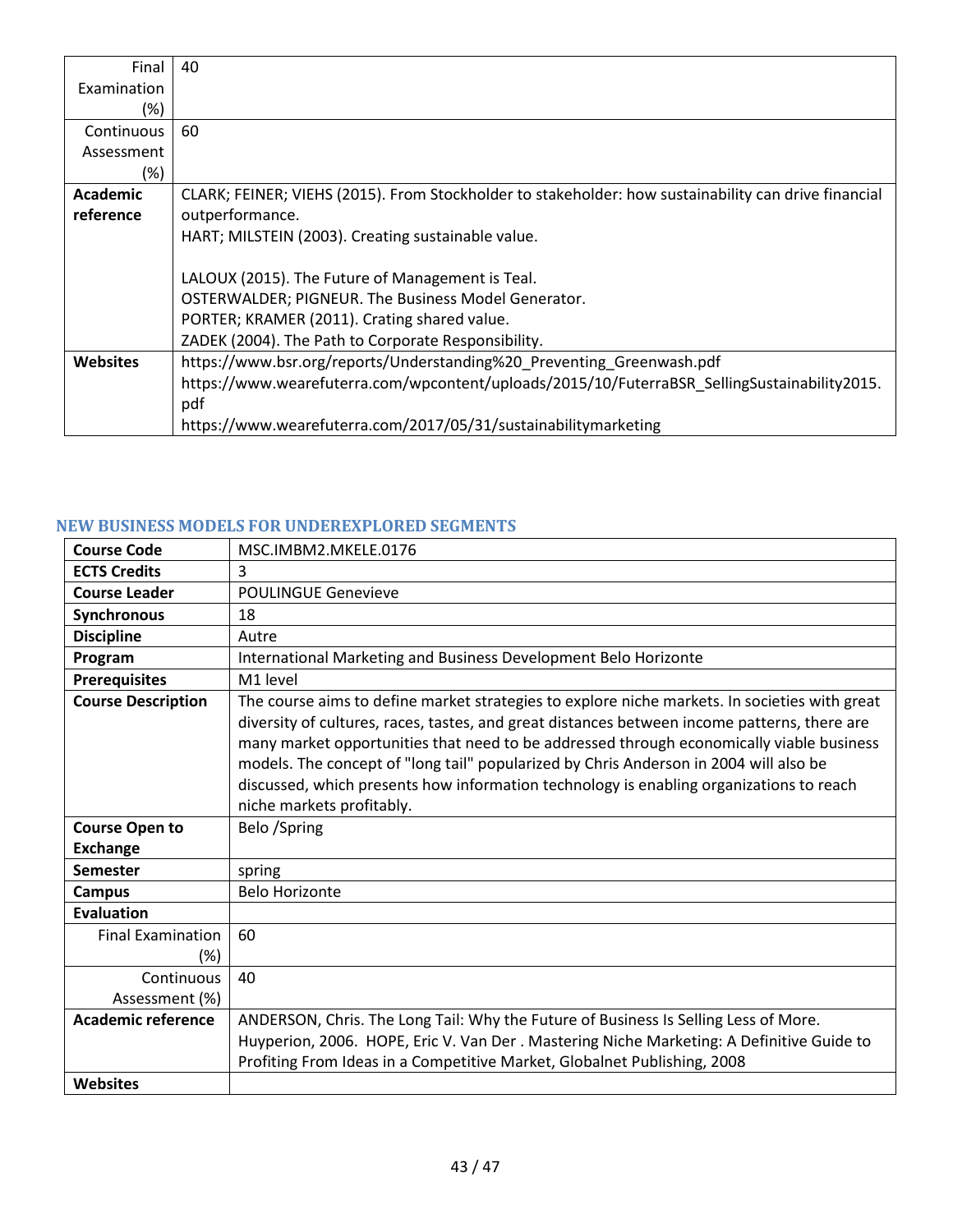### <span id="page-43-0"></span>**SALES CHALLENGE**

| <b>Course Code</b>                       | MSC.IMBM2.MKELE.0096                                                                                                                                                                                                                                                                                                                                                                                                                                                     |
|------------------------------------------|--------------------------------------------------------------------------------------------------------------------------------------------------------------------------------------------------------------------------------------------------------------------------------------------------------------------------------------------------------------------------------------------------------------------------------------------------------------------------|
| <b>ECTS Credits</b>                      | 3                                                                                                                                                                                                                                                                                                                                                                                                                                                                        |
| <b>Course Leader</b>                     | <b>SPIER Peter</b>                                                                                                                                                                                                                                                                                                                                                                                                                                                       |
| Synchronous                              | $\mathbf{0}$                                                                                                                                                                                                                                                                                                                                                                                                                                                             |
| <b>Discipline</b>                        | Autre                                                                                                                                                                                                                                                                                                                                                                                                                                                                    |
| Program                                  | International Marketing and Business Development Belo Horizonte                                                                                                                                                                                                                                                                                                                                                                                                          |
| <b>Prerequisites</b>                     | <b>Negotiation and sales course or experience</b>                                                                                                                                                                                                                                                                                                                                                                                                                        |
| <b>Course Description</b>                | This sales challenge has been running for a number of years now and provides a wonderful<br>opportunity for students to test their selling skills with companies while discovering different<br>types of commercial activity. It is also an excellent way for students to meet potential<br>employers.<br>Students will have already done a course in sales. The challenge is for those who are<br>seriously considering a job in sales for all or part of their career. |
| <b>Course Open to</b><br><b>Exchange</b> | Belo /Spring                                                                                                                                                                                                                                                                                                                                                                                                                                                             |
| <b>Semester</b>                          | spring                                                                                                                                                                                                                                                                                                                                                                                                                                                                   |
| <b>Campus</b>                            | Belo Horizonte, Paris, Sophia, Suzhou                                                                                                                                                                                                                                                                                                                                                                                                                                    |
| <b>Evaluation</b>                        |                                                                                                                                                                                                                                                                                                                                                                                                                                                                          |
| <b>Final Examination</b><br>$(\%)$       | 100                                                                                                                                                                                                                                                                                                                                                                                                                                                                      |
| Continuous                               | $\Omega$                                                                                                                                                                                                                                                                                                                                                                                                                                                                 |
| Assessment (%)                           |                                                                                                                                                                                                                                                                                                                                                                                                                                                                          |
| <b>Academic reference</b>                | Lectures obligatoires / Required readings :                                                                                                                                                                                                                                                                                                                                                                                                                              |
|                                          | noneLectures Recommandées / Recommanded readings :                                                                                                                                                                                                                                                                                                                                                                                                                       |
|                                          | none                                                                                                                                                                                                                                                                                                                                                                                                                                                                     |
| <b>Websites</b>                          | students are advised to spend time on the company web sites prior to the competition                                                                                                                                                                                                                                                                                                                                                                                     |

#### <span id="page-43-1"></span>**SERVICES AND CUSTOMER EXPERIENCE MANAGEMENT**

| <b>Course Code</b>        | MSC.IMBM2.MKELE.0186                                                                                                                                                                                                                                                                                                                                                                                                                                                                                                                                                                                                                                                                                                                                                                                                                                                                                                                                                                                                                                                                                                                             |
|---------------------------|--------------------------------------------------------------------------------------------------------------------------------------------------------------------------------------------------------------------------------------------------------------------------------------------------------------------------------------------------------------------------------------------------------------------------------------------------------------------------------------------------------------------------------------------------------------------------------------------------------------------------------------------------------------------------------------------------------------------------------------------------------------------------------------------------------------------------------------------------------------------------------------------------------------------------------------------------------------------------------------------------------------------------------------------------------------------------------------------------------------------------------------------------|
| <b>ECTS Credits</b>       | 3                                                                                                                                                                                                                                                                                                                                                                                                                                                                                                                                                                                                                                                                                                                                                                                                                                                                                                                                                                                                                                                                                                                                                |
| <b>Course Leader</b>      | <b>POULINGUE Genevieve</b>                                                                                                                                                                                                                                                                                                                                                                                                                                                                                                                                                                                                                                                                                                                                                                                                                                                                                                                                                                                                                                                                                                                       |
| Synchronous               | 18                                                                                                                                                                                                                                                                                                                                                                                                                                                                                                                                                                                                                                                                                                                                                                                                                                                                                                                                                                                                                                                                                                                                               |
| <b>Discipline</b>         | Autre                                                                                                                                                                                                                                                                                                                                                                                                                                                                                                                                                                                                                                                                                                                                                                                                                                                                                                                                                                                                                                                                                                                                            |
| Program                   | International Marketing and Business Development Belo Horizonte                                                                                                                                                                                                                                                                                                                                                                                                                                                                                                                                                                                                                                                                                                                                                                                                                                                                                                                                                                                                                                                                                  |
| <b>Prerequisites</b>      | None.                                                                                                                                                                                                                                                                                                                                                                                                                                                                                                                                                                                                                                                                                                                                                                                                                                                                                                                                                                                                                                                                                                                                            |
| <b>Course Description</b> | The participation of the services sector is growing in almost all the economies of the world.<br>As an economy develops, the service sector's relevance to job and income generation<br>increases dramatically. In Brazil, the services sector already accounts for two-thirds of GDP.<br>But the relevance of services is also increasing as a strategy for differentiating offers.<br>Recently, marketing discipline has assimilated the concept of the dominant logic of the<br>service, which is based on the assertion that all product is a service and that products do not<br>create value but only have the potential to create value and value is always co-created by the<br>customer in the process of using and interacting with the offers.<br>Considering this theory, it is very important for marketers to be closer to customer in order<br>to undertand the customer's process of using and value cocriation in order to participate of<br>the value creation. Therefore, marketers are increasingly challenged to understand the<br>nature of services, learn how to manage services, and especially understand how services |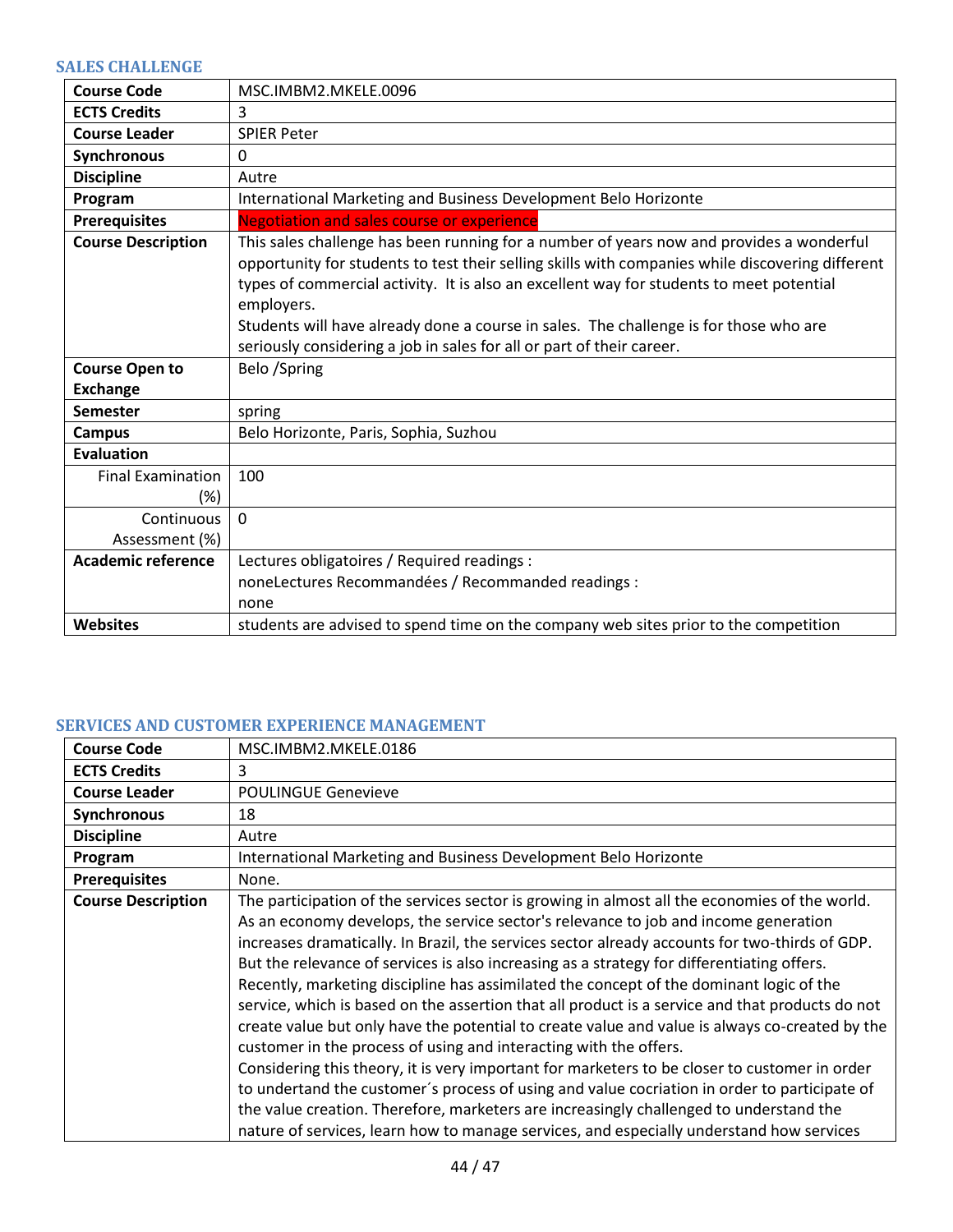|                          | can create value and memorable experiences for customers while delivering sustainable        |
|--------------------------|----------------------------------------------------------------------------------------------|
|                          | competitive advantages.                                                                      |
| <b>Course Open to</b>    | Belo /Spring                                                                                 |
| <b>Exchange</b>          |                                                                                              |
| <b>Semester</b>          | spring                                                                                       |
| Campus                   | <b>Belo Horizonte</b>                                                                        |
| <b>Evaluation</b>        |                                                                                              |
| <b>Final Examination</b> | 60                                                                                           |
| (%)                      |                                                                                              |
| Continuous               | 40                                                                                           |
| Assessment (%)           |                                                                                              |
| Academic reference       | LOVELOCK Christopher, WIRTZ, Jochen, HEMZO, Angelo. Services Marketing: people,              |
|                          | technology and strategy. 7th ed. Prentice Hall, 2010.                                        |
|                          | LUSCH, Robert, VARGO, Stephen. Service-Dominant Logic: Premises, Perspectives,               |
|                          | Possibilities. Cambridge University Press, 2014.                                             |
|                          | STICKDORN, Marc, SHNIDER, Jacob. This is service design thinking : Basics, tools, Cases. BIS |
|                          | Publication, 2010.                                                                           |
| <b>Websites</b>          |                                                                                              |

# <span id="page-44-0"></span>**COMMUNICATION AND ENGAGEMENT IN AN EMERGING SOCIETY**

| <b>Course Code</b>              | MSC.IMBM2.MKELE.0149                                                                                                                                                                                                                                                                                                                                                                                                                                                                                                      |
|---------------------------------|---------------------------------------------------------------------------------------------------------------------------------------------------------------------------------------------------------------------------------------------------------------------------------------------------------------------------------------------------------------------------------------------------------------------------------------------------------------------------------------------------------------------------|
| <b>ECTS Credits</b>             | 3                                                                                                                                                                                                                                                                                                                                                                                                                                                                                                                         |
| <b>Course Leader</b>            | BARCALA, Victor-EXT                                                                                                                                                                                                                                                                                                                                                                                                                                                                                                       |
| <b>Synchronous</b>              | 18                                                                                                                                                                                                                                                                                                                                                                                                                                                                                                                        |
| <b>Discipline</b>               | Autre                                                                                                                                                                                                                                                                                                                                                                                                                                                                                                                     |
| Program                         | International Marketing and Business Development Belo Horizonte                                                                                                                                                                                                                                                                                                                                                                                                                                                           |
| <b>Prerequisites</b>            | None.                                                                                                                                                                                                                                                                                                                                                                                                                                                                                                                     |
| <b>Course Description</b>       | This course will conduct discussions over how to do an effective process of communication,<br>bringing engaged customers. A well done communication will impact brand perception, and<br>consequently sales and profitability.<br>Even though this is a common sense, several considerable important companies had lost this<br>battle and several cases will be used to discuss this matter. Keeping the customer aligned,<br>aiming to become the brand advocate, is a difficult challenge in Brazil and Latin America. |
| <b>Course Open to</b>           | Belo /Fall;#Belo /Spring                                                                                                                                                                                                                                                                                                                                                                                                                                                                                                  |
| <b>Exchange</b>                 |                                                                                                                                                                                                                                                                                                                                                                                                                                                                                                                           |
| <b>Semester</b>                 | fall, spring                                                                                                                                                                                                                                                                                                                                                                                                                                                                                                              |
| <b>Campus</b>                   | <b>Belo Horizonte</b>                                                                                                                                                                                                                                                                                                                                                                                                                                                                                                     |
| <b>Evaluation</b>               |                                                                                                                                                                                                                                                                                                                                                                                                                                                                                                                           |
| <b>Final Examination</b><br>(%) | 70                                                                                                                                                                                                                                                                                                                                                                                                                                                                                                                        |
| Continuous<br>Assessment (%)    | 30                                                                                                                                                                                                                                                                                                                                                                                                                                                                                                                        |
| <b>Academic reference</b>       | Title: Global Marketing, Global Edition<br><b>Edition: 9th Edition</b><br>Authors: Warren J. Keegan, Mark Green<br>ISBN13: 9781292150765<br>ISBN10: 1292150769<br>Publisher: Prentice Hall, 9th edition, 2016.                                                                                                                                                                                                                                                                                                            |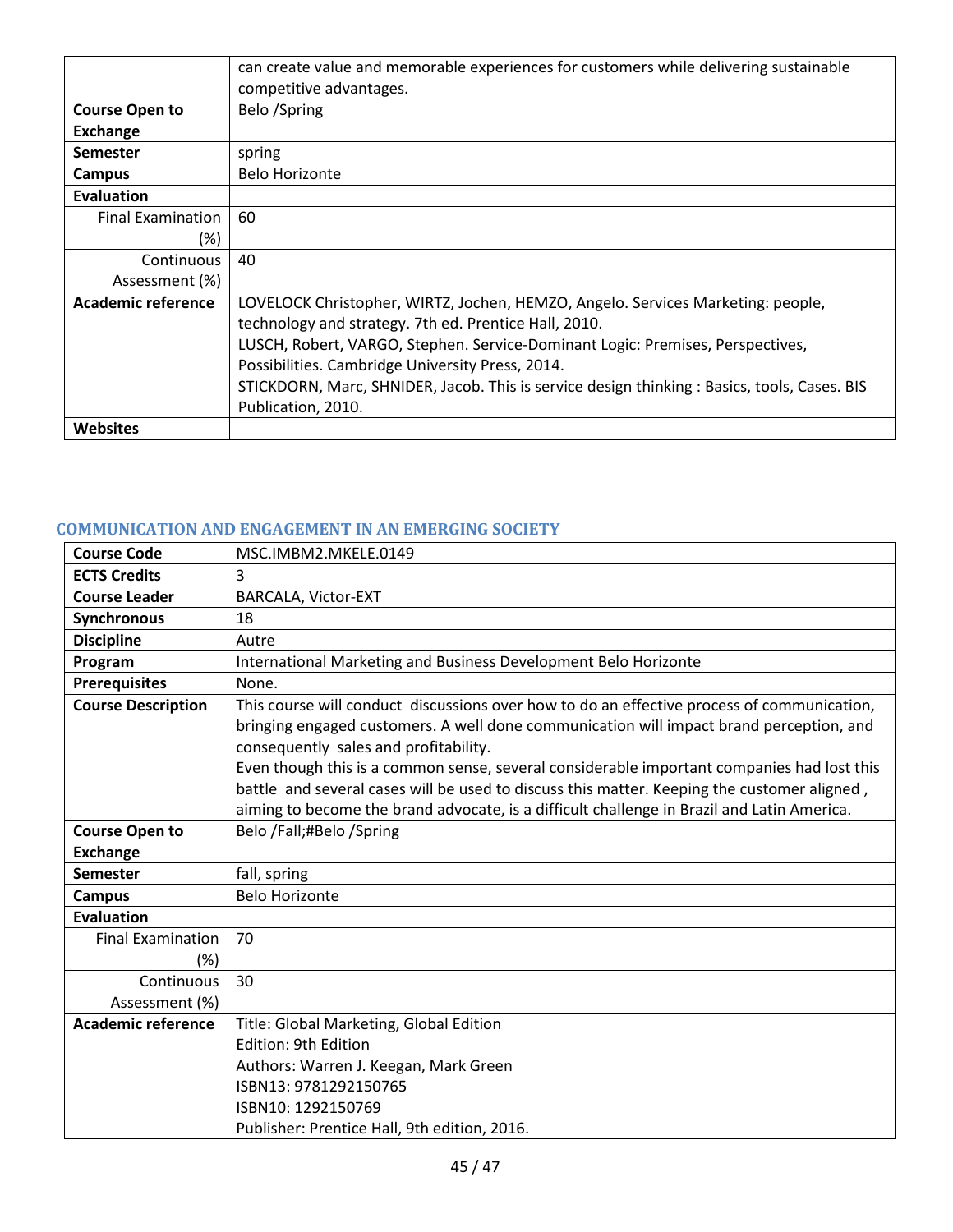|                 | PATEL, Hitendra; WYATT, Steve et al. () (Autor secundário). Connectivate! companies              |
|-----------------|--------------------------------------------------------------------------------------------------|
|                 | innovating to be always available. [S. I.]: Hult International Business School Publishing, 2012. |
|                 | 121p. ISBN 9780984445226                                                                         |
|                 | MANAGING economies, trade and international business. Basingstoke: Palgrave Macmillan,           |
|                 | 2010. xxxiv, 388 p. ISBN 9780230202566                                                           |
|                 | International Marketing, 6th Edition International Student Version                               |
|                 | Masaaki (Mike) Kotabe, Kristiaan Helsen                                                          |
|                 | ISBN: 978-1-118-83028-4                                                                          |
| <b>Websites</b> | http://www.brazil.org.za/environmental-issues.html                                               |
|                 | http://www.aboutbrazilmr.com/                                                                    |
|                 | http://www.forbes.com/sites/onmarketing/2013/12/18/why-multinational-marketers-need-             |
|                 | to-be-in-brazil/#104b064a2fb5                                                                    |
|                 | https://www.marketingweek.com/2012/02/09/breaking-into-brazil/                                   |
|                 | http://www.focus-economics.com/countries/brazil                                                  |
|                 | https://www.thinkwithgoogle.com/articles/branding-brazil.html                                    |
|                 | http://thebrazilbusiness.com/article/20-greatest-brazilian-brands                                |
|                 | https://www.marketingweek.com/2012/02/09/breaking-into-brazil/                                   |
|                 | ftp://ftp.repec.org/opt/ReDIF/RePEc/blg/journl/538dumitrescu%26vinerean.pdf                      |
|                 | https://hbr.org/2004/09/how-global-brands-compete                                                |
|                 | https://hbr.org/2015/11/strategies-for-succeeding-in-todays-                                     |
|                 | brazilhttps://www.pwc.com.br/pt/publicacoes/institucionais/assets/2015/doing-deals-15.pdf        |
|                 | http://www.organicsbrasil.org/downloads/2016-ORGANICSBRASIL-biofach-section-feb-                 |
|                 | 10.pdf                                                                                           |
|                 | https://hbr.org/1983/05/the-globalization-of-markets                                             |
|                 | http://www.brazil.org.za/environmental-issues.html                                               |
|                 | http://www.aboutbrazilmr.com/                                                                    |
|                 | http://www.forbes.com/sites/onmarketing/2013/12/18/why-multinational-marketers-need-             |
|                 | to-be-in-brazil/#104b064a2fb5                                                                    |
|                 | https://www.marketingweek.com/2012/02/09/breaking-into-brazil/                                   |
|                 | http://www.focus-economics.com/countries/brazil                                                  |
|                 | https://hbr.org/2015/11/strategies-for-succeeding-in-todays-brazil                               |

## <span id="page-45-0"></span>**OPTIONAL PORTUGUESE SEMESTER FALL & SPRING**

| <b>Course Code</b>        | MSC.IBBM2.LGCOR.0001                                            |
|---------------------------|-----------------------------------------------------------------|
| <b>ECTS Credits</b>       | 0                                                               |
| <b>Course Leader</b>      | <b>DURANTON Hélène</b>                                          |
| Synchronous               | 0                                                               |
| <b>Discipline</b>         | Autre                                                           |
| Program                   | International Marketing and Business Development Belo Horizonte |
| <b>Prerequisites</b>      | -                                                               |
| <b>Course Description</b> | $\overline{\phantom{a}}$                                        |
| <b>Course Open to</b>     | Belo /Fall;#Belo /Spring                                        |
| <b>Exchange</b>           |                                                                 |
| <b>Semester</b>           | fall, spring                                                    |
| <b>Campus</b>             | <b>Belo Horizonte</b>                                           |
| <b>Evaluation</b>         |                                                                 |
| <b>Final Examination</b>  | 30                                                              |
| (%)                       |                                                                 |